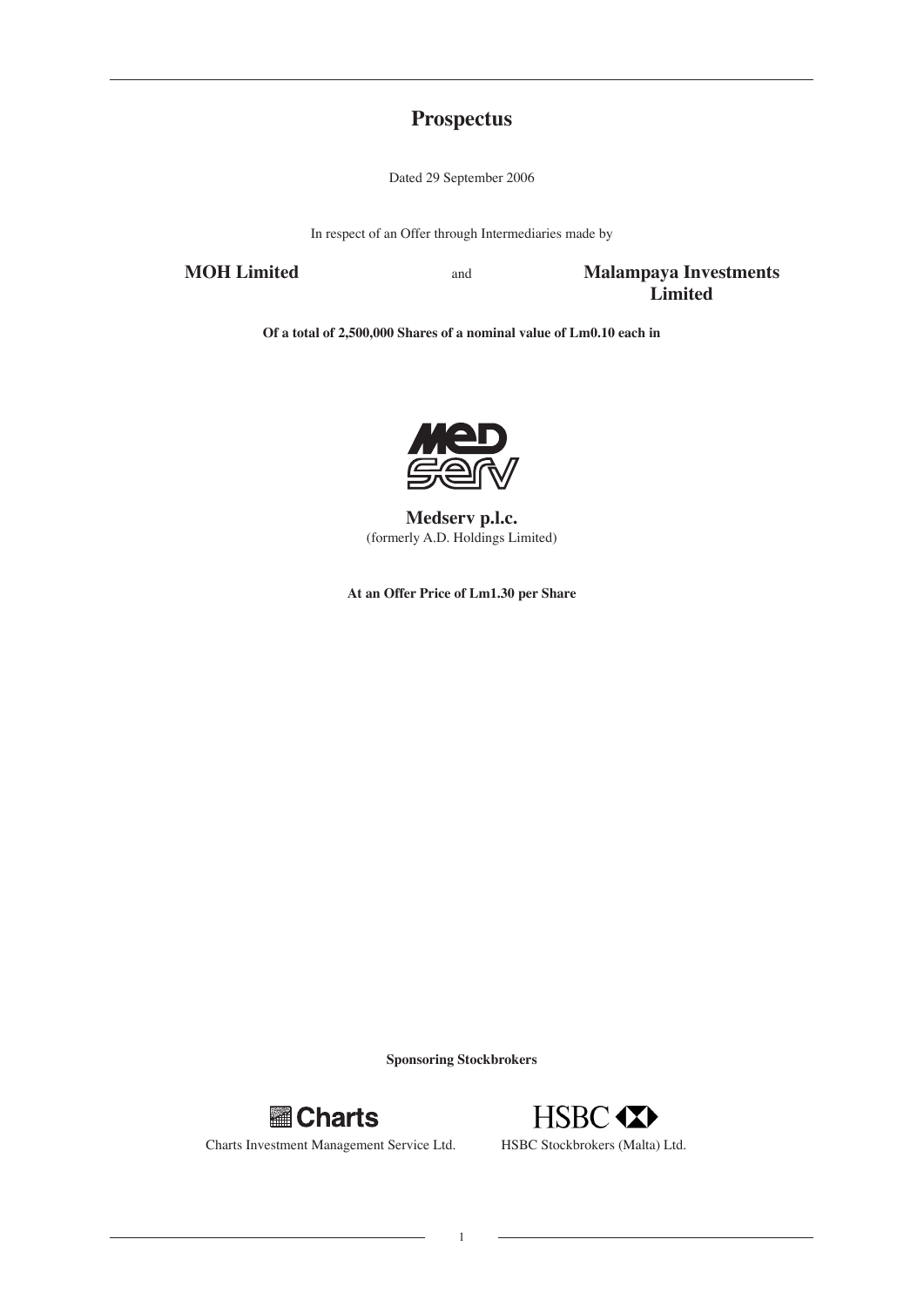# **Table of Contents**

| <b>Summary Note</b>          | 3  |
|------------------------------|----|
| <b>Registration Document</b> | 17 |
| <b>Securities Note</b>       | 48 |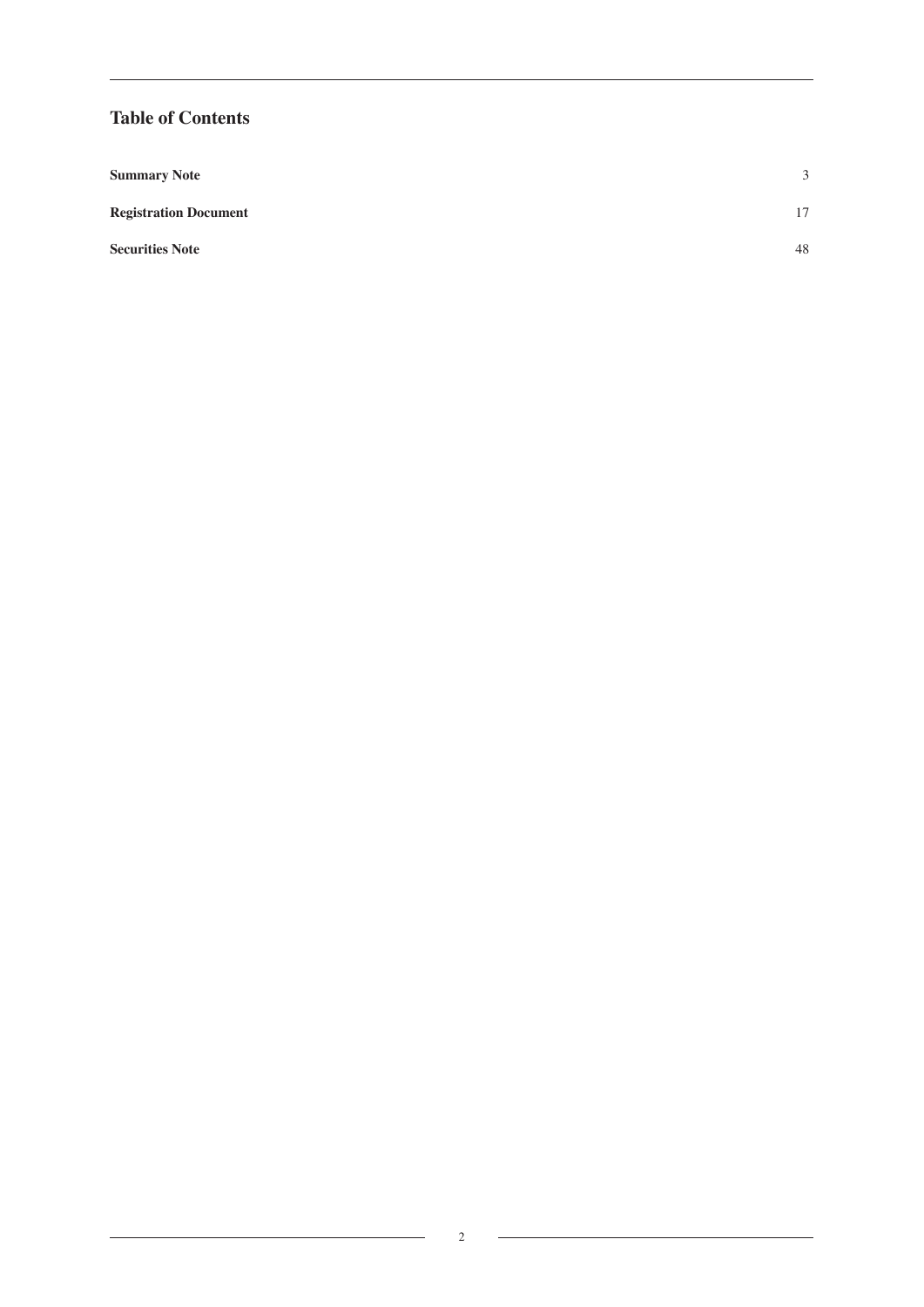# **Summary Note**

This document is a Summary Note issued in accordance with the provisions of Chapter 6 of the Listing Rules issued by the Listing Authority and in accordance with the provisions of Commission Regulation (EC) No 809/2004 of 29 April, 2004 implementing Directive 2003/71/EC of the European Parliament and of the Council as regards information contained in a prospectus.

This Summary Note is issued pursuant to the requirements of Rule 6.4.1 of the Listing Rules and contains information about Medserv p.l.c. (the "Company") for which application has been made for admission to trading on the Malta Stock Exchange. This Summary Note should be read in conjunction with the most updated Registration Document and Securities Note issued by the Company from time to time that will provide the details of the Company and Shares to which these documents relate.

This document is dated 29 September 2006

# **Summary Document**

In respect of an Offer through Intermediaries made by

**MOH Limited** and **Malampaya Investments Limited**

**Of a total of 2,500,000 Shares of a nominal value of Lm0.10 each in**

**Medserv p.l.c.** (formerly A.D. Holdings Limited)

**At an Offer Price of Lm1.30 per Share**

Anthony S. Diacono **Anthony J. Duncan** 

unin

Director Director

**Legal Counsel to the Company Financial Advisors, Sponsoring Stockbrokers**

**Auditors & Reporting Accountants**

Camilleri Preziosi KPMG Charts Investment Management Service Ltd. HSBC Stockbrokers (Malta) Ltd.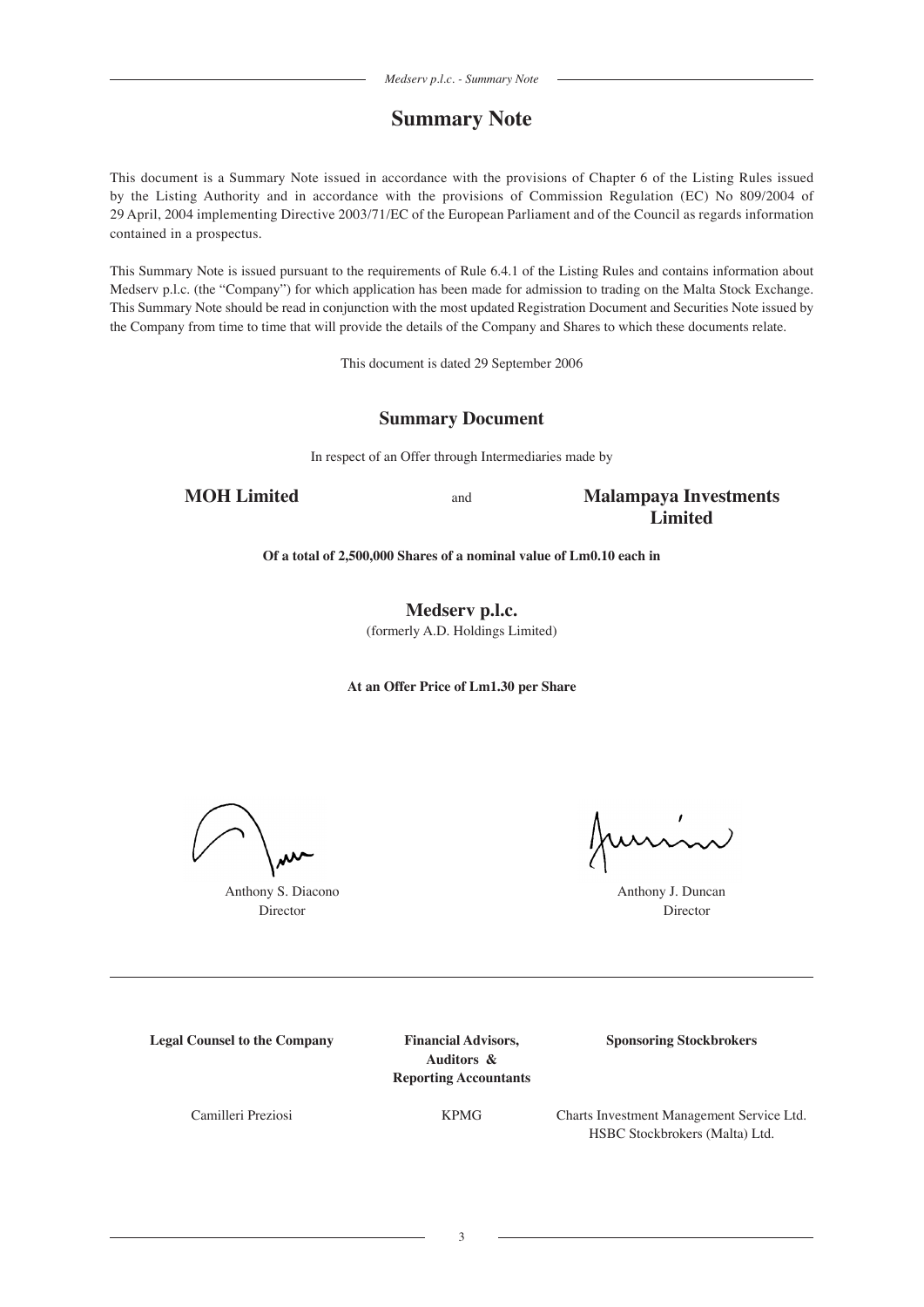$\overline{\phantom{a}}$ 

# **Table of Contents**

|             | <b>Important Information</b>                                    | 5              |
|-------------|-----------------------------------------------------------------|----------------|
| Definitions |                                                                 | 6              |
|             | Warning to Potential Investors                                  | $\overline{7}$ |
| 1.          | Identity of Directors, Senior Management, Advisors and Auditors | $\tau$         |
| 2.          | Presentation of Certain Information                             | $\,8\,$        |
| 3.          | Offer Statistics and Expected Timetable                         | 8              |
| 4.          | Key Information                                                 | $\,8\,$        |
| 5.          | Information about the Company                                   | 11             |
| 6.          | Trend Information                                               | 13             |
| 7.          | Management and Employees                                        | 14             |
| 8.          | Historical Financial Information                                | 15             |
| 9.          | Details of the Share Offer                                      | 16             |
| 10.         | Additional Information                                          | 16             |
| 11.         | Documents Available for Inspection                              | 16             |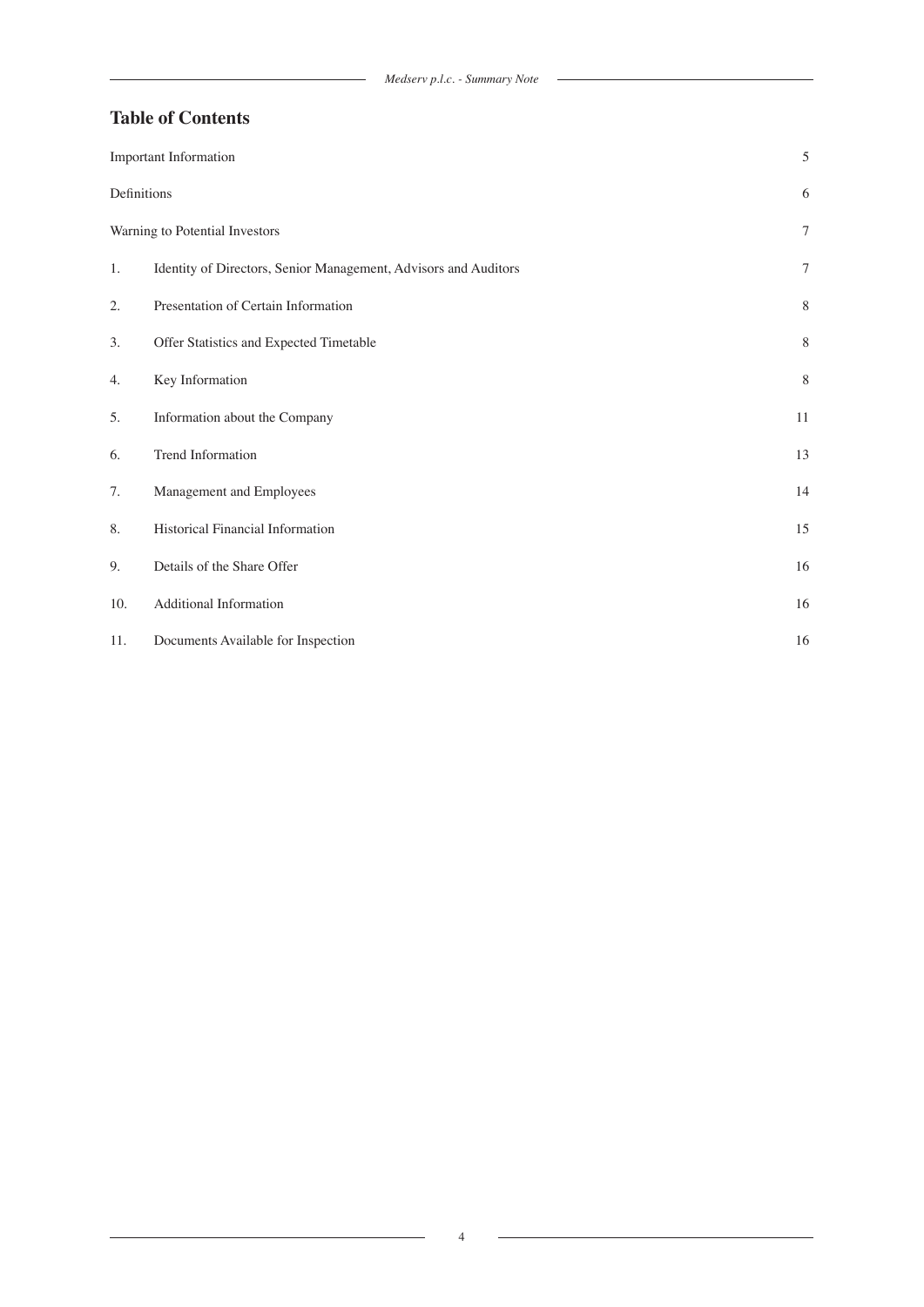#### **Important Information**

THIS DOCUMENT CONSTITUTES PART OF A PROSPECTUS AND CONTAINS INFORMATION ON MEDSERV P.L.C. AND ITS SUBSIDIARY MEDSERV OPERATIONS LIMITED (TOGETHER REFERRED TO IN THIS DOCUMENT AS THE GROUP) AND THEIR BUSINESS. THE INFORMATION IS BEING MADE AVAILABLE IN CONNECTION WITH AN OFFER BY MOH LIMITED AND MALAMPAYA INVESTMENTS LIMITED OF TWO MILLION FIVE HUNDRED THOUSAND (2,500,000) ORDINARY SHARES IN MEDSERV P.L.C. (THE "COMPANY") THROUGH INTERMEDIARIES WHETHER FOR THEIR OWN ACCOUNT OR FOR THE ACCOUNT OF UNDERLYING CUSTOMERS OR FOR FUTURE DISTRIBUTION. THE SHARES HAVE A NOMINAL VALUE OF LM0.10 EACH AND ARE BEING OFFERED AT A PRICE OF LM1.30 PER SHARE.

THIS DOCUMENT INCLUDES INFORMATION GIVEN IN COMPLIANCE WITH THE LISTING RULES OF THE LISTING AUTHORITY FOR THE PURPOSE OF GIVING INFORMATION WITH REGARD TO THE COMPANY. ALL OF THE DIRECTORS OF THE COMPANY, WHOSE NAMES APPEAR UNDER THE HEADING DIRECTORS (THE "DIRECTORS"), ARE THE PERSONS RESPONSIBLE FOR THE INFORMATION CONTAINED IN THIS PROSPECTUS. TO THE BEST OF THE KNOWLEDGE AND BELIEF OF THE DIRECTORS OF THE COMPANY (WHO HAVE ALL TAKEN REASONABLE CARE TO ENSURE SUCH IS THE CASE), THE INFORMATION CONTAINED IN THIS PROSPECTUS IS IN ACCORDANCE WITH THE FACTS AND DOES NOT OMIT ANYTHING LIKELY TO AFFECT THE IMPORT OF SUCH INFORMATION. THE DIRECTORS ACCEPT RESPONSIBILITY ACCORDINGLY.

NO BROKER, DEALER, SALESMAN OR OTHER PERSON HAS BEEN AUTHORISED BY THE COMPANY OR ITS DIRECTORS, TO ISSUE ANY ADVERTISEMENT OR TO GIVE ANY INFORMATION OR TO MAKE ANY REPRESENTATIONS IN CONNECTION WITH THE SALE OF THE SHARES (AS DEFINED HEREIN) OTHER THAN THOSE CONTAINED IN THIS PROSPECTUS AND IN THE DOCUMENTS REFERRED TO HEREIN IN CONNECTION WITH THE OFFER HEREBY MADE, AND IF GIVEN OR MADE, SUCH INFORMATION OR REPRESENTATIONS MUST NOT BE RELIED UPON AS HAVING BEEN AUTHORISED BY THE COMPANY, ITS DIRECTORS OR ADVISORS.

THE ADVISORS ENGAGED BY THE COMPANY FOR THE PURPOSE OF THIS OFFER ARE ACTING EXCLUSIVELY FOR THE COMPANY.

# **THE LISTING AUTHORITY ACCEPTS NO RESPONSIBILITY FOR THE CONTENTS OF THIS PROSPECTUS, MAKES NO REPRESENTATIONS AS TO ITS ACCURACY OR COMPLETENESS AND EXPRESSLY DISCLAIMS ANY LIABILITY WHATSOEVER FOR ANY LOSS HOWEVER ARISING FROM OR IN RELIANCE UPON THE WHOLE OR ANY PART OF THE CONTENTS OF THIS PROSPECTUS.**

A COPY OF THIS DOCUMENT HAS BEEN REGISTERED WITH THE LISTING AUTHORITY IN SATISFACTION OF THE LISTING RULES, THE MALTA STOCK EXCHANGE IN SATISFACTION OF THE MALTA STOCK EXCHANGE BYE-LAWS AND HAS BEEN DULY FILED WITH THE REGISTRAR OF COMPANIES, IN ACCORDANCE WITH THE ACT.

STATEMENTS MADE IN THIS DOCUMENT ARE, EXCEPT WHERE OTHERWISE STATED, BASED ON THE LAW AND PRACTICE CURRENTLY IN FORCE IN MALTA AND ARE SUBJECT TO CHANGES THEREIN.

APPLICATION HAS BEEN MADE TO THE LISTING AUTHORITY FOR THE SHARES TO BE CONSIDERED AS ADMISSABLE TO LISTING ON A RECOGNISED INVESTMENT EXCHANGE. IN ADDITION, APPLICATION HAS ALSO BEEN MADE TO THE COUNCIL OF THE MALTA STOCK EXCHANGE, AS A RECOGNISED INVESTMENT EXCHANGE, FOR THE SHARES TO BE ADMITTED TO THE OFFICIAL LIST UPON ALLOCATION TO INTERMEDIARIES. DEALINGS ARE EXPECTED TO COMMENCE ON THE SAID EXCHANGE ON 24 OCTOBER 2006.

THE VALUE OF INVESTMENTS CAN RISE OR FALL AND PAST PERFORMANCE IS NOT NECESSARILY INDICATIVE OF FUTURE PERFORMANCE. IF YOU NEED ADVICE YOU SHOULD CONSULT A LICENSED STOCKBROKER OR AN INVESTMENT ADVISOR LICENSED UNDER THE INVESTMENT SERVICES ACT, CAP. 370 OF THE LAWS OF MALTA.

THIS DOCUMENT AND ALL AGREEMENTS, ACCEPTANCES AND CONTRACTS RESULTING THEREFROM SHALL BE GOVERNED BY AND CONSTRUED IN ACCORDANCE WITH THE LAWS OF MALTA AND ANY PERSON ACQUIRING ANY SHARES PURSUANT TO THE PROSPECTUS SHALL SUBMIT TO THE JURISDICTION OF THE MALTESE COURTS, WITHOUT LIMITING IN ANY MANNER THE RIGHT OF THE COMPANY OR THE OFFERORS TO BRING ANY ACTION, SUIT OR PROCEEDING ARISING OUT OF OR IN CONNECTION WITH ANY PURCHASE OF SHARES OR AGREEMENT RESULTING HEREFROM OR THE PROSPECTUS AS A WHOLE IN ANY OTHER COMPETENT JURISDICTION.

THIS DOCUMENT SHOULD BE READ IN CONJUNCTION WITH THE REGISTRATION DOCUMENT AND SECURITIES NOTE CONTAINING INFORMATION ABOUT THE BUSINESS OF THE GORUP AND THE OFFERING.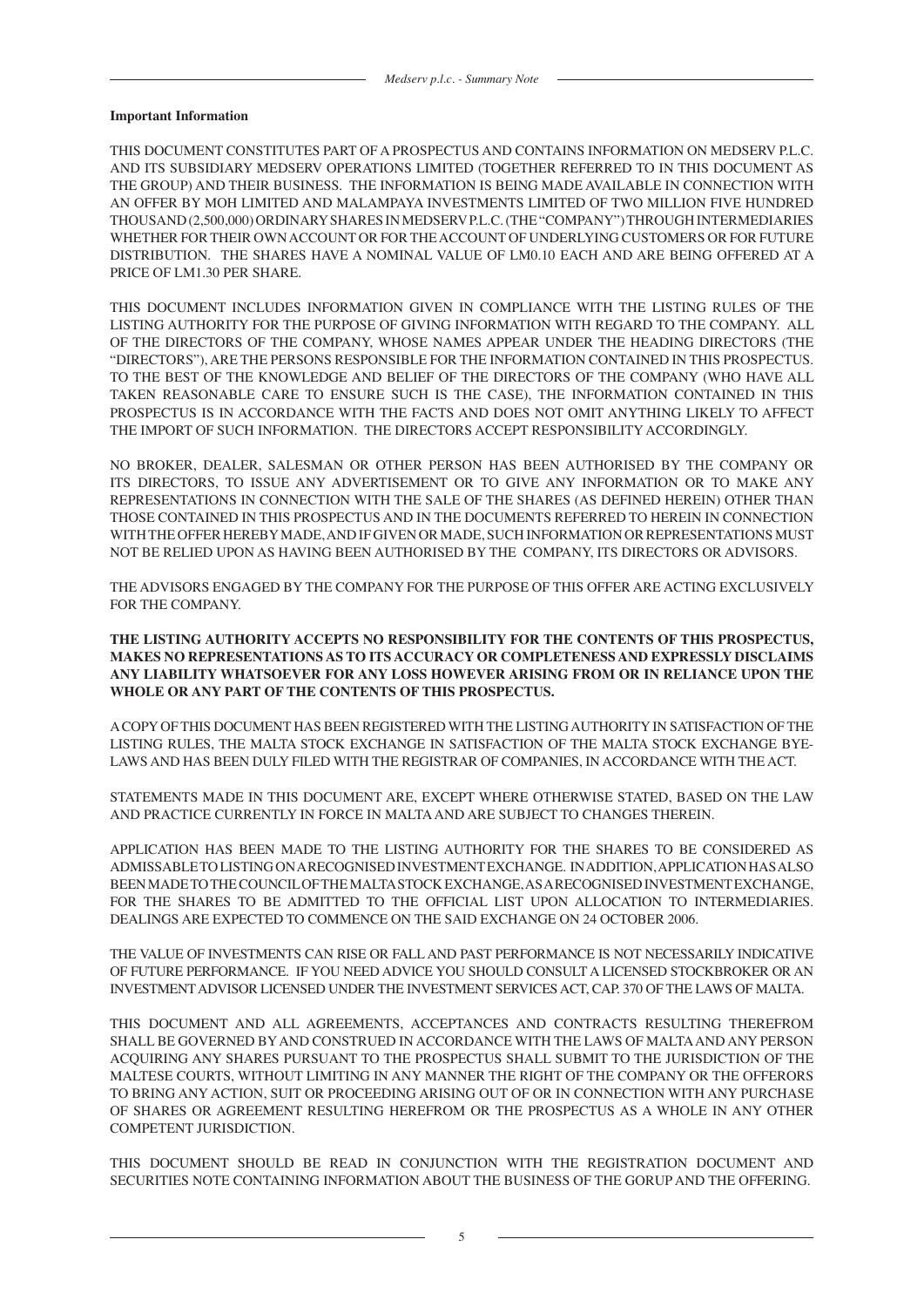# **Definitions**

In this document the following words and expressions shall bear the following meanings except where the context otherwise requires:

| Act                                | the Companies Act, Cap. 386 of the Laws of Malta;                                                                                                                                           |  |
|------------------------------------|---------------------------------------------------------------------------------------------------------------------------------------------------------------------------------------------|--|
| <b>Company or Medserv</b>          | Medserv p.l.c.;                                                                                                                                                                             |  |
| <b>Directors or Board</b>          | the directors of the Company whose names are set out under the heading<br>"Identity of Directors, Senior Management, Advisors and Auditors";                                                |  |
| Group                              | the Company and the Operating Company;                                                                                                                                                      |  |
| <b>Intermediaries</b>              | HSBC Stockbrokers (Malta) Ltd and Charts Investment Management Service<br>Limited;                                                                                                          |  |
| <b>Malta Stock Exchange or MSE</b> | the Malta Stock Exchange as defined by the Financial Markets Act (Cap.345 of<br>the Laws of Malta);                                                                                         |  |
| <b>Maltese Liri</b>                | the lawful currency from time to time of the Republic of Malta;                                                                                                                             |  |
| <b>Offer or Offering</b>           | the offer of the Shares by the Offerors at the Share Offer Price;                                                                                                                           |  |
| <b>Offerors</b>                    | MOH Limited and Malampaya Investments Limited;                                                                                                                                              |  |
| <b>Operating Company</b>           | Medserv Operations Limited;                                                                                                                                                                 |  |
| <b>Prospectus</b>                  | this document together with the Registration Document dated 29 September<br>2006 and the Securities Note dated 29 September 2006 in connection with the<br>offer of Shares by the Offerors; |  |
| <b>Registration Document</b>       | the document as set out on pages 17 to 47 of this Prospectus;                                                                                                                               |  |
| <b>Securities Note</b>             | the document as set out on pages 48 to 63 of this Prospectus;                                                                                                                               |  |
| <b>Share Offer Price</b>           | the price of Lm1.30 for each Share;                                                                                                                                                         |  |
| <b>Shares</b>                      | the two million five hundred thousand (2,500,000) ordinary shares in the Company<br>of a nominal value of Lm0.10 each being offered by the Offerors at the Share<br>Offer Price;            |  |
| <b>Summary Note</b>                | this document as set out on pages 3 to 16 of this Prospectus.                                                                                                                               |  |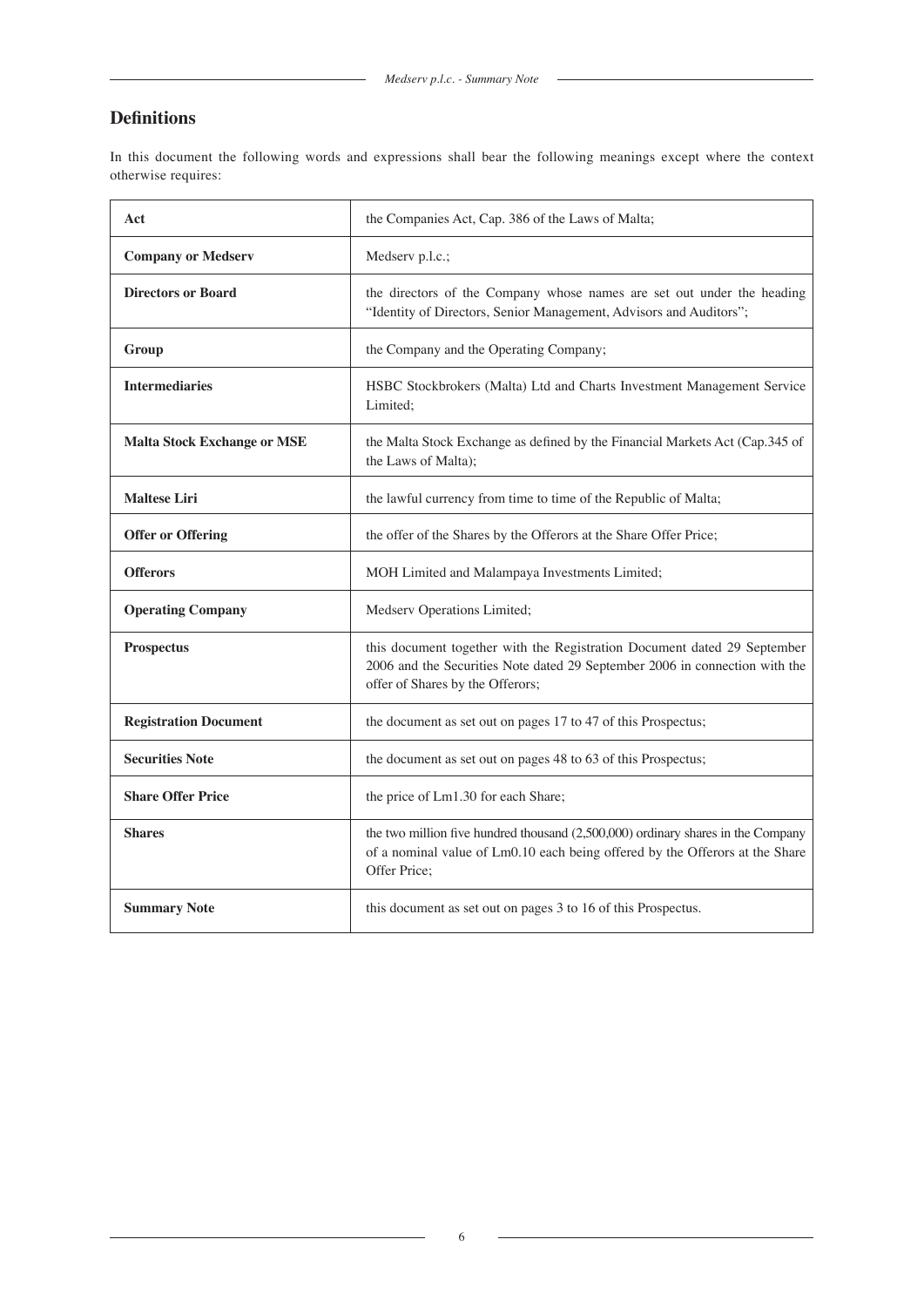# **Warning to Potential Investors**

This Summary Note forms part of the Prospectus containing information concerning the Company and the Shares. This Summary Note is intended to briefly convey the essential characteristics of, and risks associated with, the Company and the Shares.

You should carefully take into consideration the following criteria for evaluation of this Summary Note:

- the Summary Note should be read as merely an introduction to the Prospectus;
- any decision to invest in the Shares should be based on consideration of the Prospectus as a whole;
- civil liability is attached to the Company which has tabled this Summary Note and applied for its notification only if the Summary Note is shown to be misleading, inaccurate or inconsistent when read together with the other parts of the Prospectus.

### **1. Identity of Directors, Senior Management, Advisors and Auditors**

ALL OF THE DIRECTORS OF THE COMPANY, WHOSE NAMES APPEAR BELOW AS DIRECTORS (THE "DIRECTORS"), ARE THE PERSONS RESPONSIBLE FOR THE INFORMATION CONTAINED IN THIS DOCUMENT. TO THE BEST OF THE KNOWLEDGE AND BELIEF OF THE DIRECTORS OF THE COMPANY (WHO HAVE ALL TAKEN REASONABLE CARE TO ENSURE SUCH IS THE CASE), THE INFORMATION CONTAINED IN THIS DOCUMENT IS IN ACCORDANCE WITH THE FACTS AND DOES NOT OMIT ANYTHING LIKELY TO AFFECT THE IMPORT OF SUCH INFORMATION. THE DIRECTORS ACCEPT RESPONSIBILITY ACCORDINGLY. THEY HAVE BEEN ADVISED AND ASSISTED IN THE DRAFTING AND COMPILATION OF THE DOCUMENT BY THE PERSONS MENTIONED UNDER THE HEADING "ADVISORS".

### **Directors**

| <b>Name</b>                            | <b>Function</b>                                                                                     |
|----------------------------------------|-----------------------------------------------------------------------------------------------------|
| Anthony J. Duncan                      | <b>Executive Director</b>                                                                           |
| Anthony S. Diacono                     | <b>Executive Director</b>                                                                           |
| Johannes Jacobus van Leeuwen           | Non-Executive Director                                                                              |
| Joseph F.X. Zahra                      | Non-Executive Director                                                                              |
| Louis de Gabriele                      | <b>Company Secretary</b>                                                                            |
| <b>Advisors and Auditors</b>           |                                                                                                     |
| Legal Counsel to the Company           | Camilleri Preziosi<br>Level 3, Valletta Buildings, South Street, Valletta VLT11, Malta              |
| Sponsoring Stockbrokers                | Charts Investment Management Service Limited<br>18A 3rd Floor, Europa Centre, Floriana VLT15, Malta |
|                                        | HSBC Stockbrokers (Malta) Ltd                                                                       |
|                                        | 233, Republic Street, Valletta VLT05, Malta                                                         |
| Financial Advisors, Auditors           |                                                                                                     |
| & Reporting Accountants                | <b>KPMG</b>                                                                                         |
|                                        | Portico Building, Marina Street, Pieta MSD08, Malta                                                 |
| <b>Management of Operating Company</b> | General Manager - Godwin Borg                                                                       |
|                                        | Administration and Procurement Manager - Mario Sciberras                                            |
|                                        | Health, Safety and Environment Manager - Stephen Forster                                            |
|                                        | Yard Manager - Charles Vella                                                                        |
|                                        | Chief Accountant - Colin Galea                                                                      |
|                                        | Contracts Manager - Godwin Catania                                                                  |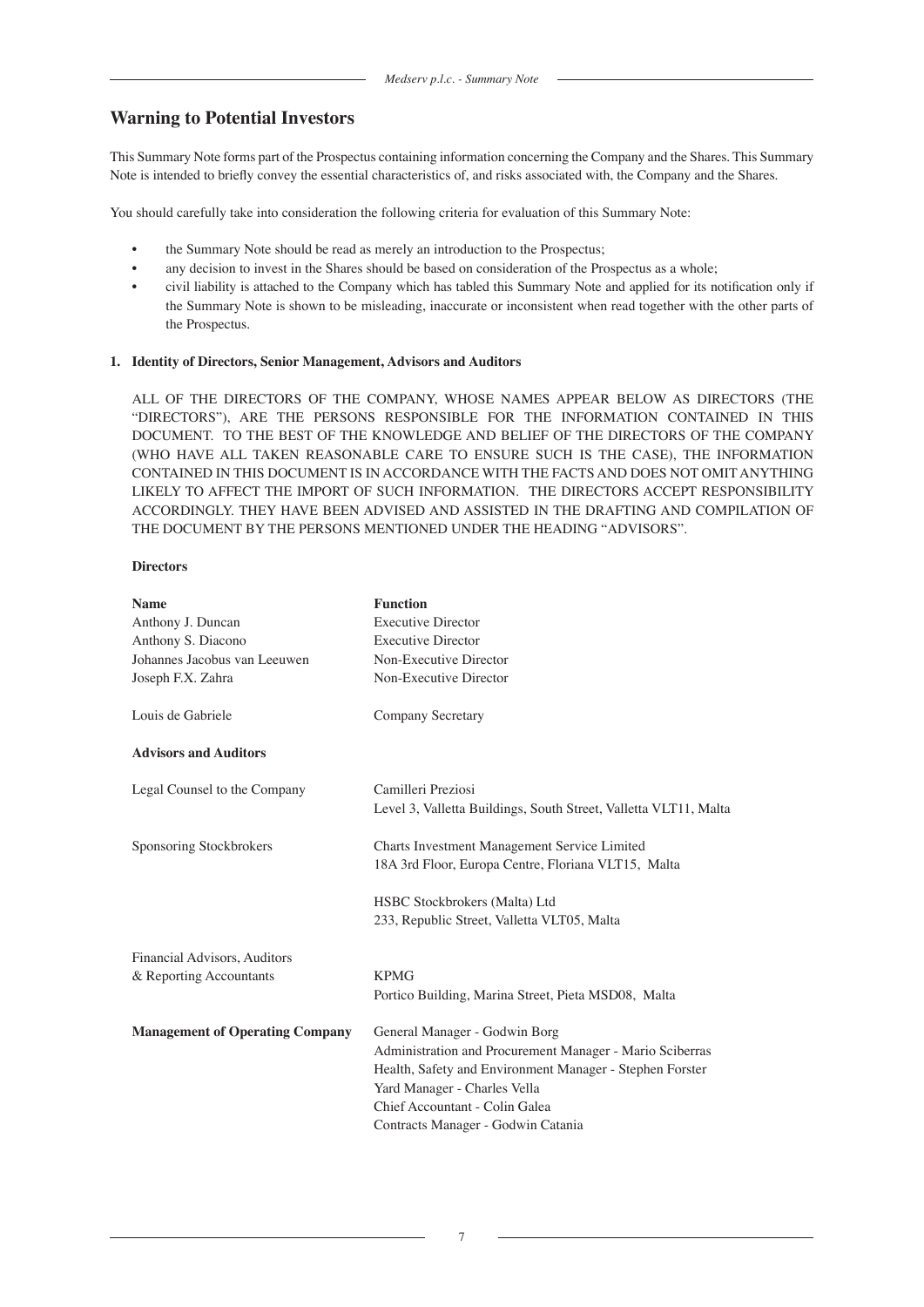# **2. Presentation of Certain Information**

Medserv is a holding company that does not undertake any trading and business activities in its own name. Its object is that of a holding company and as such holds, directly or indirectly one hundred per cent ownership of the issued share capital of the Operating Company. The Company's operating and financial performance is therefore directly related to the financial and operating performance of the Operating Company. Accordingly, all financial and business information reproduced in this Summary Note relates to the Group and/or the Operating Company, where applicable. This document also contains references to the Company, the Group and the Operating Company where it is deemed appropriate that such references could assist an investor to better understand the information contained in this document. Investors are urged to consult the definition section of this document for the exact meanings of those terms.

# **3. Offer Statistics and Expected Timetable**

The Shares are being placed initially with Intermediaries who have entered into conditional share purchase agreements with the Company for the acquisition of the Shares. Thereafter, it is expected that the Shares are admitted to the Official List of the MSE on 23 October 2006, and secondary trading to commence on 24 October 2006.

# **4. Key Information**

# **4.1 Selected Financial Data, and Information on the Company's Capitalisation & Indebtedness**

Extracts from the historical financial statements of the Group for the three years ended 31 December 2003 to 2005 are set out below:

| For the Years Ended 31 December       | 2005<br>Lm'000 | 2004<br>Lm'000 | 2003<br>Lm'000 |
|---------------------------------------|----------------|----------------|----------------|
| Revenue                               | 4,207          | 3,875          | 2,838          |
| Gross profit                          | 1,497          | 1,114          | 1,140          |
| Profit before tax                     | 789            | 649            | 850            |
| Profit for the year                   | 1,943          | 680            | 961            |
| Total assets less current liabilities | 2,785          | 1,332          | 1,017          |
| Interest-bearing borrowings           | 350            | 761            | 229            |
| Total equity                          | 2,768          | 1,174          | 843            |
| For the Years Ended 31 December       | 2005<br>Lm     | 2004<br>Lm     | 2003<br>Lm     |
| Earnings per share 1                  | 0.19           | 0.07           | 0.10           |

1 Calculated on the basis of 10,000,000 nominal shares of Lm0.10 each in issue as at the date of the Prospectus.

### **4.2 Reasons for the Offer and Use of Proceeds**

The current shareholders of the Company believe that with the listing of the Company's Shares on the Malta Stock Exchange the Company would enjoy a faster and more efficient access to funds to finance its future operations if and when this is required. Furthermore the shareholders also consider that public status for the Company would raise its profile not only with possible future providers of funds but also with its clients, both present and future. It is also a signal that the Company abides by the same corporate governance rules and standards which increasingly apply throughout the industry. The proceeds of the Offer of the Shares shall be applied to the benefit of the Offerors, less the expenses incurred in the process of the Offer.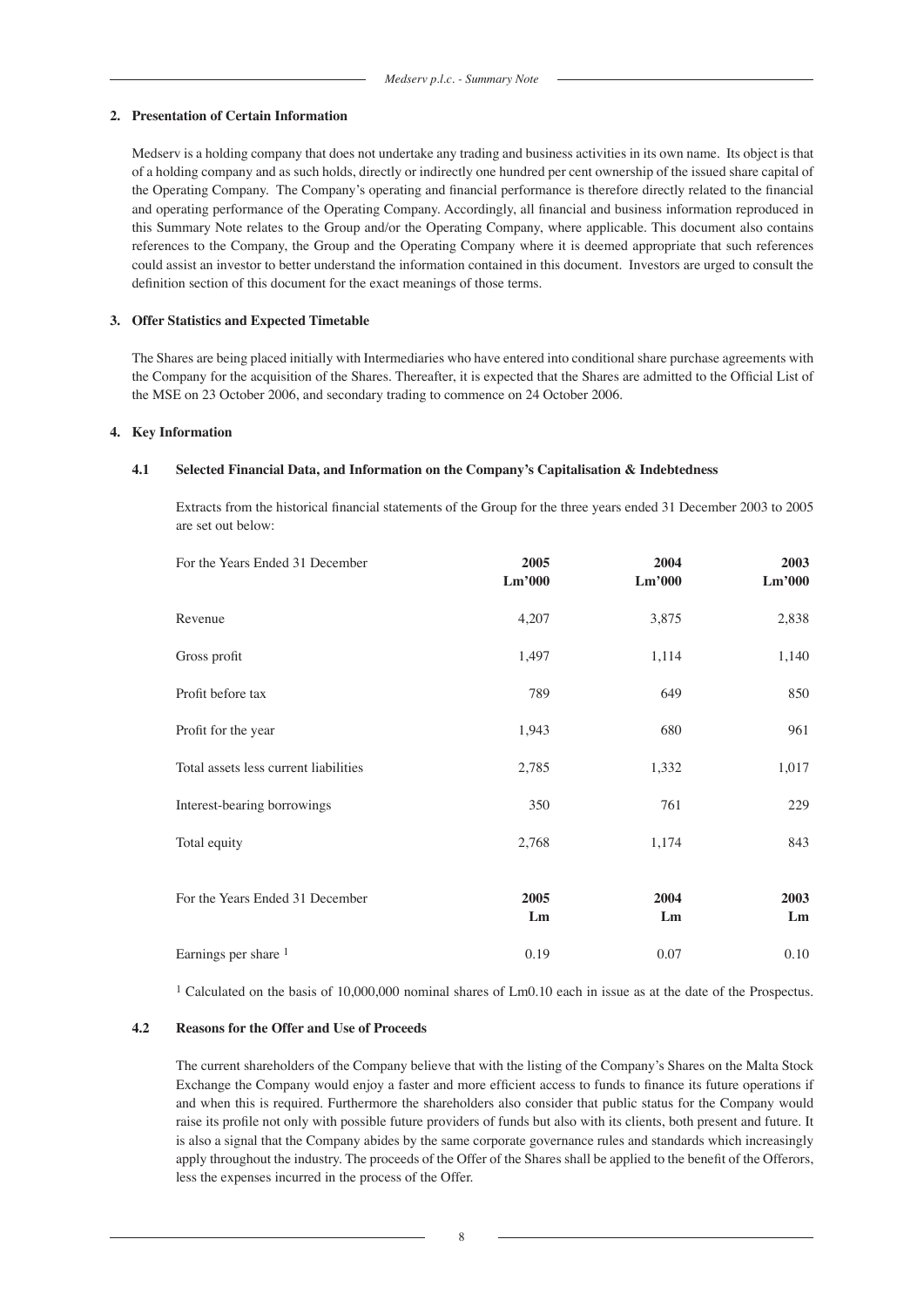#### **4.3 Risk Factors**

**You should carefully consider the following matters, as well as the other information contained in the Prospectus, before making any investment decision with respect to the Company. If any of the risks described were to materialise, they could have a serious effect on the Company's financial results, trading prospects and the ability of the Company to fulfil its obligations under the Shares being offered.**

The risks and uncertainties discussed below are those that the Directors believe to be material, but these risks and uncertainties may not be the only ones that the Group faces. Additional risks and uncertainties, including those which the Group's Directors are not currently aware of or deem immaterial, may well result in a material impact on the financial condition and operational performance of the Group that could lead to a decline in value of the Shares.

#### **Forward Looking Statements**

This Summary Note contains forward-looking statements that include, among others, statements concerning the Company's strategies and plans relating to the attainment of those objectives, its capital requirements and other statements of expectations, beliefs, future plans and strategies, anticipated developments and other matters that are not historical facts and which may involve predictions of future circumstances. Investors can generally identify forward-looking statements by the use of terminology such as "may", "will", "expect", "intend", "plan", "estimate", "anticipate", "believe" or similar phrases. These forward-looking statements are inherently subject to a number of risks, uncertainties, and assumptions. Important factors that could cause actual results to differ materially from the expectations of the Company's Directors include those risks identified hereunder and elsewhere in this Prospectus.

The Company cautions the reader that these forward-looking statements are subject to risks and uncertainties that could cause actual events or results to differ from those expressed or implied by the statements and no assurance is given that the future results or expectations will be achieved.

#### **Risks Relating to the Industry Sector**

Medserv's business activities consist in supporting and servicing the oil and gas industry. Inevitably, therefore, the Company is exposed to a certain extent to the risks associated with the trends and future outlook of that industry as a whole.

#### *Market*

The level of demand for the Group's services may be dependant to a certain extent on the level of economic activity within the oil and gas industry. The Directors are of the view that this level of demand for the Group's services may well be dependant on the level of construction of new drilling and products facilities in various regions around the world. The level of production activity by oil and gas producers is, in turn, largely based on the demand for oil and gas and accordingly, to a certain extent, on the price of oil and gas. There can be no guarantee that the current pricing level of oil can be sustained or that it will continue to rise.

#### **Risks Relating to the Geographical Concentration of the Group's Business**

Medserv's activities are concentrated in servicing and supporting international companies undertaking oil exploration or development offshore the North African coast, with prevalence for companies having concessions granted by the Libyan National Oil Corporation. Whilst the Group's assets are all in Malta, its revenue streams depend on the intensity of the activities being undertaken by its customers in the North African Region. Accordingly, the Group is exposed to the geopolitical risks associated with the region.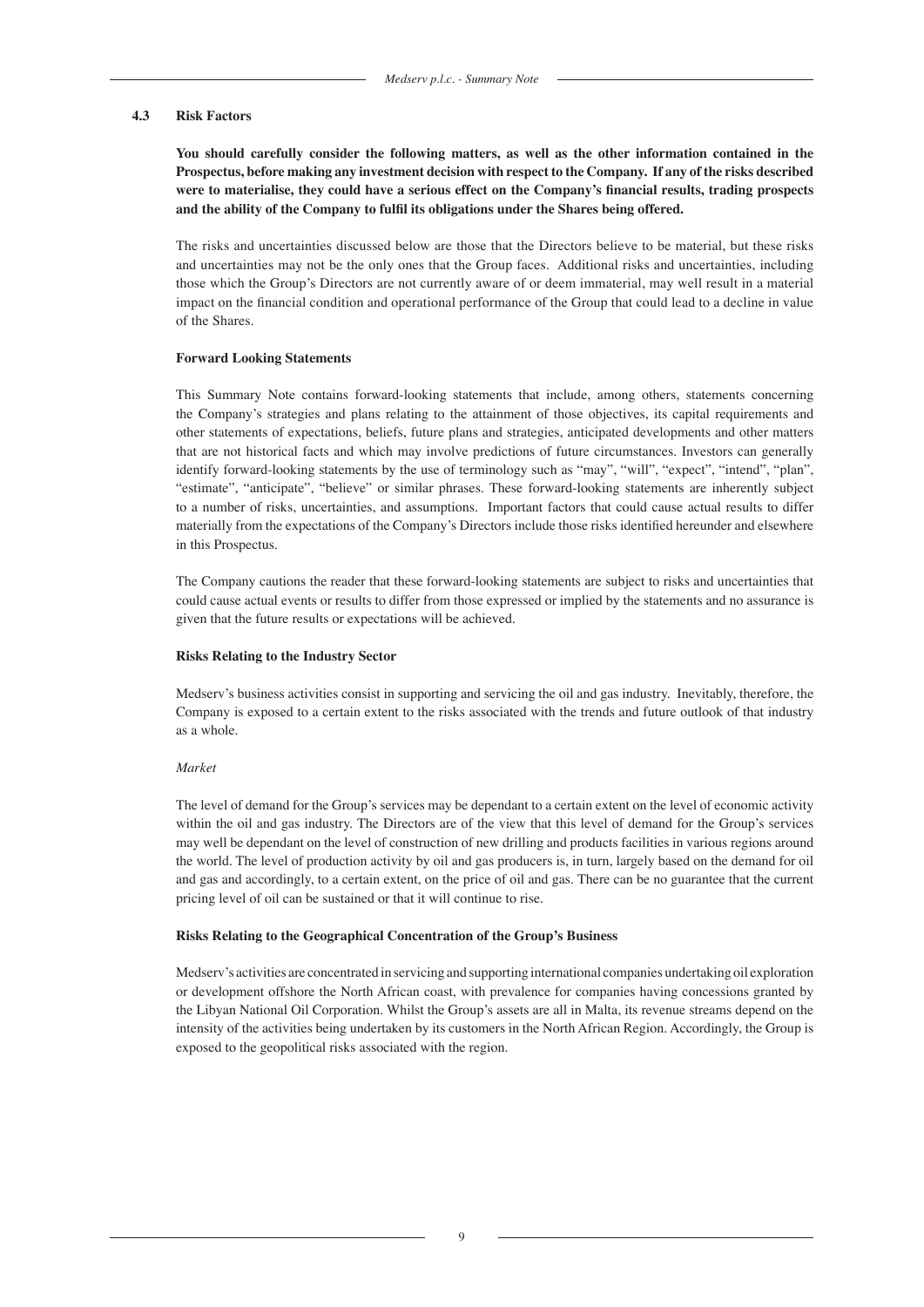The policies on oil exploration and extraction adopted by the jurisdictions where the Group's customers undertake their business are key to the development of the industry within the region. These policies will determine the level of demand and reliance that these international companies will place on the Group's services to them. Accordingly, a shift in policy by any of these jurisdictions will have an adverse impact on the Medserv's operational performance and financial condition. In addition the Group's customers and potential customers are heavily involved in developing concessions in this region, particularly within Libya, that is, and is expected to remain, the prime market for the Group's services. The present lack of diversification of the interests of the Group accordingly renders Medserv more exposed to any political and economic shifts in the region over which it has no control.

In addition, the said political, social and economic instability risks are emphasised by the fact that the region in which the Group's present customers operate, is exposed to a higher level of risk than is normally associated with in regimes like Western Europe and North America. These risks may also include government embargoes, changes in government policies, exchange controls and economic or political sanctions by other states and international organisations that could have a significant impact on any business conducted by the Group's customers in those markets.

#### **Suitability**

Potential investors should be aware that the value of investments can rise and fall and that an investment in shares in a company like the Company, which has a significant exposure to a limited market which is itself an emerging market, may carry a higher risk than investment in a company with a higher diversification.

#### **Other Considerations**

In common with many businesses, the Company will be relying heavily on the contacts and expertise of the Executive Directors and other key personnel within the Group to identify opportunities for new contracts with companies gaining access to the North African oil exploration and drilling market and to successfully conclude contracts with such operators. The loss of one or more of such Executive Directors and other key personnel within the Group could have an adverse effect on the Company.

#### **Risks Relating to the Shares**

#### *Minority Shareholding*

Due to the size of their shareholdings, and the possible pooling of their votes, the Offerors are in a position to decisively influence matters that require approval of shareholders, including resolutions regarding dividends and other important measures.

### *No Prior Market for Shares and Limited Liquidity of the Malta Stock Exchange*

Prior to the Offering, there has been no public market for the Company's Shares within or outside Malta. Due to the absence of any prior market for the Shares, there can be no assurance that the Share Offer Price will correspond to the price at which the Shares will trade in the market subsequent to the Offering. The market price of the Shares could be subject to significant fluctuations in response to many factors, including, the Company's operating results, and developments in the economies of other countries to which the Group is exposed or other factors. Application has been made for the Shares to be admitted to the Official List of the Malta Stock Exchange, which is smaller and less liquid than the more developed stock markets in Europe and the United States. Currently equity securities of only thirteen Maltese companies are traded on the Malta Stock Exchange out of which twelve equity securities are on the Official List of the MSE and on the Alternative Companies List. The limited liquidity of the market for the Shares could increase the price volatility of the Shares and may impair the ability of a holder of Shares to sell such Shares in the market in the amount and at the price and time such holder wishes to do so. To control price volatility, the Malta Stock Exchange may not allow matching of deals in shares of a listed company when the price falls outside a seven per cent range from the previous day's traded weighted average price.

Following the completion of this Offering, the price at which the Shares will be traded, as well as the sales volume of the Shares traded, will be subject to fluctuations. These fluctuations may not necessarily be caused by the Group's business activity or its results of operations. It is also possible that the Group's results of operations or its business outlook may fall short of expectations, in which case the price of the Shares could be negatively affected.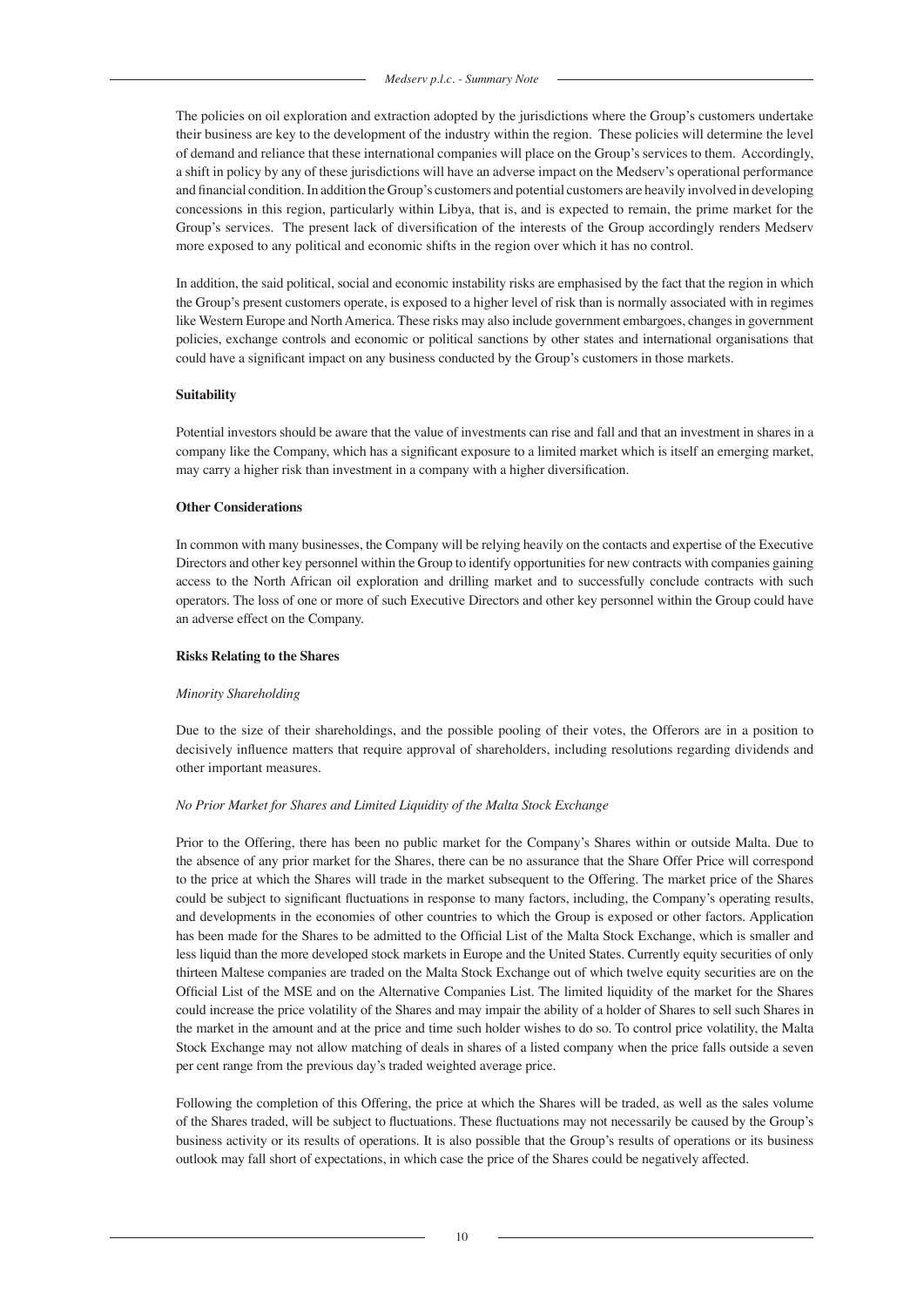#### **5. Information about the Company**

#### **5.1 Historical Development**

#### *(a) Introduction*

| <b>Full Legal Name of Company</b><br><b>Registered Address</b><br><b>Place of Registration</b><br><b>Registration Number</b><br><b>Date of Registration</b> | Medserv p.l.c. - formerly A.D. Holdings Limited<br>Port of Marsaxlokk, Birzebbugia BBG07, Malta<br>Malta<br>C 28847<br>On 26 October 2001 the Company was registered as a private company<br>under the Act. By resolution of the Shareholders dated 27 September<br>2006, the Company was converted into a public limited company in<br>accordance with the provisions of section 213 of the Act. |                                                                                       |  |
|-------------------------------------------------------------------------------------------------------------------------------------------------------------|---------------------------------------------------------------------------------------------------------------------------------------------------------------------------------------------------------------------------------------------------------------------------------------------------------------------------------------------------------------------------------------------------|---------------------------------------------------------------------------------------|--|
| <b>Other</b>                                                                                                                                                | The Company is lawfully existing and registered as a public limited<br>company in terms of the Act.                                                                                                                                                                                                                                                                                               |                                                                                       |  |
|                                                                                                                                                             | Telephone Number<br>Fax Number<br>Email Address<br>Website                                                                                                                                                                                                                                                                                                                                        | $+356$ 2220 2000<br>$+356$ 2220 2328<br>info@medservmalta.com<br>www.medservmalta.com |  |

#### *(b) Important Events in the Development of the Company*

The Company is a holding company that has as its sole investment the ownership of the Operating Company. The Company was first established on 26 October 2001, as a private company under the Act, as the corporate vehicle intended to acquire the shares in the Operating Company. By virtue of an agreement dated 22 November 2001 the shareholders of the Operating Company granted an option to the Company to purchase their entire shareholding therein. Accordingly, the Company acquired 100% of the total issued share capital of the Operating Company in two tranches, the first comprising 49% of the issued share capital on 3 December 2001 with the remaining 51% being purchased on 19 November 2003. The Company has since then retained the shares acquired by virtue of those transactions.

In preparation of this Offering of Shares, the Company was converted into a public limited company in accordance with section 213 of the Act and is currently duly registered and existing as a public company pursuant to the Act. By virtue of another resolution dated 27 September 2006 the shareholders increased the issued share capital to Lm1 million through the capitalisation of retained earnings of the Company and subsequently made a share split whereby each share having a nominal value of Lm1 was subdivided into 10 shares of a nominal value of Lm0.10 each.

The Company does not itself carry on any business except that of a holding company owning, directly or indirectly, one hundred per cent of the Operating Company that carries on all the business activities of the Group (See "**Business Overview**" below).

Medserv Operations Limited, the Group's Operating Company (previously called Medserv Limited), was set up on 11 December 1974 with limited liability and with company registration number C2971. Originally the Operating Company was established as a joint venture between the Government of Malta and companies in the Albert Abela Group, which at the time was a multinational group of service companies, with the objective of providing a comprehensive range of support services to the oil and hydrocarbon industry in Malta and abroad. For 28 years, Medserv operated a supply and services base from Manoel Island. In May 1997, Albert Abela (Gulf) Inc. acquired the shareholding then held by the Government of Malta (sixty five per cent of the issued share capital). When in 2001 the Operating Company was taken over by the Company, it concentrated primarily on the re-organisation of its management structures and the transfer of its activities from Manoel Island to its new base in Kalafrana, within the precincts of the Malta Freeport, a move that was successfully completed in 2003.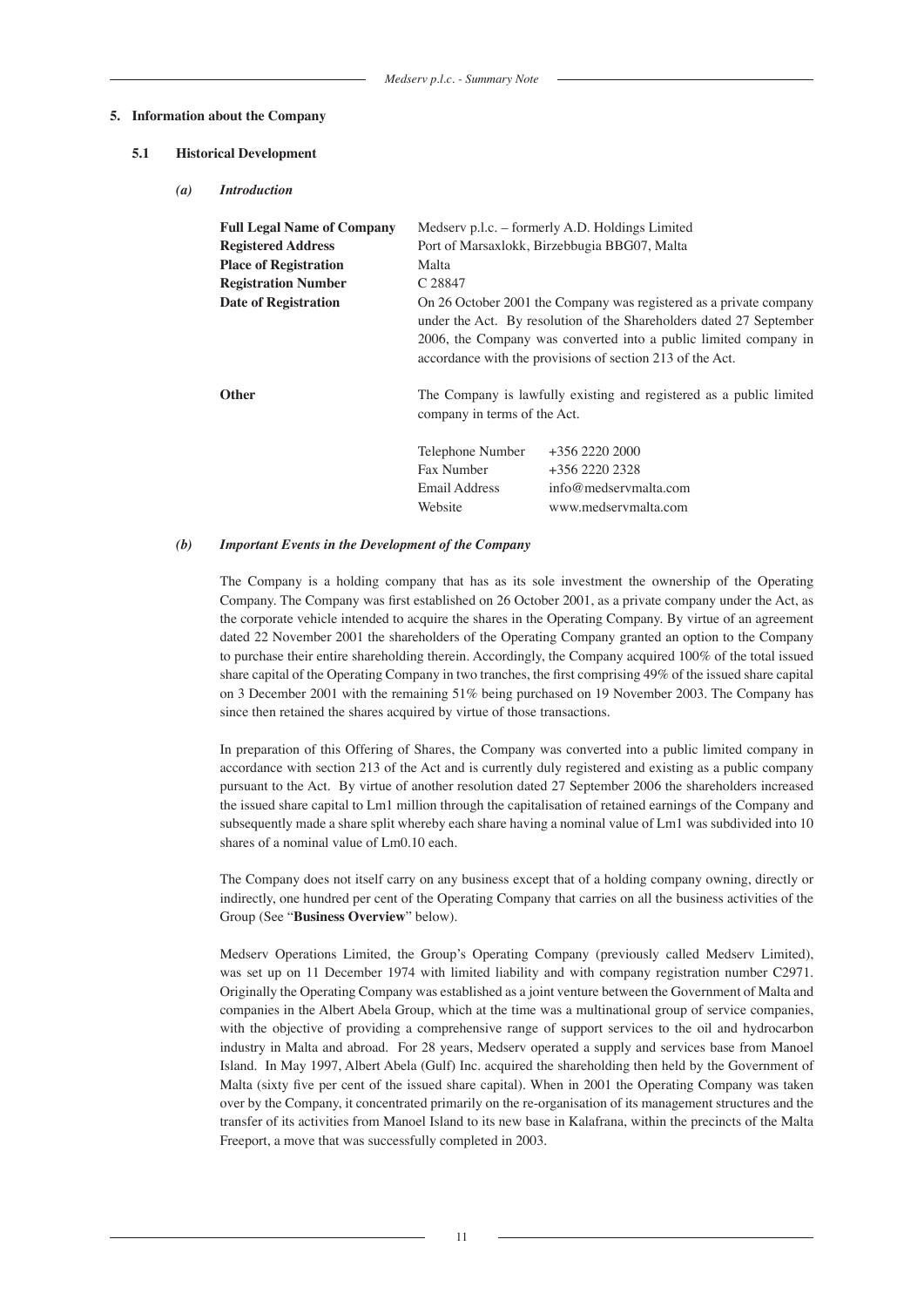In September 1983 the Operating Company formed a subsidiary company by the name of Ansaldo-Medserv International Services Limited. The company ceased active trading in 2002 but changed its name to Medoffshore Trading Limited in March 2004. The shareholders of the company resolved to merge the said company into the Operating Company with effect from 1 January 2005. Draft terms of merger were duly approved by the shareholders of Medoffshore Trading Limited and subsequently filed with the Registry of Companies on 22 September 2006. In terms of the Act, the merger shall only become effective after the lapse of three months from the publication according to law of the notice of merger, provided that creditors may within the said three month period, by writ of summons, object to the merger. If any such creditor shows good cause as to why the merger should not take effect, the Court may uphold the objection or allow the merger against sufficient security being posted. The Directors of the Group shall, in the event of any objection by a creditor, post the necessary security and endeavour to take such measures as may be necessary to seek to give effect to the merger.

#### **5.2 Investments**

During the three years 2003 to 2005, the Group invested a total of Lm1,083,667 in property, plant and equipment mainly comprising the extension of warehouses, the completion of the office block, and the installation of mud processing and storage plants.

The Group holds 189 ordinary shares of USD0.01 each in Global Santa Fe Corporation, incorporated in the Cayman Islands and having its executive office at 15375 Memorial Drive, Houston, Texas 77079-4101. As at balance sheet date, these shares were valued at Lm17.39 each.

The Group's management has not made any firm commitments on any material future investments.

#### **5.3 Business Overview**

#### **5.3.1 Principal Activities**

The principal activities of the Group, operated through the Operating Company, consist of providing services and support to the offshore oil and gas industry operating mainly in the Mediterranean basin with a focus on the industry's activities in North Africa. The Group's niche market is mainly offshore activity and support to rigs and production platforms operating offshore in the Mediterranean region.

These activities entail the supply to exploration and production platforms of all their requirements. Amongst others they include berthing and the loading and unloading of vessels, bulk storage whether in warehouse or in open areas, production and mixing of chemicals and muds for use in drilling operations, provision of plant and equipment including craneage, heavy duty low loaders, other forms of transport with lifting capabilities, bunkering, supply of brine and potable water, specialised engineering services and welding, x-ray examinations and pipe testing, shipping, freight clearance and agency services, supply of consumables for crews, visa and transport services, and waste disposal services. The Company also has a number of fully serviced office suites for rental to international clients.

The Group has traditionally been and remains in a unique position to provide its services to the industry in the Mediterranean basin, principally for the following reasons:

- The Group has an exclusive right of use for a term up to 29 May 2045 of quays at the Malta Freeport, one of which is a deep water quay with a length of two hundred metres. This is designed specifically to service supply vessels sailing to and from exploration rigs and platforms, including the larger vessels currently in use in the industry.
- The quay is supplemented by having an area of 5,000 sq.m. of quay space which enables operations to take place on the area directly by the quay in addition to the normal process of loading and unloading. In addition the quay is able to offer the facility of heavy lifts of a weight and size not readily available in the region through the availability of a 500 ton Manitowc crane which can handle the heavy lifts such as umbilical reels which are standard in the industry.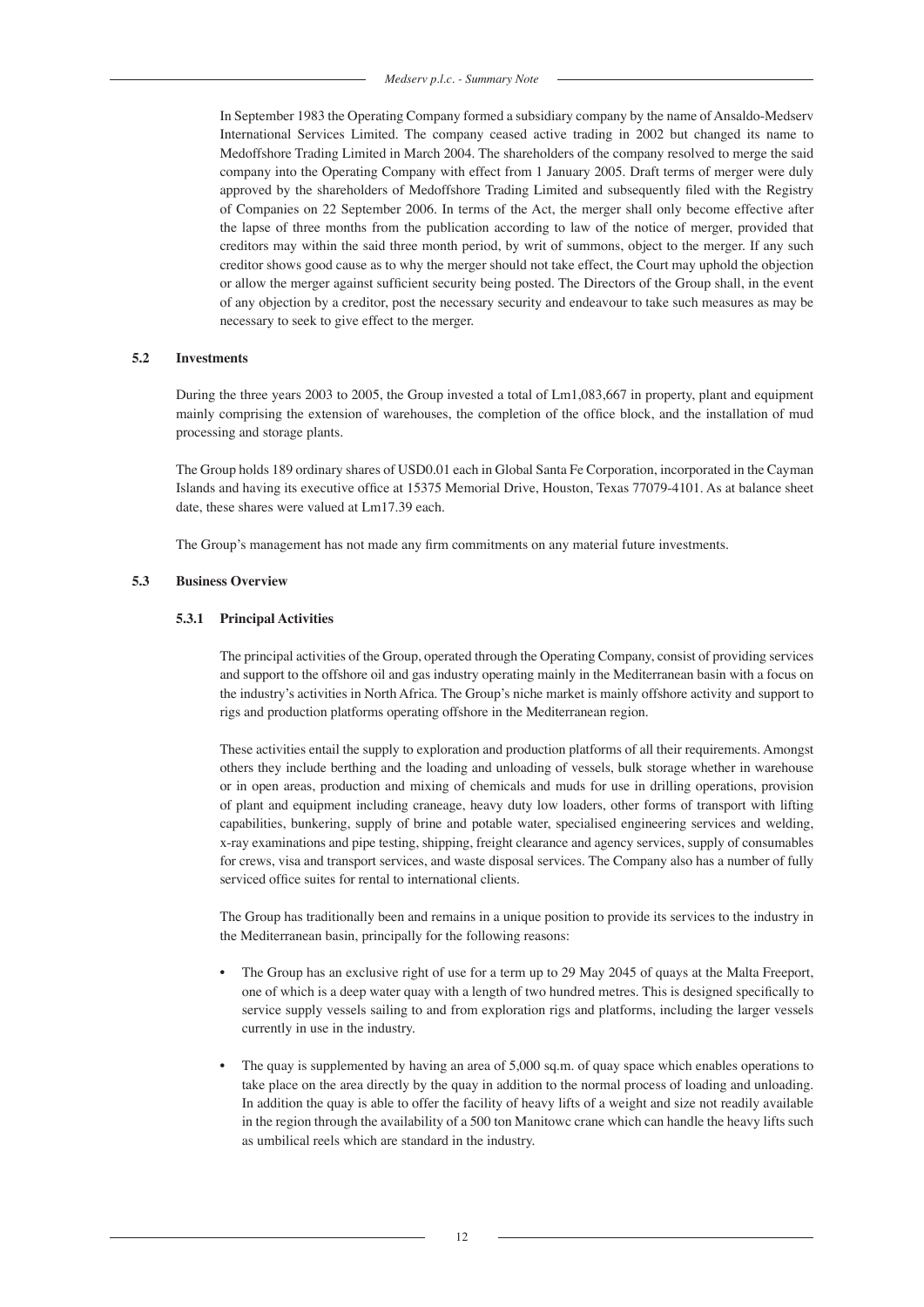- Well developed laydown facilities extending to 50,000 sq.m. in a modern private port located within the confines of the Malta Freeport and a customs free zone enable the Group to offer a fast and efficient turnaround operation to its customers. A 24-hour 7-day week service is offered by the Group, a facility not offered by others in the region.
- The geographical location of Malta as a hub in the Mediterranean basin allows shorter sailing times to a number of destinations in the region, and the proximity of an international airport adds to this advantage.
- The experience of the Group gained over thirty two years of trading and servicing the oil and gas industry enables it to better understand its demands. Long standing relationships with a number of customers and suppliers have created the appropriate platform to leverage these relationships in an increasingly deep and active market.
- Trained manpower with knowledge of standards and work practices with particular emphasis on safety.

### **5.3.2 Principal Markets**

The principal market of the Group has traditionally been North Africa with a particular emphasis on offshore Libya operations. During the years 2003-2005, the two major companies directing business to the Group from Libya have been ENI Oil (formerly known as AGIP Oil) and ENI Gas. The Group's relationship with ENI Oil goes back to 1976 and with ENI Gas from its inception in 2002. These two companies have been responsible for almost all the exploration and production activity offshore Libya in recent years. As a consequence these relationships have been extremely important but the income stream from these sources has been 14% of turnover in 2003, 24% in 2004 and 20% in 2005. By far, the major part of the Group's income stream has been derived from international contractors all of whom are based outside Libya and which carry out contracting and sub contracting work for ENI Oil and for ENI Gas within the overall frame of whole particular projects. In the future, it is expected that this business model will be replicated with a number of major oil companies that have been or that will be awarded oil exploration concessions in the region.

Medserv's track record in the industry over the last 32 years has shown the resilience of the Group's business to react to different market, economic and global political situations. The removal of international sanctions a few years ago coupled with the subsequent liberalisation of the Libyan market for oil and gas exploration has driven a renewed interest in the Libyan market by major companies in the industry. This is expected to widen the Group's customer base to include U.S. oil companies and oil companies from other parts of the world which have been granted concessions in the region. This increased activity is expected to present new opportunities in other markets such as Egypt and Tunisia which would enable the Group to further leverage its experience and expertise in the industry. Although the Group does not to date operate within a competitive market, the liberalisation of the Libyan market for oil and gas exploration could result in the creation of a competitive environment. It is expected however, that the increase in concessions granted in the region will be extensive enough to ensure that Medserv's performance is not affected by the development of a competitive market.

### **6. Trend Information**

**The information produced hereunder in points 6.2 to 6.8 relate to the business and operations of the Group, with a particular emphasis on the Operating Company. This is the result of the direct link between the performance of the Group and the Company, and the underlying performance of the Operating Company. (See Section 2 "Presentation of Certain Information")**

**6.1** There has been no material adverse change in the prospects of the Company since the date of its last published financial statements. The principal market for the Group has traditionally been North Africa with a particular emphasis on offshore Libya operations.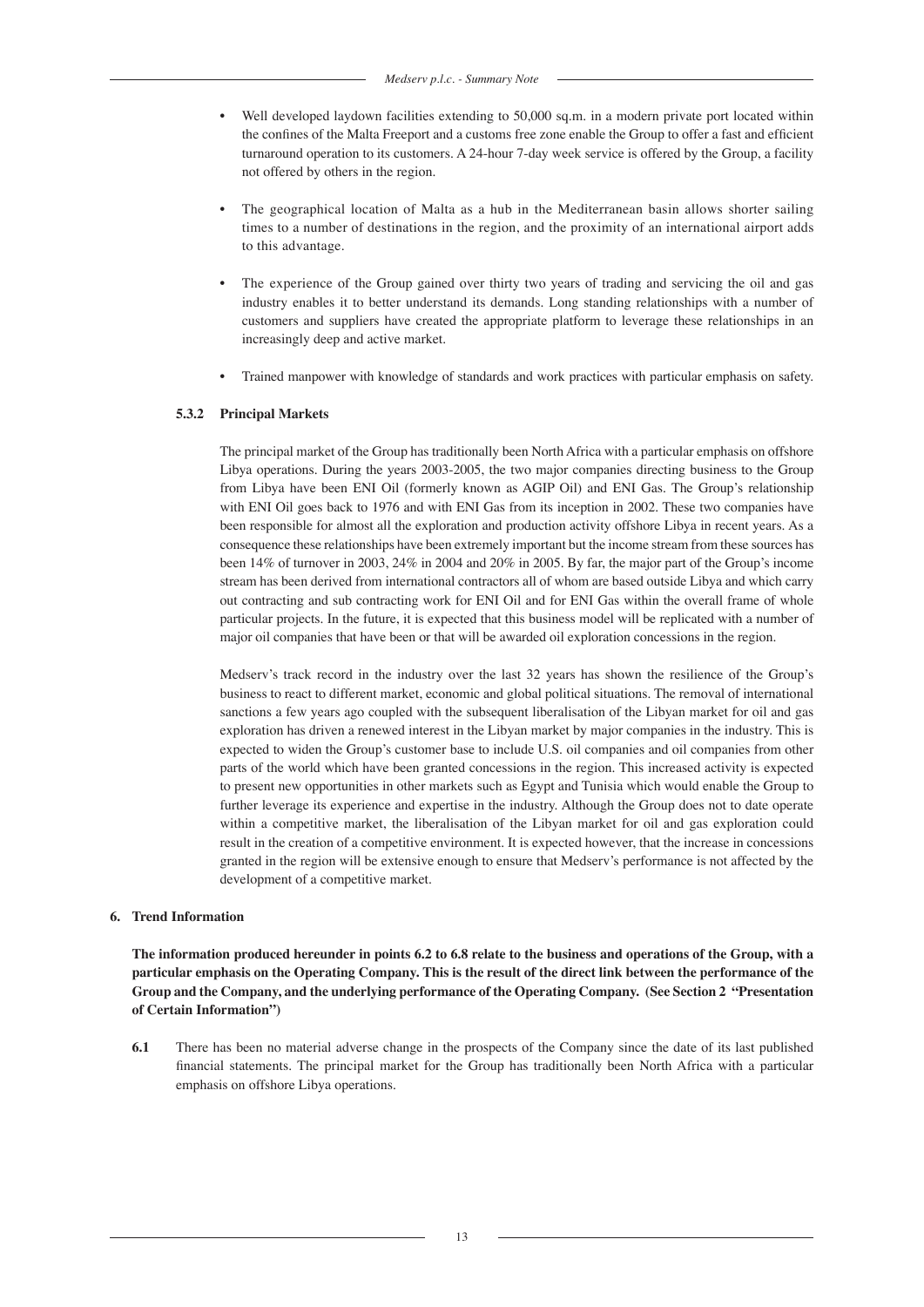- **6.2** The lifting of political sanctions on Libya is an important factor in opening up the North African region for renewed exploration activity for both oil and gas. Increased demand, premium trading prices and diminishing world stocks, has made concessions both in onshore and offshore Libya the target of renewed interest by most majors in the industry. This is creating significant activity and investment not only in Libya but in the whole North African region. The Directors expect this trend to continue for the next seven to ten years. Libya has already announced its intentions to increase production from 1.6 million barrels per day to 2 million barrels per day by 2007 and move to 3 million barrels per day by 2010. To reach these targets significant investment must be made and new concessions awarded. During the next 5 to 7 years total investment by the industry could be as much as thirty billion US dollars. Estimates of Libya's proven oil reserves range between thirty five billion barrels and forty billion barrels. It is expected that by end 2006, an additional forty one new concessions for oil exploration will be awarded. Of these twelve will be offshore. These concessions are spread over a total area of 99,000 sq.km. and each of them could lead to the drilling of several wells especially if oil is found. These are in addition to the thirty eight onshore and offshore concessions already awarded in two previous auctions.
- **6.3** In the event of an economically viable discovery offshore, there would necessarily be the construction of production platforms which could lead to increased services being required on a longer term basis including maintenance. The Operating Company is already providing logistic support for services of this nature to the recently completed Sabratha platform which forms an integral part of the Western Libya Gas Development Pipeline project designed to export gas from Libya to Europe, and looks for more opportunities of this nature.
- **6.4** The Group expects to leverage all the experience and key contacts it has made over the last 32 years servicing the oil and gas sector in the region. The Group continued operations during a difficult period of international embargoes and its reputation earned during this period leads the company to expect to be a major beneficiary of the increasing activity in the offshore market which is expected to accelerate in 2007.
- **6.5** The demand for oil and the resultant increased activity in the industry has led to a shortage of available exploration rigs. Some rigs, subsequent to oil discovery have been converted into production platforms so as to benefit as quickly as possible from increased market prices. In addition increased demand for steel from China and India has also led to shortages of this raw material used not only in the construction of new rigs and to refurbish old ones but also to provide the tubulars necessary for the drilling process. This too has led to delays in commencing certain exploration operations offshore Libya but the company expects these to be overcome so as to allow planned operations to commence in line with the company's business plan.
- **6.6** As a corollary, while equipment and investment is moved into the region, the knock-on effect in countries neighbouring Libya and within Malta's operational area is also expected to increase exploration activity. The Operating Company expects to leverage its unique geographical position to increase the services it already provides from its base in Malta to operators in Egypt and Tunisia.
- **6.7** The Operating Company will keep under review the opportunities that may arise with a view of consolidating its position as a major operator in this sector. This may include expanding existing operations with a physical presence outside Malta, commencing in Libya. This will allow the Operating Company to service onshore activities, and thus generate a new income stream.
- **6.8** The Operating Company's main asset is its base in Malta. This has been independently valued at Lm18 million and the directors are constantly reviewing its utilisation to obtain the best return. Should the right conditions materialise to reallocate some of the business outside Malta, this might present the Operating Company with an opportunity of diversifying its business so as to maximise total returns. There are currently no definite plans for any such diversification but the Group will, as part of its business development, consider opportunities which would enable it to follow this strategy.

# **7. Management and Employees**

### **7.1 The Company's Organisational Structure**

The Company's governance principally lies in its Board of Directors, responsible for the general management of the Company. On the other hand, the Operating Company's governance structures are composed of two principal organs. The Board of Directors, which is the organ responsible for the determination of policy and strategic guidelines and management, is headed by two executive directors accountable directly to the Board of Directors and the general manager who is responsible for the overall day to day running of operations within the Group.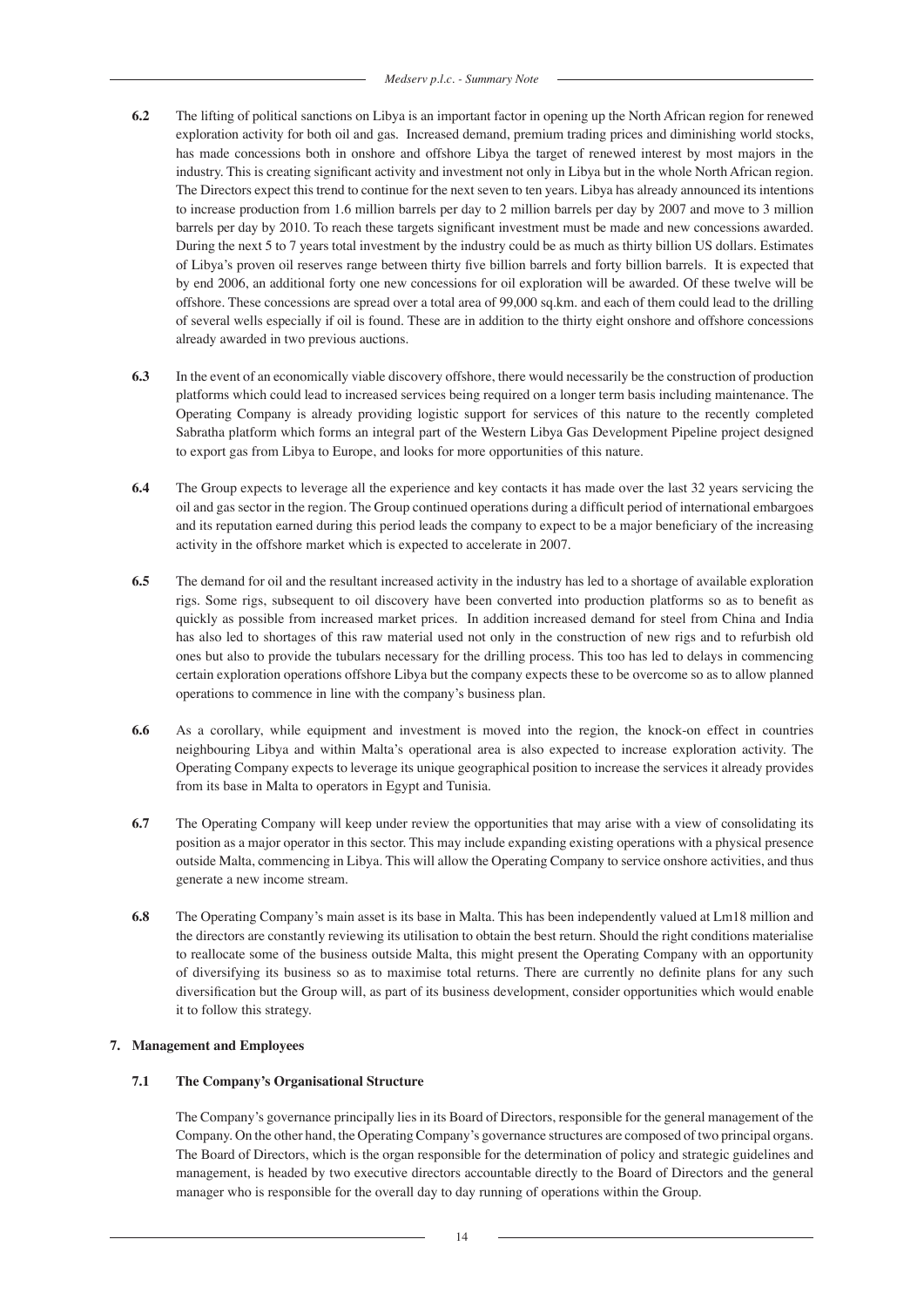**The Group has adopted a policy whereby the Board of Directors of the Company and the Board of Directors of the Operating Company consist of the same persons. This should ensure a cohesive decision making process at both the parent level and the operational level of the Group.**

#### **7.2 Directors and Management**

The Board of Directors of the Company is responsible for the overall direction and management of the Company and for the establishment of policy guidelines for the management of the Company, including responsibility for the appointment of all executive officers and other key members of management. The Memorandum of Association of the Company provides that the board of Directors shall be composed of not more than four (4) and not less than two (2) directors, of which at least two (2) shall be non-executive directors. The business address of all Directors of the Group is The Port of Marsaxlokk, Birzebbugia BBG07, Malta.

The Directors of the Company are included under the heading "**Identity of Directors, Senior Management, Advisors and Auditors**" in this Summary Note. The senior management of the Operating Company is as follows:

#### **Name Position**

Godwin Borg B.Sc(Eng), BA (arch), Eur Eng, A&CE General Manager Louis de Gabriele LL.M. (Lond.) LL.D. Company Secretary Godwin Catania **Contracts Manager** Contracts Manager Mario Scibberas **Administration and Procurement Manager** Administration and Procurement Manager Colin Galea BA(Educ) Chief Accountant Stephen Forster Health, Safety and Environment Manager Charles Vella Yard Manager

# **7.3 Employees**

In 2005, the Group employed twenty seven people involved in the operations of the Group and eleven people in the management and administration of the Group. The Company has a collective agreement in place with the General Workers Union that regulates the conditions of employment of its employees. The collective agreement is due to expire in December 2007.

#### **7.4 Major Shareholders**

The two shareholders of the Company are the Offerors which following the Offering will retain thirty seven point five per cent (37.5%) each of the issued share capital of the Company and will accordingly retain a controlling interest in the Company capable of determining its financial and management decisions. The Offerors have, as part of the terms and conditions of the Offer of Shares, undertaken not to sell or otherwise dispose of any of their shares in the market for at least twelve months following the admission of the Shares of the Company to the Official List of the Malta Stock Exchange.

### **8. Historical Financial Information**

- **8.1** This document makes reference to the consolidated financial statements of the Company for the financial years ended 31 December 2003, 31 December 2004 and 31 December 2005. The financial statements referred to are audited financial statements and copies thereof are available from the Company's website and from the Company's registered office.
- **8.2** There is no significant change in the financial or trading position of the Company which has occurred since the end of the financial period to which the audited financial statements for the year ended 31 December 2005 relate.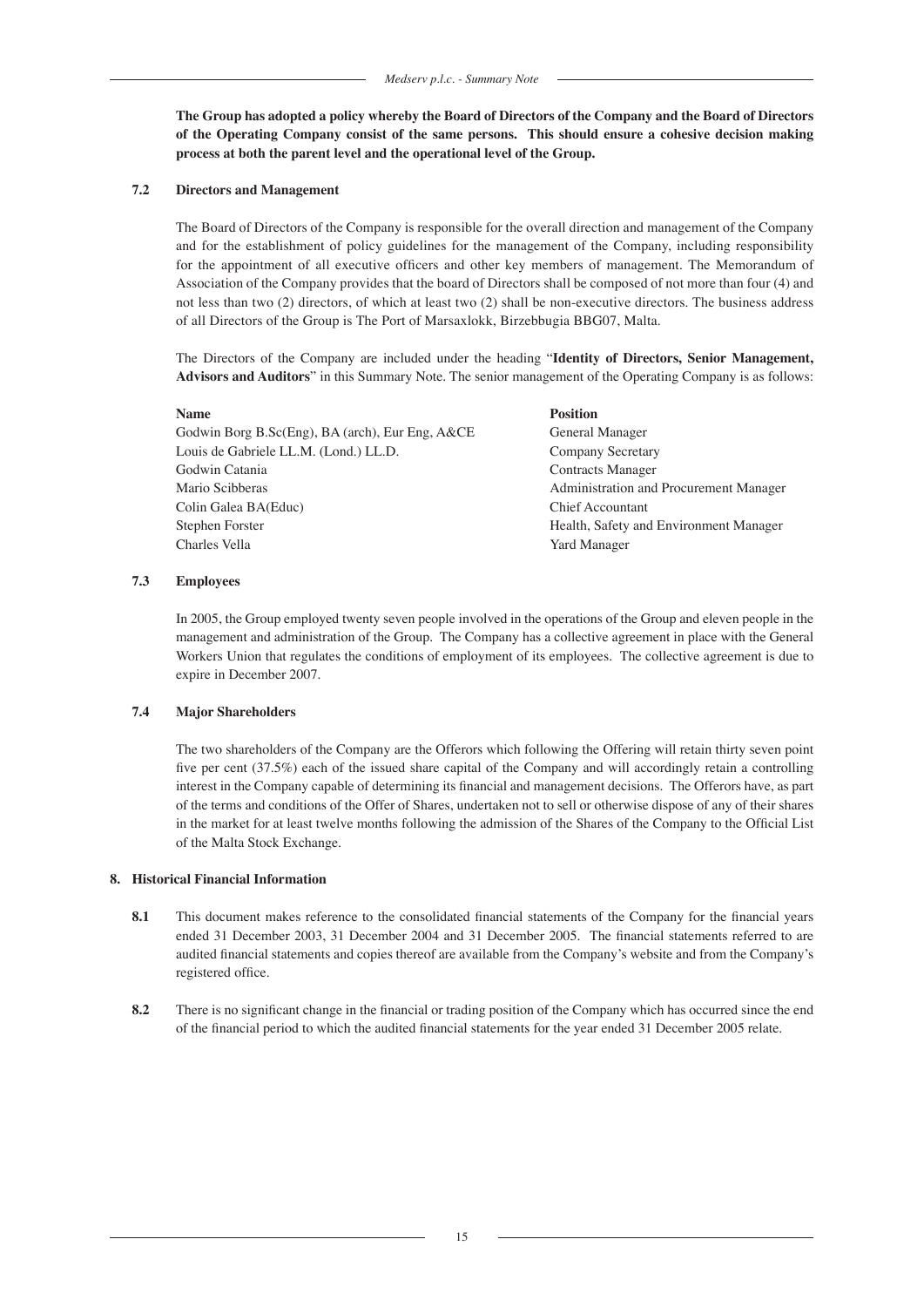#### **9. Details of the Share Offer**

### **9.1 Plan for Distribution**

The Shares are being placed initially with Intermediaries that have entered into conditional share purchase agreements with the Offerors for the acquisition of the Shares. In terms of each agreement each Offeror conditionally bound itself to sell, transfer and convey and each Intermediary bound itself to purchase and acquire a number of Shares at the Share Offer Price. The undertaking of the Offerors to sell the Shares and the undertaking of each Intermediary to purchase and acquire the number of Shares set out in the respective agreements is conditional on the Shares being admitted to trading on the Official List of the Malta Stock Exchange. Accordingly, it is expected that upon due admission of the Shares to the Official List of the Malta Stock Exchange, the agreements will become binding on each of the Offerors and the Intermediaries, whereupon the Offerors shall complete the sale and each Intermediary shall settle the transaction by paying the Share Offer Price in Maltese Liri for the Shares purchased. The terms and conditions under which the Shares shall be issued are contained in Annex 1 to the Securities Note issued as part of the Prospectus.

#### **9.2 Admission to Trading**

The Shares have been declared admissible to listing by the Listing Authority in terms of the Financial Markets Act by letter dated 29 September 2006. Application has been made to the Malta Stock Exchange for the Share to be admitted to the Official List of the MSE as and when the Shares following the Offer have been allocated. The Shares are expected to be admitted to the Official List of the Malta Stock Exchange with effect from 23 October 2006 and trading is expected to commence on 24 October 2006.

#### **10. Additional Information**

#### **10.1 Share Capital**

The authorised share capital of the Company is two million Maltese Liri divided into twenty million ordinary shares of a nominal value of Lm0.10 each share. The issued share capital is one million Maltese Liri divided into ten million ordinary shares of a nominal value of Lm0.10 each share. There are currently no different classes of shares in the Company and accordingly all shares have the same rights and entitlements in connection with any distribution whether of dividends or capital (on a winding up or otherwise).

#### **10.2 Memorandum and Articles of Association**

The Memorandum and Articles of Association of the Company is registered with the Malta Financial Services Authority. The main object of the Company is to carry on the business of a holding company whether of movable or immovable assets and other related activities including any business activities of the Subsidiary and such other activities as may from time to time be ancillary or complimentary to the foregoing whether in Malta or overseas. Clause 3 of the Memorandum of Association contains the full list of objects of the Company. The Memorandum and Articles of Association of the Company regulate matters customarily dealt with therein, including matters such as voting rights and restrictions thereof, and the appointment and powers of directors. A copy of the Memorandum and Articles of Association of the Company may be inspected during the lifetime of this Summary Note at the registered office of the Company and at the Registrar of Companies of the Malta Financial Services Authority.

#### **11. Documents Available for Inspection**

For the duration period of this Summary Note the following documents shall be available for inspection at the registered address of the Company:

- (a) Memorandum and Articles of Association;
- (b) the Historical Financial Information for each of the financial years ended 31 December 2003, 31 December 2004 and 31 December 2005; and
- (c) the Registration Document and Securities Note forming part of the Prospectus.

These documents are also available for inspection in electronic form on the Company's website at www.medservmalta.com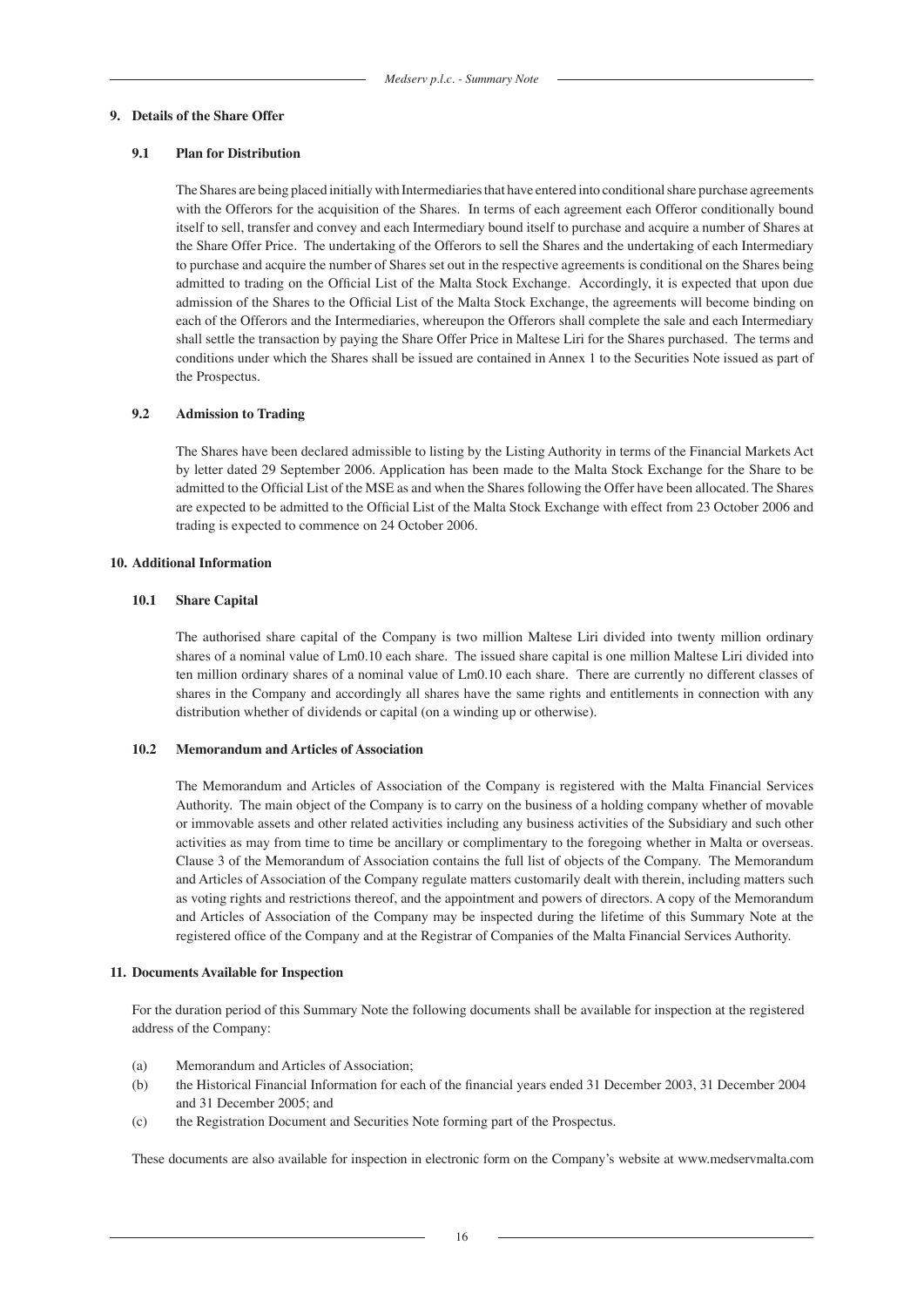# **Registration Document**

This document is a Registration Document issued in accordance with the provisions of Chapter 6 of the Listing Rules issued by the Listing Authority and in accordance with the provisions of Commission Regulation (EC) No 809/2004 of 29 April 2004 implementing Directive 2003/71/EC of the European Parliament and of the Council as regards information contained in a prospectus.

This Registration Document is issued pursuant to the requirements of Listing Rule 6.4.2 of the Listing Rules and contains information about Medserv p.l.c. (the "Company") for which application has been made for admission to trading of its securities on the Malta Stock Exchange. This Registration Document should be read in conjunction with the most updated Securities Note issued by the Company from time to time that will provide the details of the Shares.

This document is dated 29 September 2006

# **Registration Document**

In respect of an Offer through Intermediaries made by

**MOH Limited** and **Malampaya Investments Limited**

**Of a total of 2,500,000 Shares of a nominal value of Lm0.10 each in**

**Medserv p.l.c.** (formerly A.D. Holdings Limited)

**At an Offer Price of Lm1.30 per Share**

Anthony S. Diacono **Anthony J. Duncan** 

unin

Director Director

**Legal Counsel to the Company Financial Advisors, Spnsoring Stockbrokers** 

**Auditors & Reporting Accountants**

Camilleri Preziosi KPMG Charts Investment Management Service Ltd. HSBC Stockbrokers (Malta) Ltd.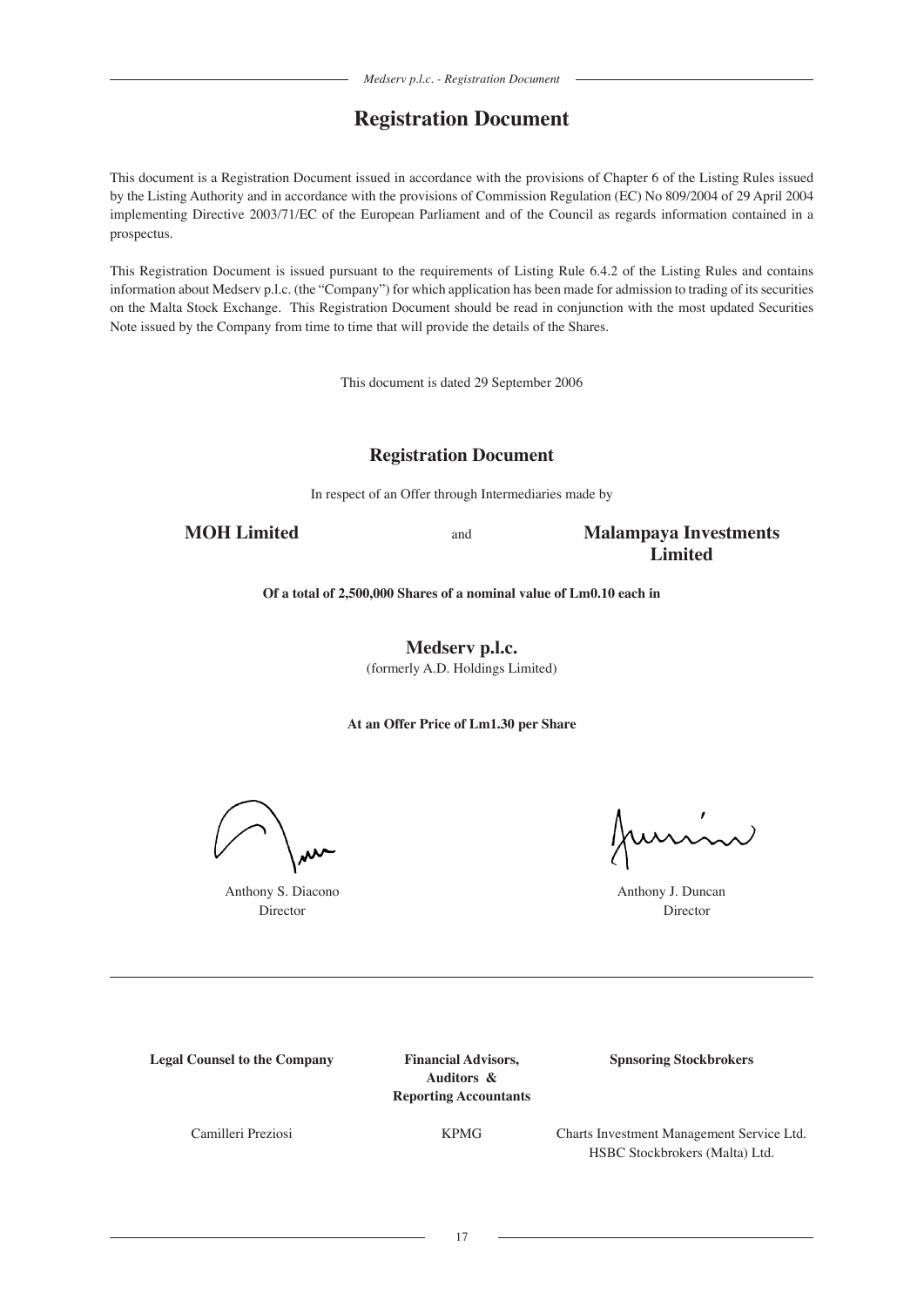# **Table of Contents**

|             | <b>Important Information</b>                                    | 19     |
|-------------|-----------------------------------------------------------------|--------|
| Definitions |                                                                 | $20\,$ |
| 1.          | Identity of Directors, Senior Management, Advisors and Auditors | $21\,$ |
| 2.          | Presentation of Certain Information                             | $21\,$ |
| 3.          | Key Information about the Group                                 | $22\,$ |
| 4.          | <b>Risk Factors</b>                                             | $22\,$ |
| 5.          | Information about the Company                                   | 24     |
| 6.          | Property, Plant and Equipment                                   | 27     |
| 7.          | Operating and Financial Review                                  | $28\,$ |
| 8.          | <b>Capital Resources</b>                                        | 30     |
| 9.          | Profit Forecasts or Estimates                                   | 31     |
| 10.         | Trend Information                                               | $32\,$ |
| 11.         | Directors and Management Organs                                 | 33     |
| 12.         | Employees                                                       | 38     |
| 13.         | Major Shareholders                                              | 38     |
| 14.         | <b>Related Party Transactions</b>                               | 38     |
| 15.         | Historical Financial Information                                | 38     |
| 16.         | Additional Information                                          | 38     |
| 17.         | <b>Material Contracts</b>                                       | 40     |
| 18.         | Third Party Information and Statements by Experts               | 41     |
| 19.         | Documents Available for Inspection                              | 41     |
|             | Annex 1 - Profit Forecasts                                      | $42\,$ |
|             | Annex 2 - Architects' Valuation Report                          | 47     |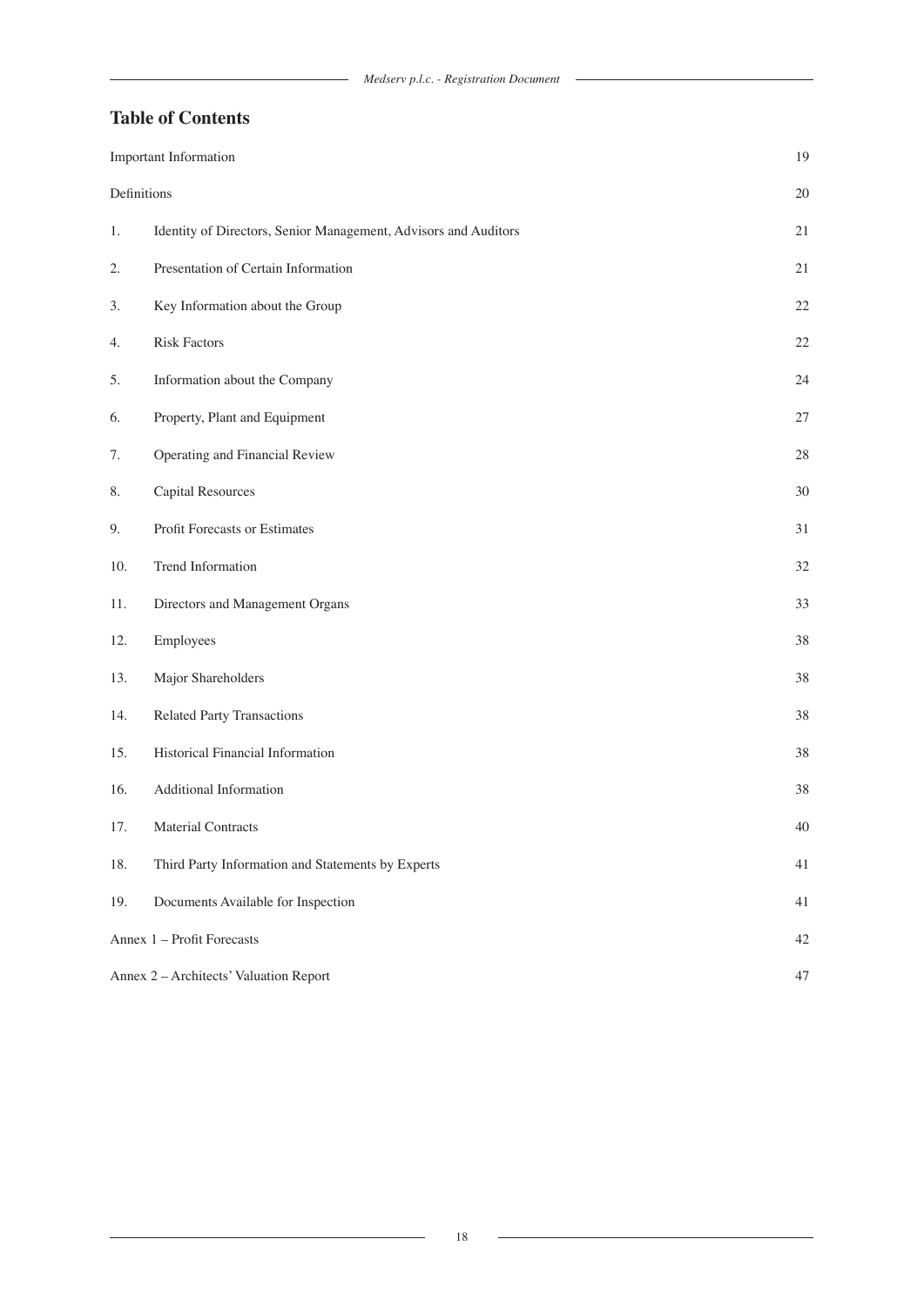#### **Important Information**

THIS DOCUMENT CONSTITUTES PART OF A PROSPECTUS AND CONTAINS INFORMATION ON MEDSERV P.L.C. AND ITS SUBSIDIARY MEDSERV OPERATIONS LIMITED (TOGETHER REFERRED TO IN THIS DOCUMENT AS THE GROUP) AND THEIR BUSINESS. THE INFORMATION IS BEING MADE AVAILABLE IN CONNECTION WITH AN OFFER BY MOH LIMITED AND MALAMPAYA INVESTMENTS LIMITED OF TWO MILLION FIVE HUNDRED THOUSAND (2,500,000) ORDINARY SHARES IN MEDSERV P.L.C. (THE "COMPANY") THROUGH INTERMEDIARIES WHETHER FOR THEIR OWN ACCOUNT OR FOR THE ACCOUNT OF UNDERLYING CUSTOMERS OR FOR FUTURE DISTRIBUTION. THE SHARES HAVE A NOMINAL VALUE OF LM0.10 EACH AND ARE BEING OFFERED AT A PRICE OF LM1.30 PER SHARE.

THIS DOCUMENT INCLUDES INFORMATION GIVEN IN COMPLIANCE WITH THE LISTING RULES OF THE LISTING AUTHORITY FOR THE PURPOSE OF GIVING INFORMATION WITH REGARD TO THE COMPANY. ALL OF THE DIRECTORS OF THE COMPANY, WHOSE NAMES APPEAR UNDER THE HEADING DIRECTORS (THE "DIRECTORS"), ARE THE PERSONS RESPONSIBLE FOR THE INFORMATION CONTAINED IN THIS PROSPECTUS. TO THE BEST OF THE KNOWLEDGE AND BELIEF OF THE DIRECTORS OF THE COMPANY (WHO HAVE ALL TAKEN REASONABLE CARE TO ENSURE SUCH IS THE CASE), THE INFORMATION CONTAINED IN THIS PROSPECTUS IS IN ACCORDANCE WITH THE FACTS AND DOES NOT OMIT ANYTHING LIKELY TO AFFECT THE IMPORT OF SUCH INFORMATION. THE DIRECTORS ACCEPT RESPONSIBILITY ACCORDINGLY.

NO BROKER, DEALER, SALESMAN OR OTHER PERSON HAS BEEN AUTHORISED BY THE COMPANY OR ITS DIRECTORS, TO ISSUE ANY ADVERTISEMENT OR TO GIVE ANY INFORMATION OR TO MAKE ANY REPRESENTATIONS IN CONNECTION WITH THE SALE OF THE SHARES (AS DEFINED HEREIN) OTHER THAN THOSE CONTAINED IN THIS PROSPECTUS AND IN THE DOCUMENTS REFERRED TO HEREIN IN CONNECTION WITH THE OFFER HEREBY MADE, AND IF GIVEN OR MADE, SUCH INFORMATION OR REPRESENTATIONS MUST NOT BE RELIED UPON AS HAVING BEEN AUTHORISED BY THE COMPANY, ITS DIRECTORS OR ADVISORS.

THE ADVISORS ENGAGED BY THE COMPANY FOR THE PURPOSE OF THIS OFFER ARE ACTING EXCLUSIVELY FOR THE COMPANY.

# **THE LISTING AUTHORITY ACCEPTS NO RESPONSIBILITY FOR THE CONTENTS OF THIS PROSPECTUS, MAKES NO REPRESENTATIONS AS TO ITS ACCURACY OR COMPLETENESS AND EXPRESSLY DISCLAIMS ANY LIABILITY WHATSOEVER FOR ANY LOSS HOWEVER ARISING FROM OR IN RELIANCE UPON THE WHOLE OR ANY PART OF THE CONTENTS OF THIS PROSPECTUS.**

A COPY OF THIS DOCUMENT HAS BEEN REGISTERED WITH THE LISTING AUTHORITY IN SATISFACTION OF THE LISTING RULES, THE MALTA STOCK EXCHANGE IN SATISFACTION OF THE MALTA STOCK EXCHANGE BYE-LAWS AND HAS BEEN DULY FILED WITH THE REGISTRAR OF COMPANIES, IN ACCORDANCE WITH THE ACT.

STATEMENTS MADE IN THIS DOCUMENT ARE, EXCEPT WHERE OTHERWISE STATED, BASED ON THE LAW AND PRACTICE CURRENTLY IN FORCE IN MALTA AND ARE SUBJECT TO CHANGES THEREIN.

APPLICATION HAS BEEN MADE TO THE LISTING AUTHORITY FOR THE SHARES TO BE CONSIDERED AS ADMISSABLE TO LISTING ON A RECOGNISED INVESTMENT EXCHANGE. IN ADDITION, APPLICATION HAS ALSO BEEN MADE TO THE COUNCIL OF THE MALTA STOCK EXCHANGE, AS A RECOGNISED INVESTMENT EXCHANGE, FOR THE SHARES TO BE ADMITTED TO THE OFFICIAL LIST UPON ALLOCATION TO INTERMEDIARIES. DEALINGS ARE EXPECTED TO COMMENCE ON THE SAID EXCHANGE ON 24 OCTOBER 2006.

THE VALUE OF INVESTMENTS CAN RISE OR FALL AND PAST PERFORMANCE IS NOT NECESSARILY INDICATIVE OF FUTURE PERFORMANCE. IF YOU NEED ADVICE YOU SHOULD CONSULT A LICENSED STOCKBROKER OR AN INVESTMENT ADVISOR LICENSED UNDER THE INVESTMENT SERVICES ACT, CAP. 370 OF THE LAWS OF MALTA.

THIS DOCUMENT AND ALL AGREEMENTS, ACCEPTANCES AND CONTRACTS RESULTING THEREFROM SHALL BE GOVERNED BY AND CONSTRUED IN ACCORDANCE WITH THE LAWS OF MALTA AND ANY PERSON ACQUIRING ANY SHARES PURSUANT TO THE PROSPECTUS SHALL SUBMIT TO THE JURISDICTION OF THE MALTESE COURTS, WITHOUT LIMITING IN ANY MANNER THE RIGHT OF THE COMPANY OR THE OFFERORS TO BRING ANY ACTION, SUIT OR PROCEEDING ARISING OUT OF OR IN CONNECTION WITH ANY PURCHASE OF SHARES OR AGREEMENT RESULTING HEREFROM OR THE PROSPECTUS AS A WHOLE IN ANY OTHER COMPETENT JURISDICTION.

THIS DOCUMENT SHOULD BE READ IN CONJUNCTION WITH THE SECURITIES NOTE CONTAINING INFORMATION ABOUT THE OFFERING.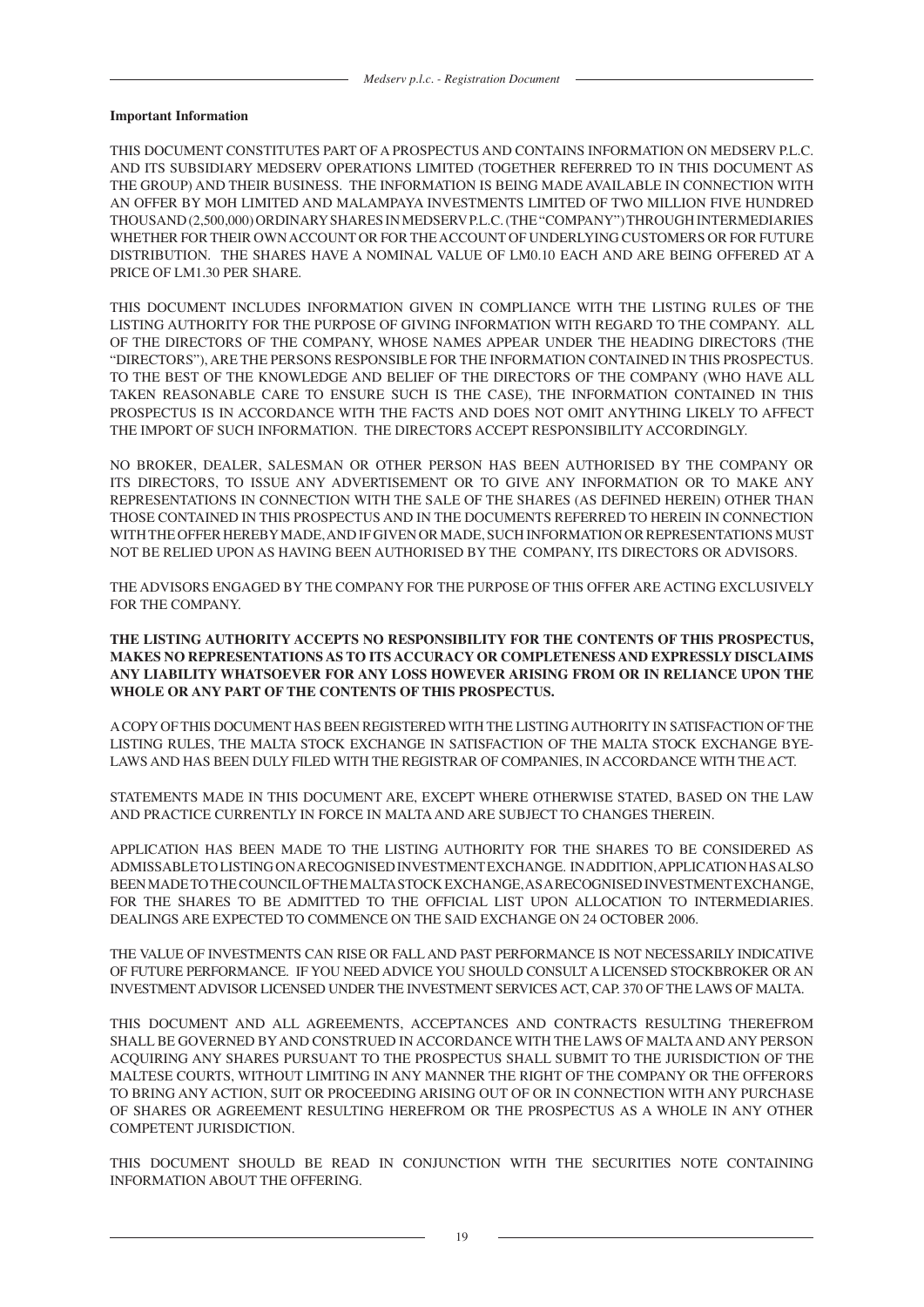# **Definitions**

In this document the following words and expressions shall bear the following meanings except where the context otherwise requires:

| Act                                | the Companies Act, Cap. 386 of the Laws of Malta;                                                                                                                                                |  |
|------------------------------------|--------------------------------------------------------------------------------------------------------------------------------------------------------------------------------------------------|--|
| <b>Company or Medserv</b>          | Medserv p.l.c.;                                                                                                                                                                                  |  |
| <b>Deeds</b>                       | the First Deed, the Second Deed and the Third Deed;                                                                                                                                              |  |
| <b>Directors or Board</b>          | the directors of the Company whose names are set out under the heading<br>"Identity of Directors, Senior Management, Advisors and Auditors";                                                     |  |
| <b>First Deed</b>                  | the deed of temporary emphyteusis in the records of Notary Tonio Spiteri dated<br>29 May 1997;                                                                                                   |  |
| Group                              | the Company and the Operating Company;                                                                                                                                                           |  |
| <b>Intermediaries</b>              | HSBC Stockbrokers (Malta) Ltd and Charts Investment Management Service<br>Limited;                                                                                                               |  |
| <b>Malta Stock Exchange or MSE</b> | the Malta Stock Exchange as defined by the Financial Markets Act (Cap.345 of<br>the Laws of Malta);                                                                                              |  |
| <b>Maltese Liri</b>                | the lawful currency from time to time of the Republic of Malta;                                                                                                                                  |  |
| <b>Medserv Site</b>                | a plot of land measuring circa 50,850 sq.m. situated at Kalafrana, limits of<br>Birzebbugia, Malta and within the confines of the Malta Frreport area;                                           |  |
| <b>Offer or Offering</b>           | the offer of Shares by the Offerors at the Share Offer Price;                                                                                                                                    |  |
| <b>Offerors</b>                    | MOH Limited and Malampaya Investments Limited;                                                                                                                                                   |  |
| <b>Operating Company</b>           | Medserv Operations Limited;                                                                                                                                                                      |  |
| <b>Prospectus</b>                  | this document in its entirety, comprising the Summary Note dated 29 September<br>2006 and the Securities Note dated 29 September 2006 in connection with the<br>Offer of Shares by the Offerors; |  |
| <b>Registration Document</b>       | the document as set out on pages 17 to 47 of this Prospectus;                                                                                                                                    |  |
| <b>Second Deed</b>                 | the deed of temporary emphyteusis in the records of Notary Tonio Spiteri dated<br>23 December 1999;                                                                                              |  |
| <b>Securities Note</b>             | the document as set out on pages 48 to 63 of this Prospectus;                                                                                                                                    |  |
| <b>Share Offer Price</b>           | the price of Lm1.30 for each Share;                                                                                                                                                              |  |
| <b>Shares</b>                      | the two million five hundred thousand $(2,500,000)$ ordinary shares in the Company<br>of a nominal value of Lm0.10 each being offered by the Offerors at the Share<br>Offer Price;               |  |
| <b>Summary Note</b>                | the document as set out on pages 3 to 16 of this Prospectus;                                                                                                                                     |  |
| <b>Third Deed</b>                  | the deed of Title of Use and termination of part of a temporary emphyteusis in<br>the records of Notary Pierre Attard of 22 June 2004.                                                           |  |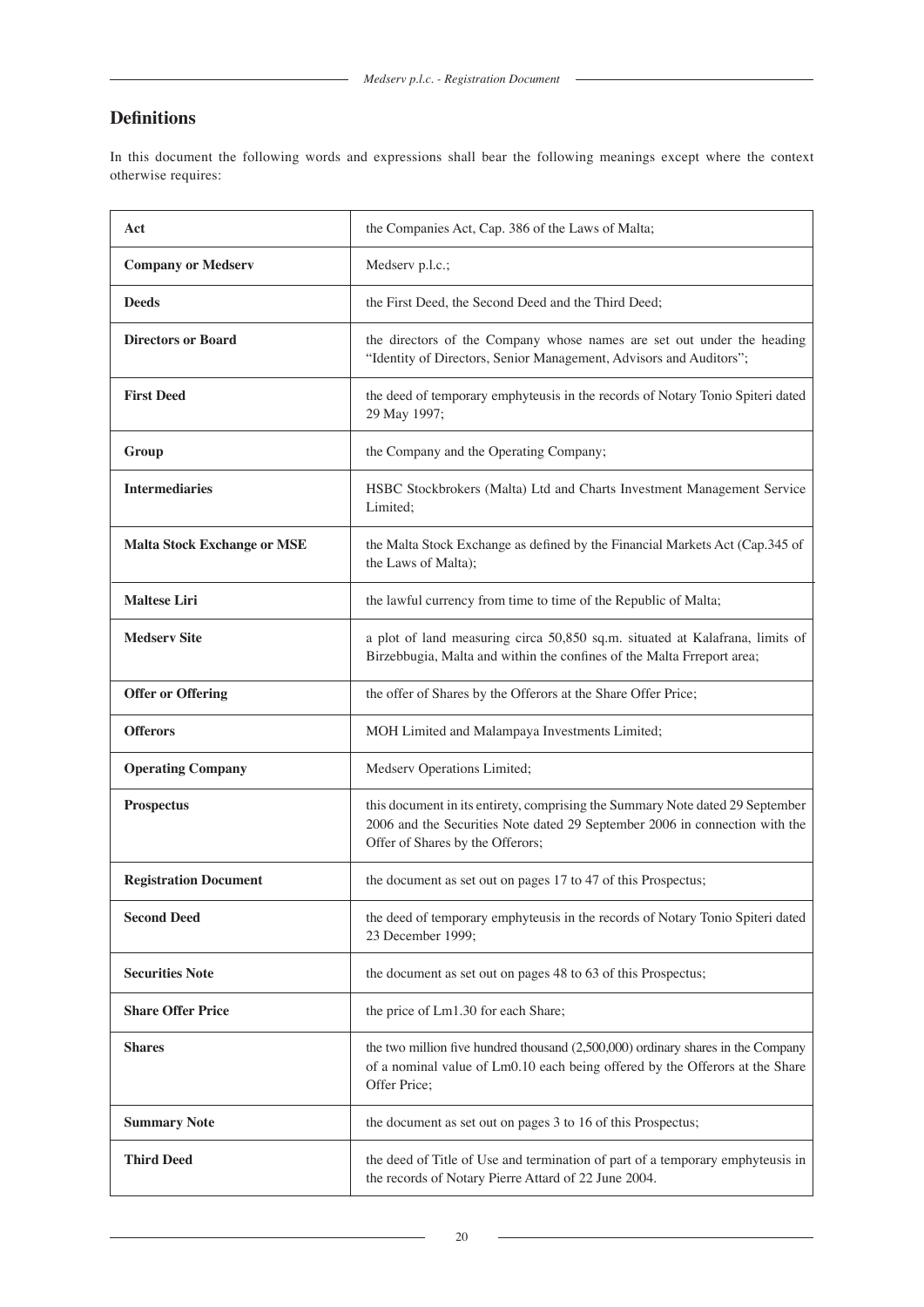#### **1. Identity of Directors, Senior Management, Advisors and Auditors**

The Directors of the Company, whose names are set out hereunder under the heading "**Directors**", are the persons responsible for the information contained in this Registration Document. They have been advised and assisted in the drafting and compilation of the document by the persons mentioned hereunder.

# **Directors**

| <b>Name</b>                            | <b>Function</b>                                                                                     |  |  |
|----------------------------------------|-----------------------------------------------------------------------------------------------------|--|--|
| Anthony J. Duncan                      | <b>Executive Director</b>                                                                           |  |  |
| Anthony S. Diacono                     | <b>Executive Director</b>                                                                           |  |  |
| Johannes Jacobus van Leeuwen           | Non-Executive Director                                                                              |  |  |
| Joseph F.X. Zahra                      | Non-Executive Director                                                                              |  |  |
| Louis de Gabriele                      | <b>Company Secretary</b>                                                                            |  |  |
| <b>Advisors and Auditors</b>           |                                                                                                     |  |  |
| Legal Counsel to the Company           | Camilleri Preziosi<br>Level 3, Valletta Buildings, South Street, Valletta VLT11, Malta              |  |  |
| Sponsoring Stockbrokers                | Charts Investment Management Service Limited<br>18A 3rd Floor, Europa Centre, Floriana VLT15, Malta |  |  |
|                                        | HSBC Stockbrokers (Malta) Ltd                                                                       |  |  |
|                                        | 233, Republic Street, Valletta VLT05, Malta                                                         |  |  |
| Financial Advisors, Auditors           |                                                                                                     |  |  |
| & Reporting Accountants                | <b>KPMG</b>                                                                                         |  |  |
|                                        | Portico Building, Marina Street, Pieta MSD08, Malta                                                 |  |  |
| <b>Management of Operating Company</b> | General Manager - Godwin Borg                                                                       |  |  |
|                                        | Administration and Procurement Manager - Mario Sciberras                                            |  |  |
|                                        | Health, Safety and Environment Manager - Stephen Forster                                            |  |  |
|                                        | Yard Manager - Charles Vella                                                                        |  |  |
|                                        | Chief Accountant - Colin Galea                                                                      |  |  |
|                                        | Contracts Manager - Godwin Catania                                                                  |  |  |

### **2. Presentation of Certain Information**

**Medserv is a holding company that does not undertake any trading and business activities in its own name. Its object is that of a holding company and as such holds, directly or indirectly one hundred per cent ownership of the issued share capital of the Operating Company. The Company's operating and financial performance is therefore directly related to the financial and operating performance of the Operating Company. Accordingly, all financial and business information reproduced in this Registration Document relates to the Group and/or the Operating Company, where applicable. This document also contains references to the Company, the Group and the Operating Company where it is deemed appropriate that such references could assist an investor to better understand the information contained in this document. Investors are urged to consult the definition section of this document for the exact meanings of those terms.**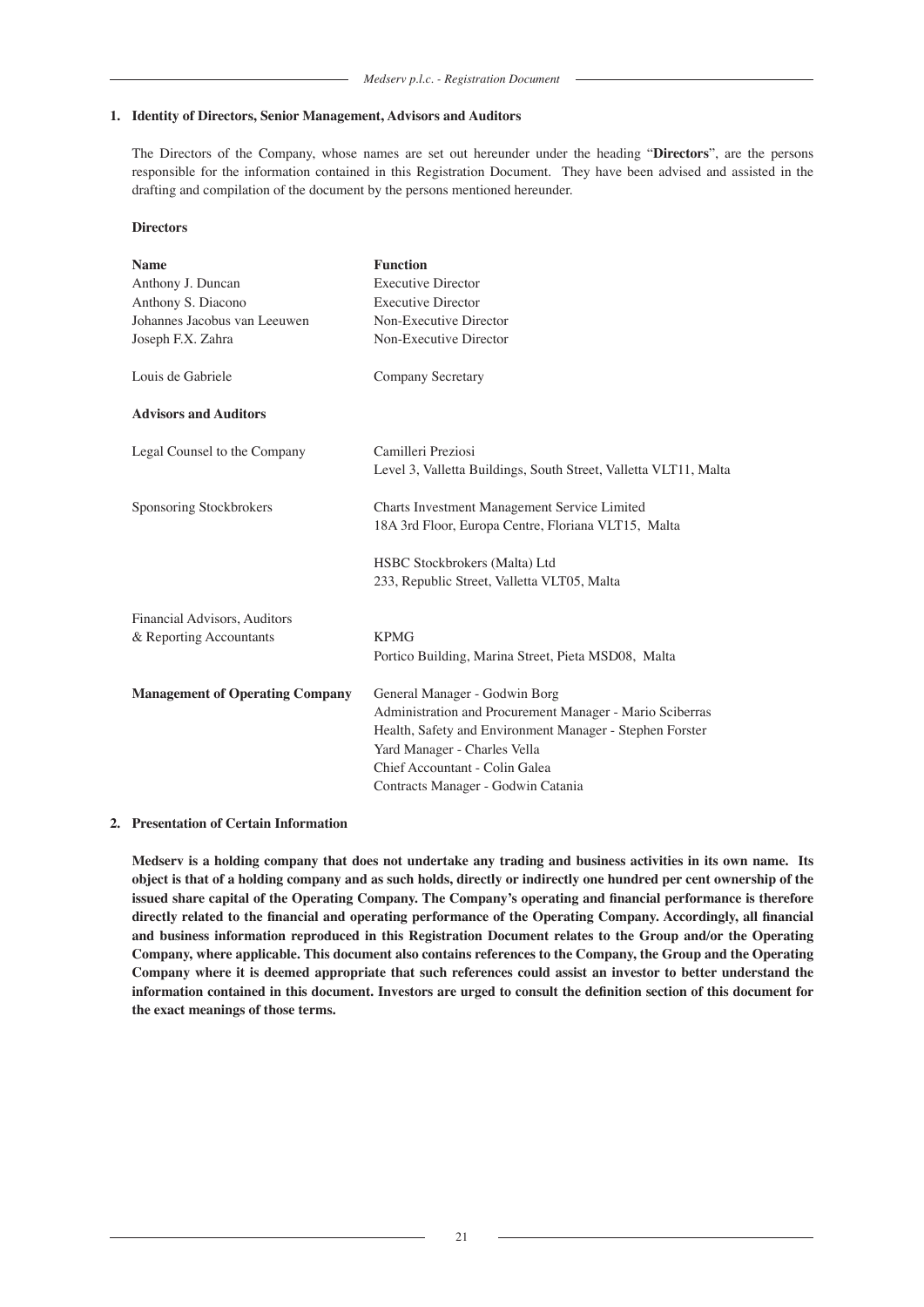#### **3. Key Information about the Group**

Extracts from the historical financial statements of the Group for the three years ended 31 December 2003 to 2005 are set out below:

| For the Years Ended 31 December       | 2005<br>Lm'000 | 2004<br>Lm'000 | 2003<br>Lm'000 |
|---------------------------------------|----------------|----------------|----------------|
| Revenue                               | 4,207          | 3,875          | 2,838          |
| Gross profit                          | 1,497          | 1,114          | 1,140          |
| Profit before tax                     | 789            | 649            | 850            |
| Profit for the year                   | 1,943          | 680            | 961            |
| Total assets less current liabilities | 2,785          | 1,332          | 1,017          |
| Interest-bearing borrowings           | 350            | 761            | 229            |
| Total equity                          | 2,768          | 1,174          | 843            |
| For the Years Ended 31 December       | 2005<br>Lm     | 2004<br>Lm     | 2003<br>Lm     |
| Earnings per share 1                  | 0.19           | 0.07           | 0.10           |

<sup>1</sup> Calculated on the basis of 10,000,000 nominal shares of Lm0.10 each in issue as at the date of the Prospectus.

#### **4. Risk Factors**

**You should carefully consider the following matters, as well as the other information contained in this Registration Document, before making any investment decision with respect to the Company. Information contained in this Registration Document contains "forward-looking statements", which are subject to the qualifications discussed below. If any of the risks described were to materialise, they could have a serious effect on the Company's financial results, trading prospects and the ability of the Company to fulfil its obligations under the securities being offered.**

The risks and uncertainties discussed below are those that the Directors believe to be material, but these risks and uncertainties may not be the only ones that the Group faces. Additional risks and uncertainties, including those which the Group's Directors are not currently aware of or deem immaterial, may well result in a material impact on the financial condition and operational performance of the Group that could lead to a decline in value of the Shares.

An investment in the Company may not be suitable for all recipients of this Prospectus and investors are urged to consult their advisors as to the suitability of the investments described herein before investing.

### **Risks Relating to the Industry Sector**

Medserv's business activities consist in supporting and servicing the oil and gas industry. Inevitably, therefore, the Company is exposed to a certain extent to the risks associated with the trends and future outlook of that industry as a whole.

#### *Market*

The level of demand for the Group's services may be dependant to a certain extent on the level of economic activity within the oil and gas industry. The Directors are of the view that this level of demand for the Group's services may well be dependant on the level of construction of new drilling and products facilities in various regions around the world. The level of production activity by oil and gas producers is, in turn, largely based on the demand for oil and gas and accordingly, to a certain extent, on the price of oil and gas. There can be no guarantee that the current pricing level of oil can be sustained or that it will continue to rise.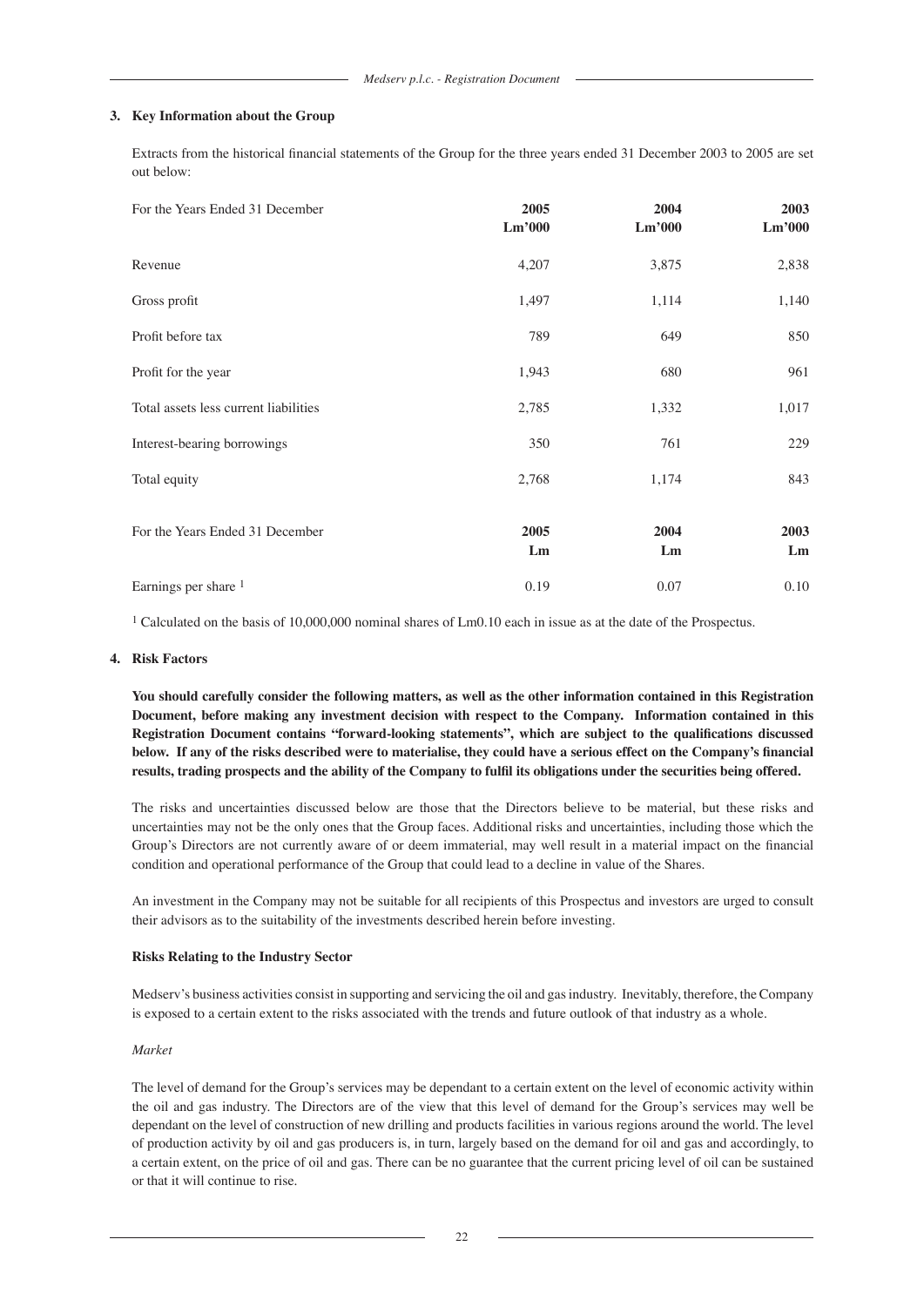#### **Risks Relating to the Geographical Concentration of the Group's Business**

The Group's activities are concentrated in servicing and supporting international companies undertaking oil exploration or development offshore the North African coast, with prevalence for companies having concessions granted by the Libyan National Oil Corporation. Whilst the Group's assets are all in Malta, its revenue streams depend on the intensity of the activities being undertaken by its customers in the North African Region. Accordingly, the Group is exposed to the geopolitical risks associated with the region.

The policies on oil exploration and extraction adopted by the jurisdictions where the Group's customers undertake their business are key to the development of the industry within the region. These policies will determine the level of demand and reliance that these international companies will place on the Group's services to them. Accordingly, a shift in policy by any of these jurisdictions will have an adverse impact on Medserv's operational performance and financial condition. In addition, the Group's customers and potential customers are heavily involved in developing concessions in this region, particularly within Libya, that is, and is expected to remain, the prime market for the Group's services. The present lack of diversification of the interests of the Group accordingly renders Medserv more exposed to any political and economic shifts in the region over which the it has no control.

In addition, the said political, social and economic instability risks are emphasised by the fact that the region in which the Group's present customers operate, is exposed to a higher level of risk than is normally associated within regimes like Western Europe and North America. These risks may also include government embargoes, changes in government policies, exchange controls and economic or political sanctions by other states and international organisations that could have a significant impact on any business conducted by the Group's customers in those markets.

#### **Suitability**

Potential investors should be aware that the value of investments can rise and fall and that an investment in shares in a company like Medserv, which has a significant exposure to a limited market which is itself an emerging market, may carry a higher risk than investment in a company with a higher diversification.

#### **Other Considerations**

In common with many businesses, the Company will be relying heavily on the contacts and expertise of the Executive Directors and other key personnel within the Group to identify opportunities for new contracts with companies gaining access to the North African oil exploration and drilling market and to successfully conclude contracts with such operators. The loss of one or more of such Executive Directors and other key personnel within the Group could have an adverse effect on the Company.

### **Risks Relating to the Shares**

#### *Minority Shareholding*

Due to the size of their shareholdings, and the possible pooling of their votes, the Offerors are in a position to decisively influence matters that require approval of shareholders, including resolutions regarding dividends and other important measures.

### *No Prior Market for Shares and Limited Liquidity of the Malta Stock Exchange*

Prior to the Offering, there has been no public market for the Company's Shares within or outside Malta. Due to the absence of any prior market for the Shares, there can be no assurance that the Share Offer Price will correspond to the price at which the Shares will trade in the market subsequent to the Offering. The market price of the Shares could be subject to significant fluctuations in response to many factors, including the Company's operating results, and developments in the economies of other countries to which the Group is exposed or other factors. An application has been made to seek a listing on the Malta Stock Exchange, which is smaller and less liquid than the more developed stock markets in Europe and the United States. Currently, equity securities of only thirteen Maltese companies are traded on the Malta Stock Exchange out of which twelve equity securities are on the Official List of the MSE and one on the Alternative Companies List. The limited liquidity of the market for the Shares could increase the price volatility of the Shares and may impair the ability of a holder of Shares to sell such Shares in the market in the amount and at the price and time such holder wishes to do so. To control price volatility, the Malta Stock Exchange may not allow matching of deals in shares of a listed company when the price falls outside a seven per cent range from the previous day's traded weighted average price.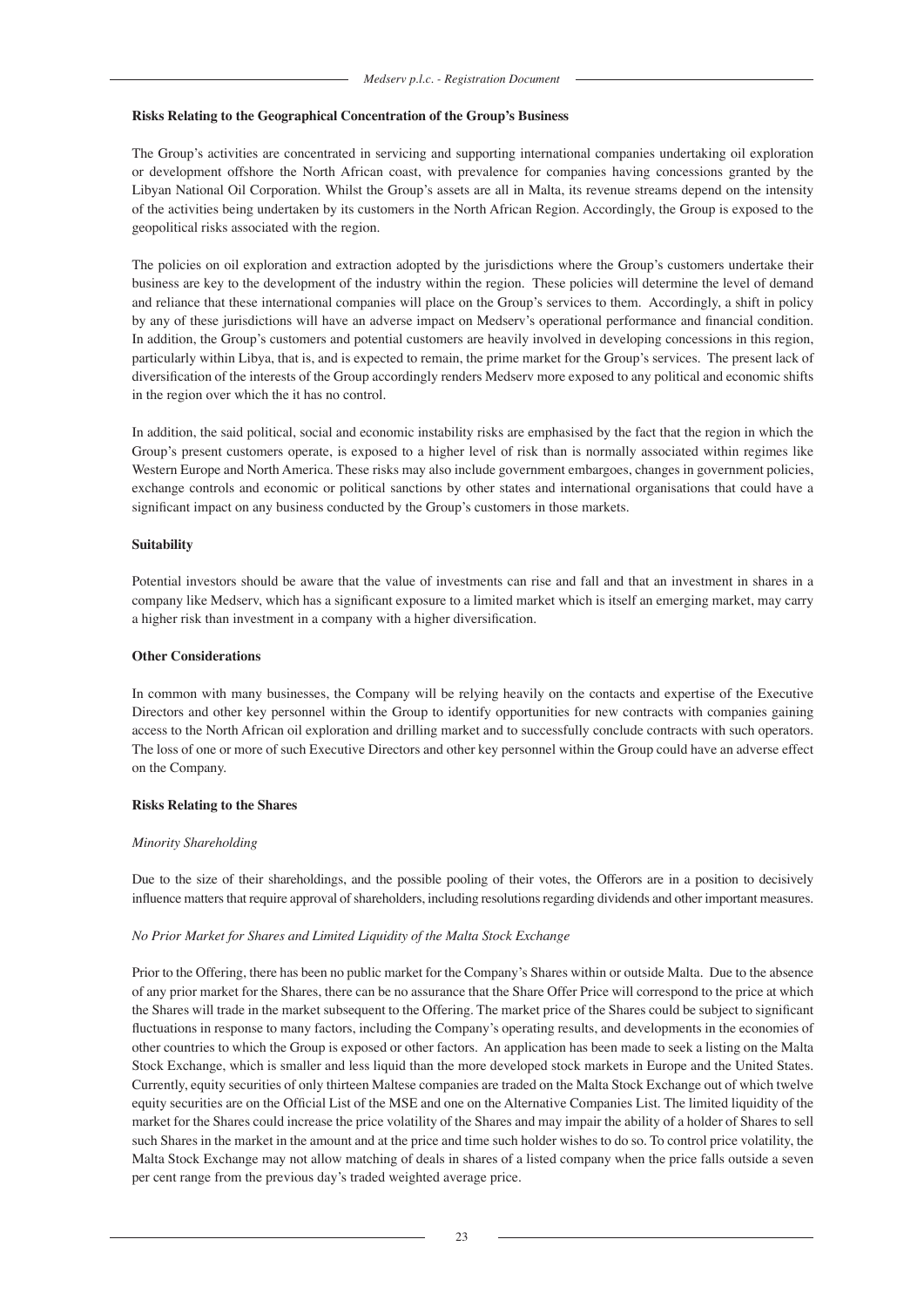*Medserv p.l.c. - Registration Document*

Following the completion of this Offering, the price at which the Shares will be traded, as well as the sales volume of the Shares traded, will be subject to fluctuations. These fluctuations may not necessarily be caused by the Group's business activity or its results of operations. It is also possible that the Group's results of operations or its business outlook may fall short of expectations, in which case the price of the Shares could be negatively affected.

### **5. Information about the Company**

### **5.1 Historical development**

*(a) Introduction*

| <b>Full Legal Name of Company</b><br><b>Registered Address</b><br><b>Place of Registration</b><br><b>Registration Number</b><br><b>Date of Registration</b> | Medserv p.l.c. (formerly A.D. Holdings Limited)<br>Port of Marsaxlokk, Birzebbugia BBG07, Malta<br>Malta<br>C <sub>28847</sub><br>On 26 October 2001 the Company was registered as a private company<br>under the Act. By resolution of the Shareholders dated 27 September<br>2006, the Company was converted into a public limited company in<br>accordance with the provisions of section 213 of the Act. |                                                                                     |
|-------------------------------------------------------------------------------------------------------------------------------------------------------------|--------------------------------------------------------------------------------------------------------------------------------------------------------------------------------------------------------------------------------------------------------------------------------------------------------------------------------------------------------------------------------------------------------------|-------------------------------------------------------------------------------------|
| <b>Other</b>                                                                                                                                                | The Company is lawfully existing and registered as a public limited<br>company in terms of the Act.                                                                                                                                                                                                                                                                                                          |                                                                                     |
|                                                                                                                                                             | Telephone Number:<br>Fax Number:<br>Email Address:<br>Website:                                                                                                                                                                                                                                                                                                                                               | +356 2220 2000<br>$+356$ 2220 2328<br>info@medservmalta.com<br>www.medservmalta.com |

#### *(b) Important Events in the Development of the Company*

The Company is a holding company that has as its sole investment the ownership of the Operating Company. The Company was first established on 26 October 2001, as a private company under the Act, as the corporate vehicle intended to acquire the shares in the Operating Company. By virtue of an agreement dated 22 November 2001 the shareholders of the Operating Company granted an option to the Company to purchase their entire shareholding therein. Accordingly, the Company acquired 100% of the total issued share capital of the Operating Company in two tranches, the first comprising 49% of the issued share capital on 3 December 2001 with the remaining 51% being purchased on 19 November 2003. The Company has since then retained the shares acquired by virtue of those transactions.

In preparation of this Offering of Shares, the Company was converted into a public limited company in accordance with section 213 of the Act and is currently duly registered and existing as a public company pursuant to the Act. By virtue of another resolution dated 27 September 2006 the shareholders increased the issued share capital to Lm1 million through the capitalisation of retained earnings of the Company and subsequently made a share split whereby each share having a nominal value of Lm1 was subdivided into 10 shares of a nominal value of Lm0.10 each.

The Company does not itself carry on any business except that of a holding company owning, directly or indirectly, one hundred per cent of the Operating Company that carries on all the business activities of the Group (See "**Business Overview**" below).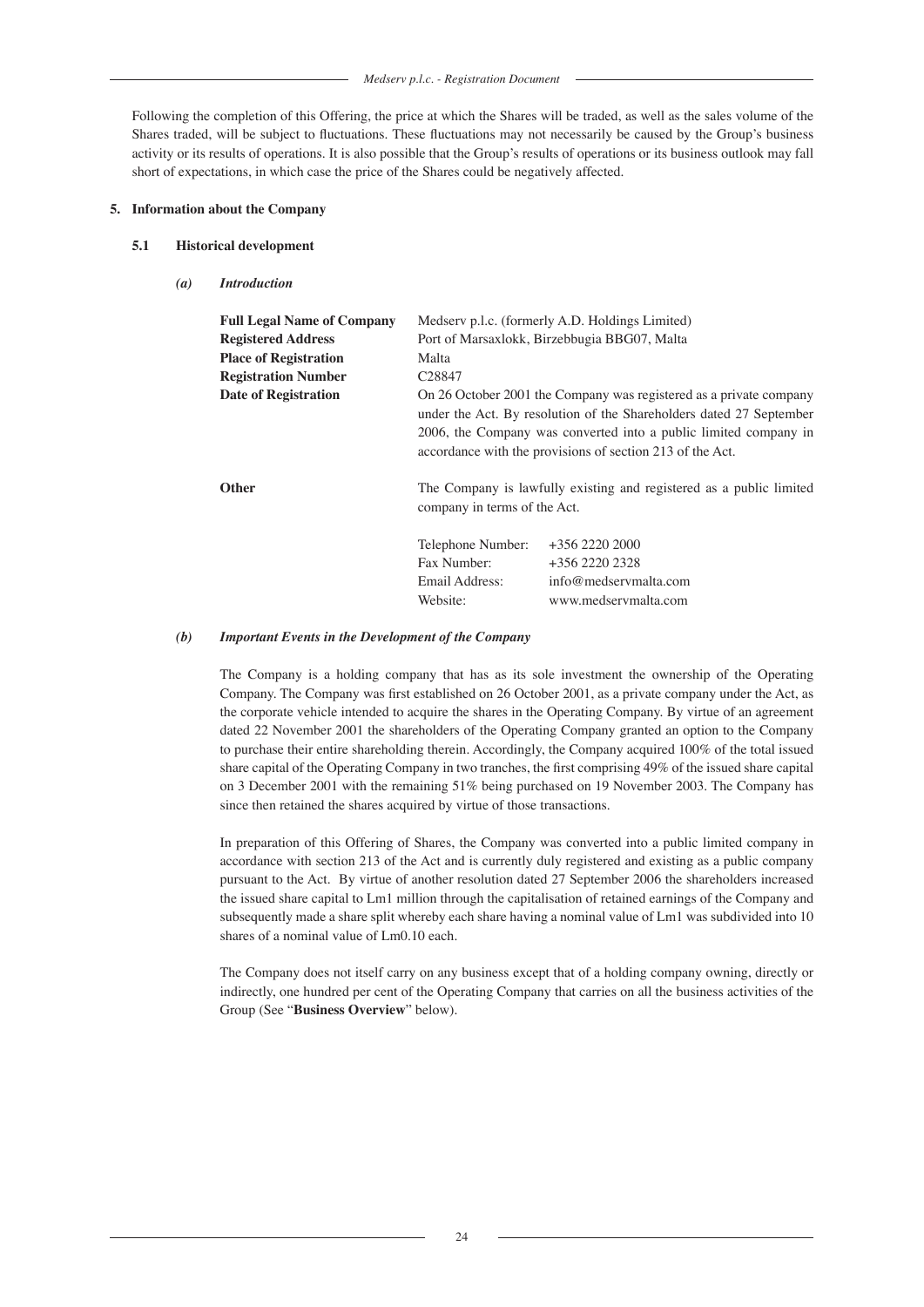Medserv Operations Limited, the Group's Operating Company (formerly Medserv Limited), was set up on 11 December 1974 with limited liability and with company registration number C2971. Originally the Operating Company was established as a joint venture between the Government of Malta and companies in the Albert Abela Group, which at the time was a multinational group of service companies, with the objective of providing a comprehensive range of support services to the oil and hydrocarbon industry in Malta and abroad. For 28 years, Medserv operated a supply and services base from Manoel Island. In May 1997, Albert Abela (Gulf) Inc. acquired the shareholding then held by the Government of Malta (sixty five per cent of the issued share capital). When in 2001 the Operating Company was taken over by the Company, it concentrated primarily on the re-organisation of its management structures and the transfer of its activities from Manoel Island to its new base in Kalafrana, within the precincts of the Malta Freeport, a move that was successfully completed in 2003.

In September 1983 the Operating Company formed a subsidiary company by the name of Ansaldo-Medserv International Services Limited. The company ceased active trading in 2002 but changed its name to Medoffshore Trading Limited in March 2004. The shareholders of the company resolved to merge the said company into the Operating Company with effect from 1 January 2005. Draft terms of merger were duly approved by the shareholders of Medoffshore Trading Limited and subsequently filed with the Registry of Companies on 22 September 2006. In terms of the Act, the merger shall only become effective after the lapse of three months from the publication according to law of the notice of merger, provided that creditors may within the said three month period, by writ of summons, object to the merger. If any such creditor shows good cause as to why the merger should not take effect, the Court may uphold the objection or allow the merger against sufficient security being posted. The Directors of the Group shall, in the event of any objection by a creditor, post the necessary security and endeavour to take such measures as may be necessary to seek to give effect to the merger.

# **5.2 Investments**

During the three years 2003 to 2005, the Group invested a total of Lm1,083,667 in property, plant and equipment mainly comprising the extension of warehouses, the completion of the office block, and the installation of mud processing and storage plants.

The Group holds 189 ordinary shares of USD0.01 each in Global Santa Fe Corporation, incorporated in the Cayman Islands and having its executive office at 15375 Memorial Drive, Houston, Texas 77079-4101. As at balance sheet date, these shares were valued at Lm17.39 each.

The Group's management has not made any firm commitments on any material future investments.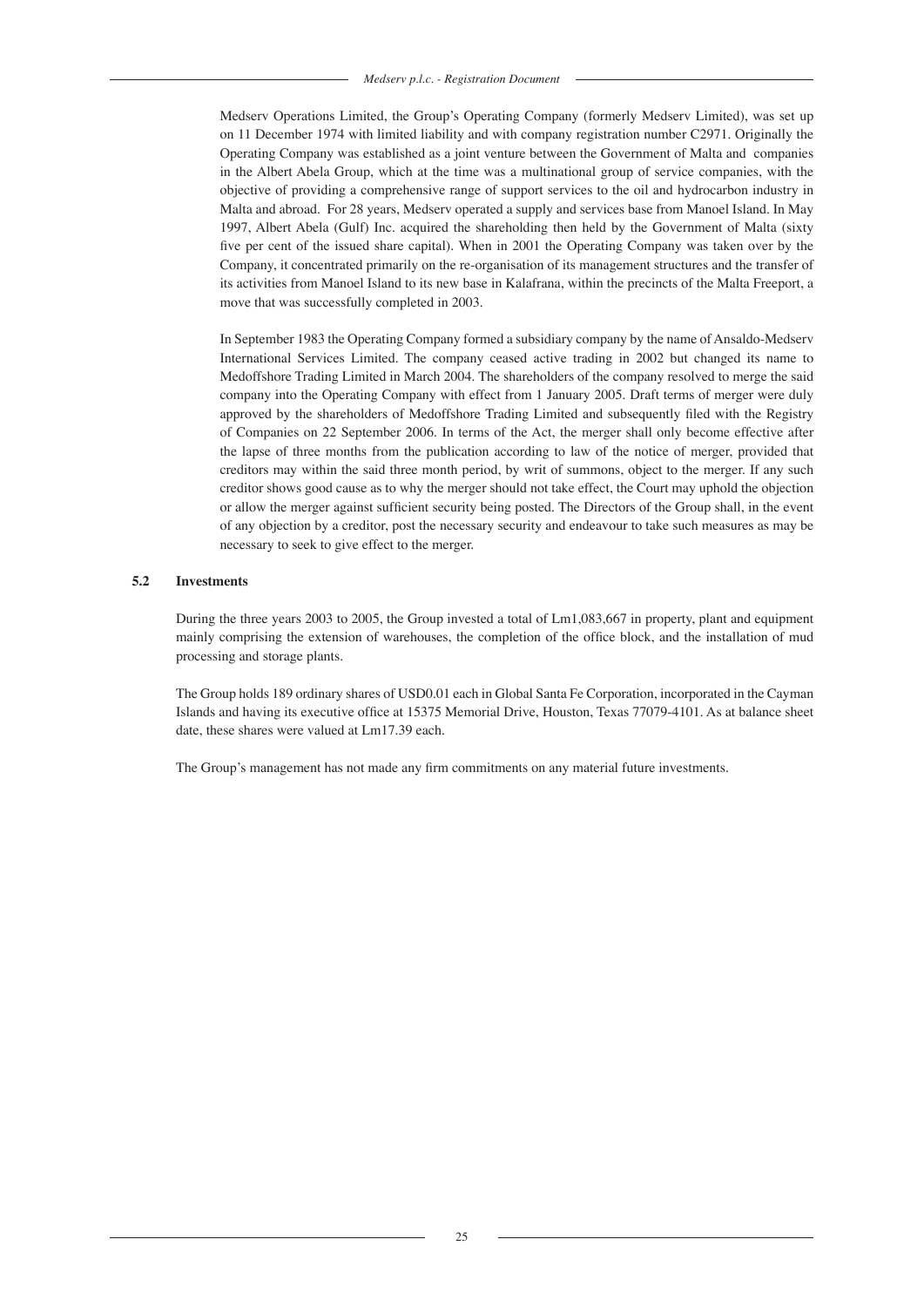#### **5.3 Business Overview**

#### **5.3.1 Principal Activities**

The principal activities of the Group, operated through the Operating Company, consist of providing services and support to the offshore oil and gas industry operating mainly in the Mediterranean basin with a focus on the industry's activities in North Africa. The Group's niche market is mainly offshore activity and support to rigs and production platforms operating offshore in the Mediterranean region.

These activities entail the supply to exploration and production platforms of all their requirements. Amongst others they include berthing and the loading and unloading of vessels, bulk storage whether in warehouse or in open areas, production and mixing of chemicals and muds for use in drilling operations, provision of plant and equipment including craneage, heavy duty low loaders, other forms of transport with lifting capabilities, bunkering, supply of brine and potable water, specialised engineering services and welding, x-ray examinations and pipe testing, shipping, freight clearance and agency services, supply of consumables for crews, visa and transport services, and waste disposal services. The Company also has a number of fully serviced office suites for rental to international clients.

The Group has traditionally been and remains in a unique position to provide its services to the industry in the Mediterranean basin, principally for the following reasons:

- The Group has an exclusive right of use for a term up to 29 May 2045 of quays at the Malta Freeport, one of which is a deep water quay with a length of two hundred metres. This is designed specifically to service supply vessels sailing to and from exploration rigs and platforms, including the larger vessels currently in use in the industry.
- The quay is supplemented by having an area of 5,000 sq.m. of quay space which enables operations to take place on the area directly by the quay in addition to the normal process of loading and unloading. In addition the quay is able to offer the facility of heavy lifts of a weight and size not readily available in the region through the availability of a 500 ton Manitowc crane which can handle the heavy lifts such as umbilical reels which are standard in the industry.
- Well developed laydown facilities extending to 50,000 sq.m. in a modern private port located within the confines of the Malta Freeport and a customs free zone enable the Group to offer a fast and efficient turnaround operation to its customers. A 24-hour 7-day week service is offered by the Group, a facility not offered by others in the region.
- The geographical location of Malta as a hub in the Mediterranean basin allows shorter sailing times to a number of destinations in the region, and the proximity of an international airport adds to this advantage.
- The experience of the Group gained over thirty two years of trading and servicing the oil and gas industry enables it to better understand its demands. Long standing relationships with a number of customers and suppliers have created the appropriate platform to leverage these relationships in an increasingly deep and active market.
- Trained manpower with knowledge of standards and work practices with particular emphasis on safety.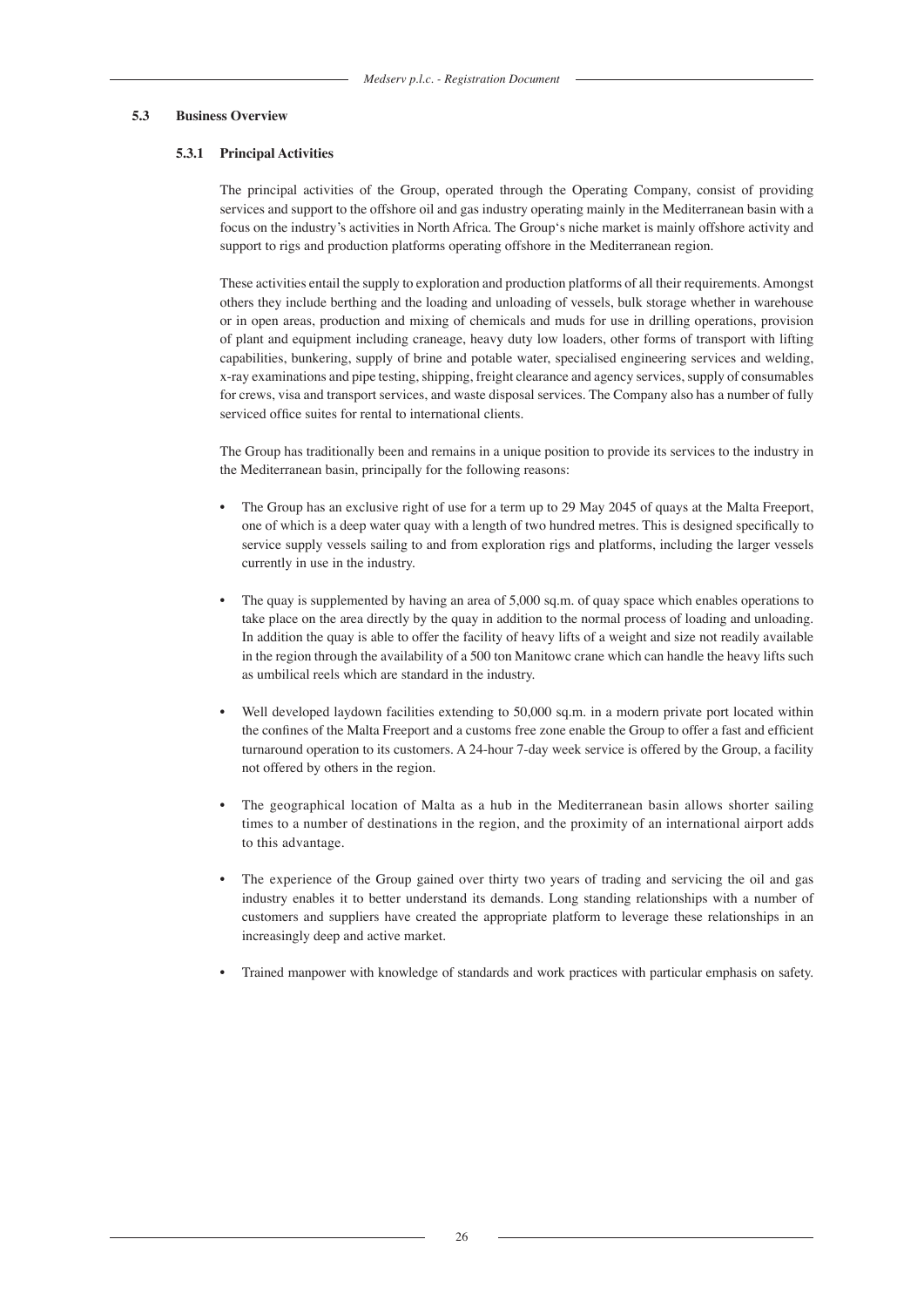#### **5.3.2 Principal Markets**

The principal market of the Group has traditionally been North Africa with a particular emphasis on offshore Libya operations. During the years 2003-2005, the two major companies directing business to the Group from Libya have been ENI Oil (formerly known as AGIP Oil) and ENI Gas. The Group's relationship with ENI Oil goes back to 1976 and with ENI Gas from its inception in 2002. These two companies have been responsible for almost all the exploration and production activity offshore Libya in recent years. As a consequence these relationships have been extremely important but the income stream from these sources has been 14% of turnover in 2003, 24% in 2004 and 20% in 2005. By far, the major part of the Group's income stream has been derived from international contractors all of whom are based outside Libya and which carry out contracting and sub contracting work for ENI Oil and for ENI Gas within the overall frame of whole particular projects. In the future, it is expected that this business model will be replicated with a number of major oil companies that have been or that will be awarded oil exploration concessions in the region.

Medserv's track record in the industry over the last 32 years has shown the resilience of the Group's business to react to different market, economic and global political situations. The removal of international sanctions a few years ago coupled with the subsequent liberalisation of the Libyan market for oil and gas exploration has driven a renewed interest in the Libyan market by major companies in the industry. This is expected to widen the Group's customer base to include U.S. oil companies and oil companies from other parts of the world which have been granted concessions in the region. This increased activity is expected to present new opportunities in other markets such as Egypt and Tunisia which would enable the Group to further leverage its experience and expertise in the industry. Although the Group does not to date operate within a competitive market, the liberalisation of the Libyan market for oil and gas exploration could result in the creation of a competitive environment. It is expected however, that the increase in concessions granted in the region will be extensive enough to ensure that Medserv's performance is not affected by the development of a competitive market.

#### **6. Property, Plant and Equipment**

The Group's tangible fixed assets as at 31 December 2003, 2004 and 2005 are summarised below:

| Lm'000                | <b>Total</b> | <b>Buildings</b> | <b>Plant</b> and | Other tangible |
|-----------------------|--------------|------------------|------------------|----------------|
|                       |              |                  | <b>Machinery</b> | fixed assets   |
| Cost as at:           |              |                  |                  |                |
| 31 December 2005      | 1,508        | 1,339            | 133              | 36             |
| 31 December 2004      | 1,325        | 1,155            | 139              | 31             |
| 31 December 2003      | 1,032        | 937              | 70               | 25             |
| Net book value as at: |              |                  |                  |                |
| 31 December 2005      | 1.320        | 1.234            | 67               | 19             |
| 31 December 2004      | 1,195        | 1,082            | 91               | 22             |
| 31 December 2003      | 987          | 914              | 53               | 20             |

A further Lm109,451 of expenditure on property, plant and equipment was undertaken during the six months ended 30 June 2006. The Operating Company forecasts that capital expenditure between July to September 2006 will not exceed Lm100,000.

The property of the Operating Company consists of a tract of land measuring circa 50,850 sq.m. in total together with quay facilities (consisting of 239m of quays including circa 5,000 sq.m. of wharf space and a right of passage of a further 1,600 sq.m of wharf space) at the Malta Freeport within Marsaxlokk Bay. The rights and conditions over this property primarily emanate from the Deeds between the Operating Company (then Medserv Ltd) and Malta Freeport. The property is held by the said company by title of temporary emphyteusis that expires on 29 May 2045. The Group engaged TBA Periti to provide their independent professional opinion on the fair market value of the above mentioned property. The valuation report of TBA Periti dated 10 August 2006 is included under Annex 2 of this document. According to this report the fair market value for such property, on an existing use value basis amounts to Lm18 million. This valuation has not been reflected in the figures included in the table above and this property is stated in the financial statements for the year ended 31 December 2005 at a net book value of Lm1,233,921.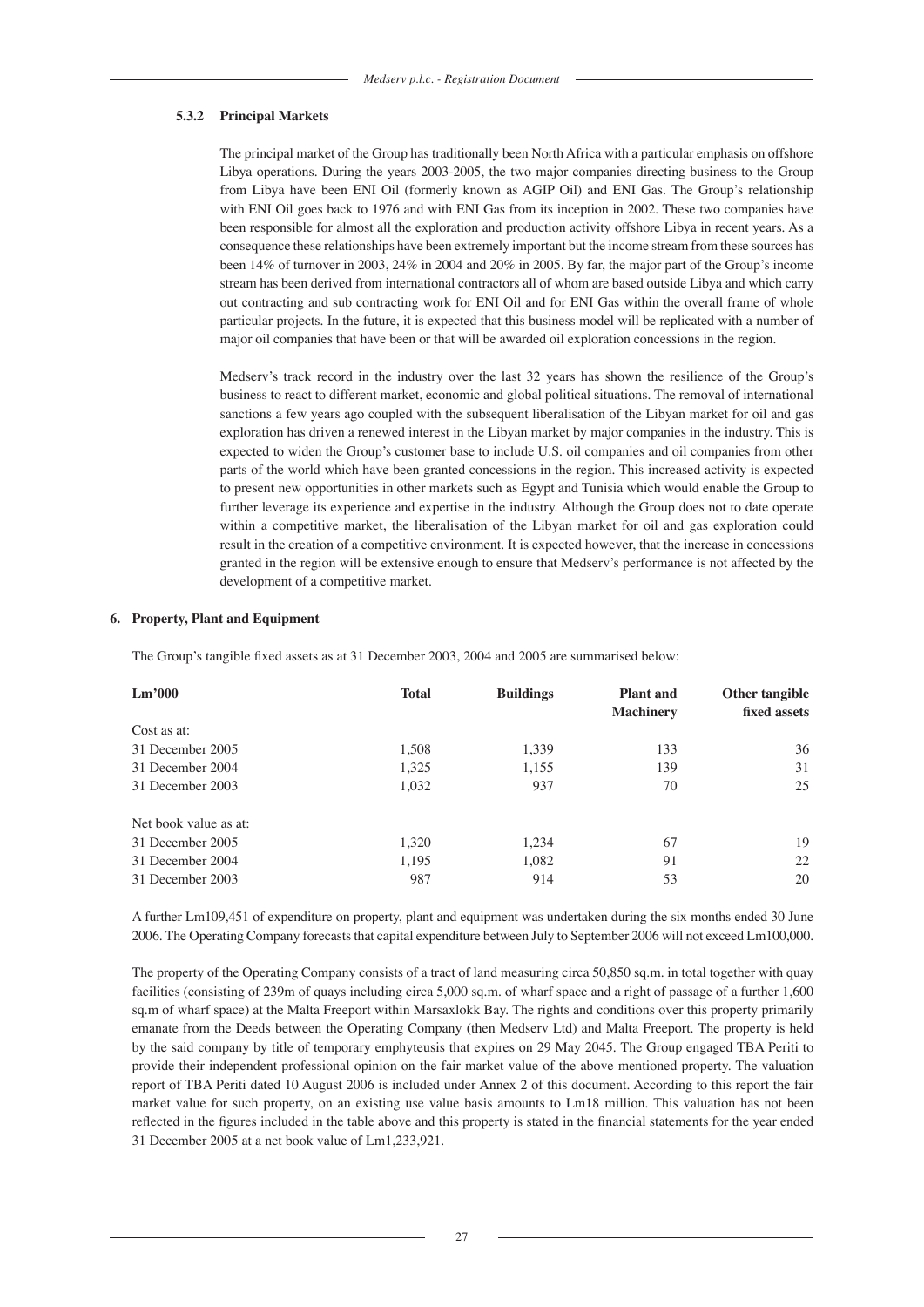The property included in the Medserv Site which the Operating Company holds under title of temporary emphyteusis is encumbered by a first special hypothec granted by the Operating Company in favour of HSBC Bank Malta p.l.c. for a maximum amount of Lm1 million. In addition, the Operating Company granted a first general hypothec in favour of HSBC Bank Malta p.l.c. over all its assets present and future for a maximum amount of Lm1 million.

Both the general and the special hypothec were granted as security for the punctual performance of the Operating Company's obligations under a five year loan facility granted by HSBC Bank Malta p.l.c. in the amount of Lm1 million.

All of the Operating Company's plant and equipment are insured under an Industrial All Risks Policy (Policy Number IAR 292005), which policy has been pledged in favour of HSBC Bank Malta p.l.c. in consideration of the said bank granting and/or continuing to grant credit and banking facilities to the Operating Company.

# **7. Operating and Financial Review**

The information relating to the Group set out below for the three financial years ended 31 December 2003 to 2005, has been extracted from Medserv p.l.c.'s audited financial statements.

| 2005    | 2004    | 2003    |
|---------|---------|---------|
| Lm'000  | Lm'000  | Lm'000  |
| 4,207   | 3,875   | 2,838   |
| (2,710) | (2,761) | (1,698) |
| 1,497   | 1,114   | 1,140   |
| 26      | 111     | 197     |
| (492)   | (500)   | (508)   |
| (193)   | (25)    | (33)    |
| 838     | 700     | 796     |
| (49)    | (51)    | 54      |
| 789     | 649     | 850     |
| 1,154   | 31      | 111     |
| 1,943   | 680     | 961     |
|         |         |         |

In 2004 revenues increased by 36.5% when compared to 2003, though gross profit remained unchanged. During 2003, Medserv Operations Limited undertook a larger proportion of higher margin work compared to 2004. In addition, the increase in revenue in 2004 came at lower margins. This is the result of a strategic move by the Operating Company in the then prevailing market conditions to defend its market position and retain selected key customers in the longer term and procure new contracts from such customers. Profit before tax for 2004 decreased by 23.6% over 2003. This decrease in 2004 is mostly attributable to the inclusion in other income in 2003 of a write back of an unclaimed liability of Lm188,775.

During 2005 revenue increased by a further 8.6% over 2004 as did the gross profit margin, resulting in an increase of 34.4% in gross profit. This was in part offset by an increase in other operating expenses mostly due to the recognition during the year of an impairment loss on a trade receivable amounting to Lm138,524.

Tax income represents the movement in the deferred tax asset for the period, mainly arising from the investment tax credit and the investment credit available to Medserv Operations Limited under the Business Promotion Act. The tax status of Medserv Operations Limited is summarised elsewhere in this document.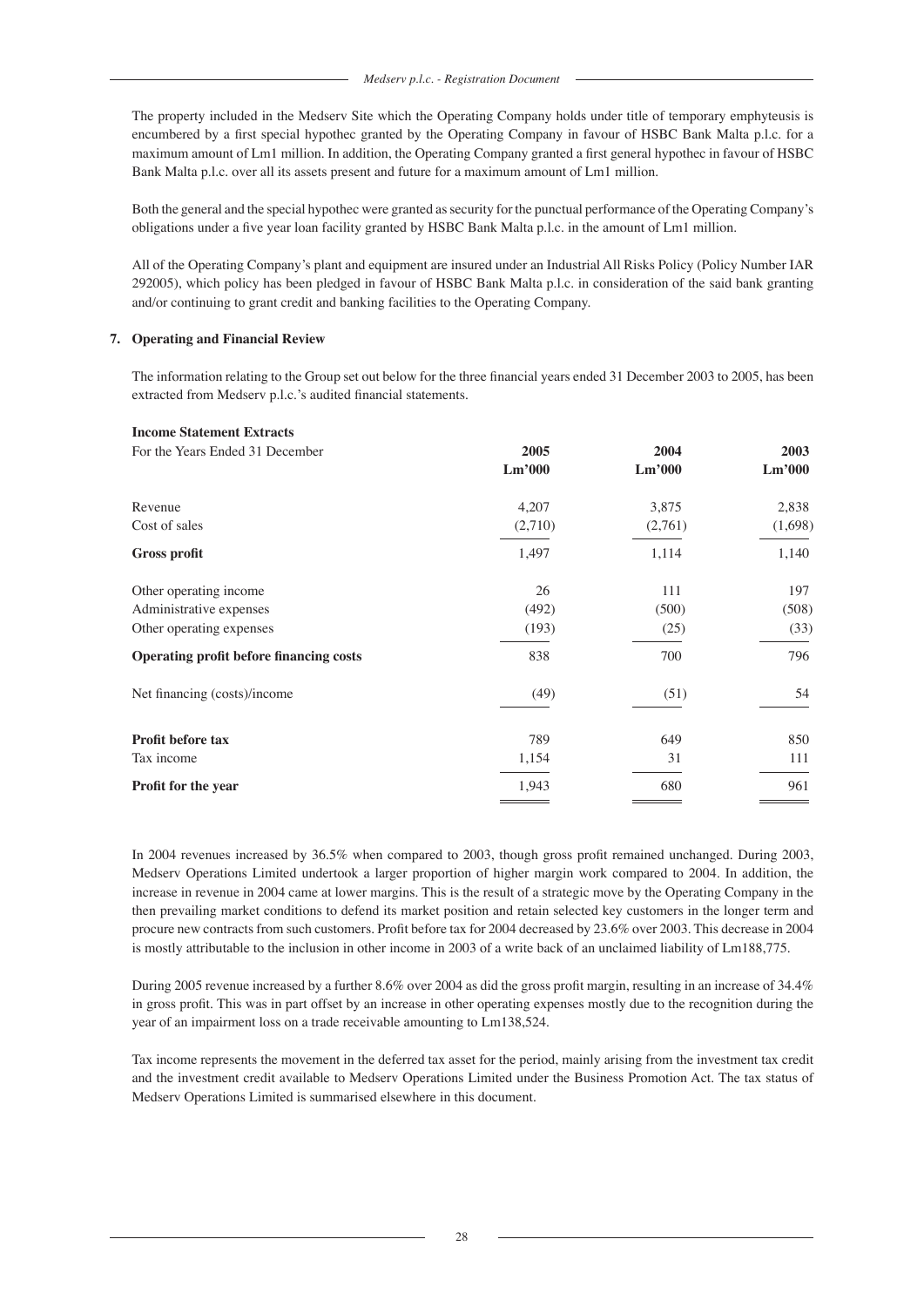| <b>Balance Sheet Extracts</b>       |        |                |        |
|-------------------------------------|--------|----------------|--------|
| At 31 December                      | 2005   | 2004           | 2003   |
|                                     | Lm'000 | Lm'000         | Lm'000 |
| Property, plant and equipment       | 1,320  | 1,195          | 987    |
| Deferred tax assets                 | 1,295  | 142            | 111    |
| Other                               | 3      | $\overline{c}$ |        |
| Total non-current assets            | 2,618  | 1,339          | 1,098  |
| Trade and other receivables         | 1,508  | 1,999          | 1,038  |
| Other                               | 63     | 330            | 18     |
| Total current assets                | 1,571  | 2,329          | 1,056  |
| <b>Total assets</b>                 | 4,189  | 3,668          | 2,154  |
| Interest-bearing borrowings         |        | 134            | 116    |
| Other non-current liabilities       | 17     | 24             | 58     |
| Total non-current liabilities       | 17     | 158            | 174    |
| Trade and other payables            | 1,054  | 1,709          | 1,024  |
| Interest-bearing borrowings         | 350    | 627            | 113    |
| Total current liabilities           | 1,404  | 2,336          | 1,137  |
| <b>Total liabilities</b>            | 1,421  | 2,494          | 1,311  |
| <b>Total equity</b>                 | 2,768  | 1,174          | 843    |
| <b>Total equity and liabilities</b> | 4,189  | 3,668          | 2,15   |

In the three years 2003 to 2005, the Group invested a total of Lm1,083,667 in property, plant and equipment mainly comprising the extension of warehouses, the completion of the office block, and the installation of mud processing and storage plants.

Medserv Operations Limited has obtained an independent valuation opinion from TBA Periti of its immovable property comprising land, buildings and quay. In their opinion dated 10 August 2006, TBA Periti valued this property at Lm18 million. This property is stated at cost less depreciation in the books of the said company (at 31 December 2005 the net book value of this property amounted to Lm1,233,921).

The deferred tax assets as at 31 December 2005 of Lm1,295,444 mostly represent the investment tax credit and the investment credit provided under the Business Promotion Act.

As at 31 December 2005, interest-bearing borrowings represent shareholders' loans bearing interest at 6.75%. This amount was fully repaid during September 2006.

The increase in total equity between the years 2003 and 2005 was attributable to the retention of part of the Group's earnings.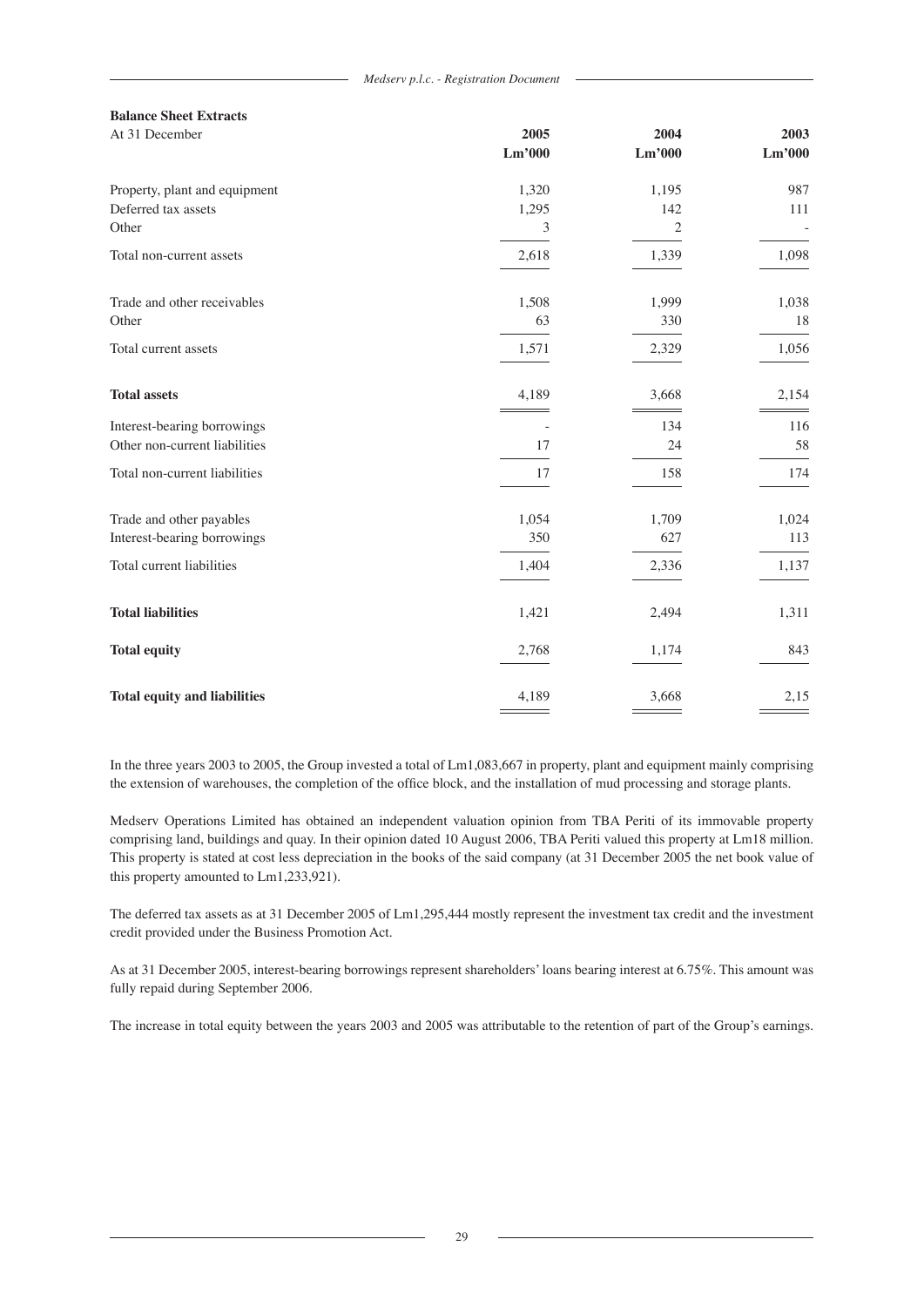The key accounting ratios for the three years ended 31 December 2005 are set out below:

|                                                                                                                                                                              | 2005  | 2004  | 2003   |
|------------------------------------------------------------------------------------------------------------------------------------------------------------------------------|-------|-------|--------|
| Gross profit margin<br>(Gross profit to revenue)                                                                                                                             | 35.6% | 28.7% | 40.2%  |
| Operating profit margin<br>(Operating profit before financing costs to revenue)                                                                                              | 19.9% | 18.1% | 28.0%  |
| Operating profit to total assets<br>(Operating profit before financing costs to total assets)                                                                                | 20.0% | 19.1% | 37.0%  |
| Operating profit to capital employed<br>(Operating profit before financing costs to total assets, net of<br>deferred tax asset and non-interest bearing current liabilities) | 45.5% | 38.5% | 78.1%  |
| Profit before tax income to equity                                                                                                                                           | 28.5% | 55.3% | 100.8% |
| Profit after tax income to equity                                                                                                                                            | 70.2% | 57.9% | 114.0% |
| Net assets per $Lm0.10$ nominal share $(Lm)^1$                                                                                                                               | 0.277 | 0.117 | 0.084  |
| Earnings before tax income per $Lm0.10$ nominal share $(Lm)^1$                                                                                                               | 0.079 | 0.065 | 0.085  |
| Earnings after tax income per $Lm0.10$ nominal share $(Lm)^1$                                                                                                                | 0.194 | 0.068 | 0.096  |

1 Medserv p.l.c.'s share capital as at 31 December 2005 consisted of 1,020 ordinary shares of Lm1 each. On 27 September 2006 the Company capitalised Lm998,980 of its retained earnings, and subsequently effected a share split resulting in 10 ordinary shares of Lm0.10 nominal value each for every Lm1 ordinary share previously held. As a result the number of shares currently in issue stands at 10,000,000 and the net assets per share and earnings per share calculations set out above have been based on this number.

#### **8. Capital Resources**

The Group is primarily financed through internally generated profits that have been retained over the years. As at 31 December 2005 the Group also made use of Lm350,000 in the form of shareholders' loans, repayable on demand, and bearing interest at 6.75% per annum. This amount was fully repaid during September 2006. The Operating Company currently enjoys a general overdraft facility of Lm320,000 which was unutilised as at the end of 2005. Furthermore by the end of 2005 and as at the end of June 2006, the Group had repaid all bank borrowings. Subsequently in 2006 the Operating Company obtained a five year bank loan of Lm1 million which it utilised in part to pay dividends and to repay the shareholders' loans. This bank loan bears interest at 1.5% above the bank's base rate which currently stands at 3.5%.

The information set out below, extracted from the Company's audited financial statements for the three financial years ended 31 December 2003 to 2005, highlights the main sources and application of funds for the Group.

| <b>Cash Flow Extracts</b>                            |                                    |        |        |
|------------------------------------------------------|------------------------------------|--------|--------|
| For the Years Ended 31 December                      | 2005                               | 2004   | 2003   |
|                                                      | $\mathbf{L}\mathbf{m}^{\prime}000$ | Lm'000 | Lm'000 |
| Net cash from operating activities                   | 754                                | 308    | 269    |
| Net cash used in investing activities                | (228)                              | (162)  | (443)  |
| Net cash used in financing activities                | (463)                              | (79)   | (70)   |
| Net increase/(decrease) in cash and cash equivalents | 63                                 | 67     | (244)  |
| Cash and cash equivalents at end of year             | 52                                 | (1)    | (68)   |

Net cash flows used in investing activities relate principally to acquisition of property, plant and equipment. Net cash flows applied in financing activities reflect primarily the payment of dividends (Lm350,000 for each of 2005 and 2004, and Lm170,000 for 2003) as well as the repayment of bank loans.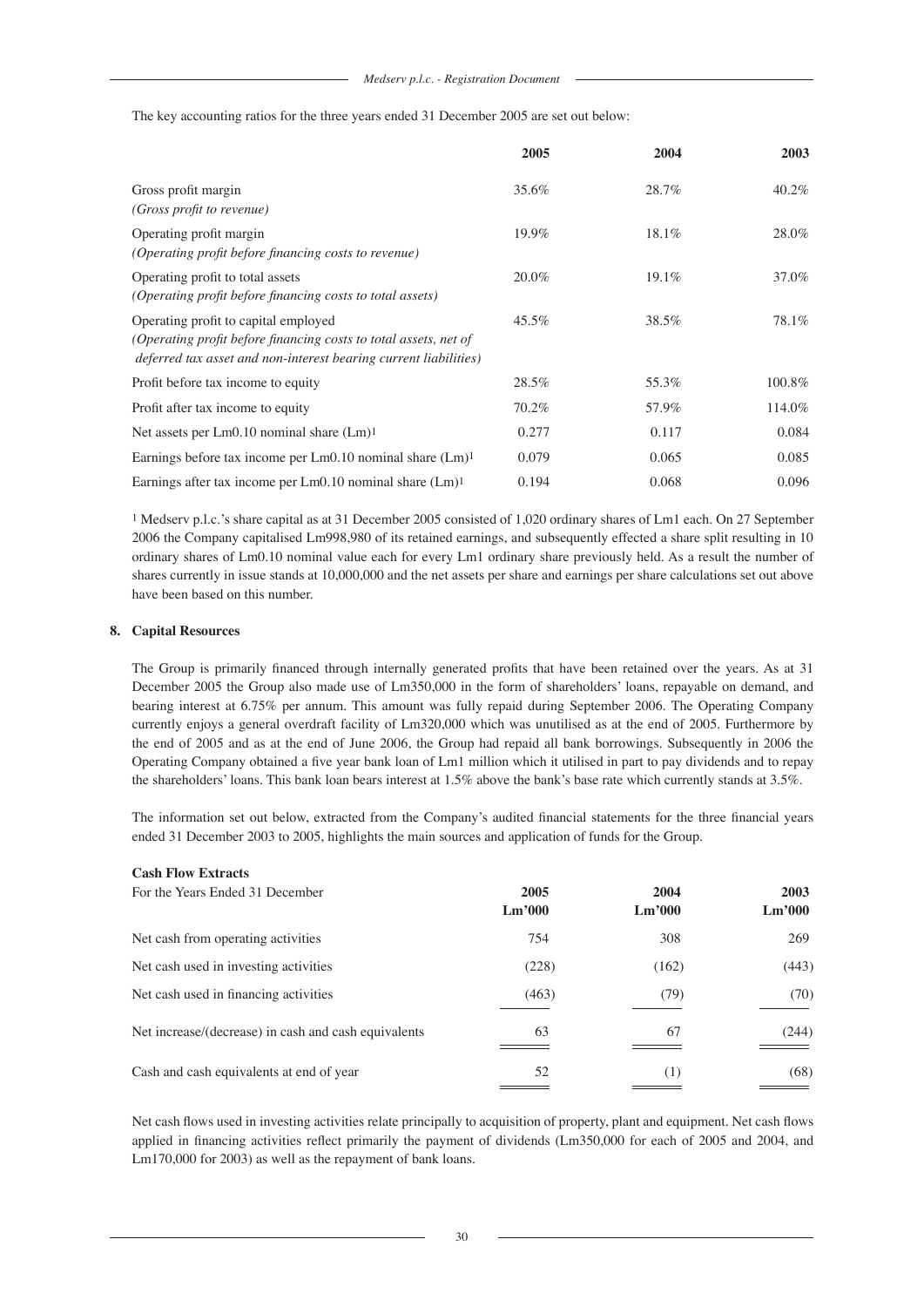Key liquidity ratios for the three financial years ended 31 December 2003 to 2005 are set out hereunder:

| <b>Key ratios</b>                                                |        |        |        |
|------------------------------------------------------------------|--------|--------|--------|
| For the Years Ended 31 December                                  | 2005   | 2004   | 2003   |
| Debt to equity ratio<br>(Interest bearing liabilities to equity) | 0.13:1 | 0.65:1 | 0.27:1 |
| Current ratio<br>(Current assets to current liabilities)         | 1.12:1 | 1.00:1 | 0.93:1 |

# **9. Profit Forecasts or Estimates**

Extracts from the profit forecasts of the Group for the two years ending 31 December 2006 and 2007 are set out below:

|                     | 2006<br>Lm'000 | 2007<br>Lm'000 |
|---------------------|----------------|----------------|
| Revenue             | 3,054          | 4,850          |
| Gross profit        | 1,102          | 1,461          |
| Profit before tax   | 474            | 810            |
| Profit for the year | 694            | 893            |

Detailed profit forecasts and the assumptions on which these forecasts are based are included under Annex 1 set out in this document.

Forecasted key accounting ratios for the two years ending 31 December 2007 are set out below:

|                                                                                 | 2006     | 2007     |
|---------------------------------------------------------------------------------|----------|----------|
| Gross profit margin<br><i>(Gross profit to revenue)</i>                         | $36.1\%$ | $30.1\%$ |
| Operating profit margin<br>(Operating profit before financing costs to revenue) | 16.8%    | $17.6\%$ |
| Earnings before tax income per Lm0.10 nominal share (Lm) 1                      | 0.047    | 0.081    |
| Earnings after tax income per Lm0.10 nominal share (Lm) 1                       | 0.069    | 0.089    |

1 Medserv p.l.c.'s share capital as at 31 December 2005 consisted of 1,020 ordinary shares of Lm1 each. On 27 September 2006 the Company capitalised Lm998,980 of its retained earnings, and subsequently effected a share split resulting in 10 ordinary shares of Lm0.10 nominal value each for every Lm1 ordinary share previously held. As a result the number of shares currently in issue stands at 10,000,000 and earnings per share calculations set out above have been based on this number.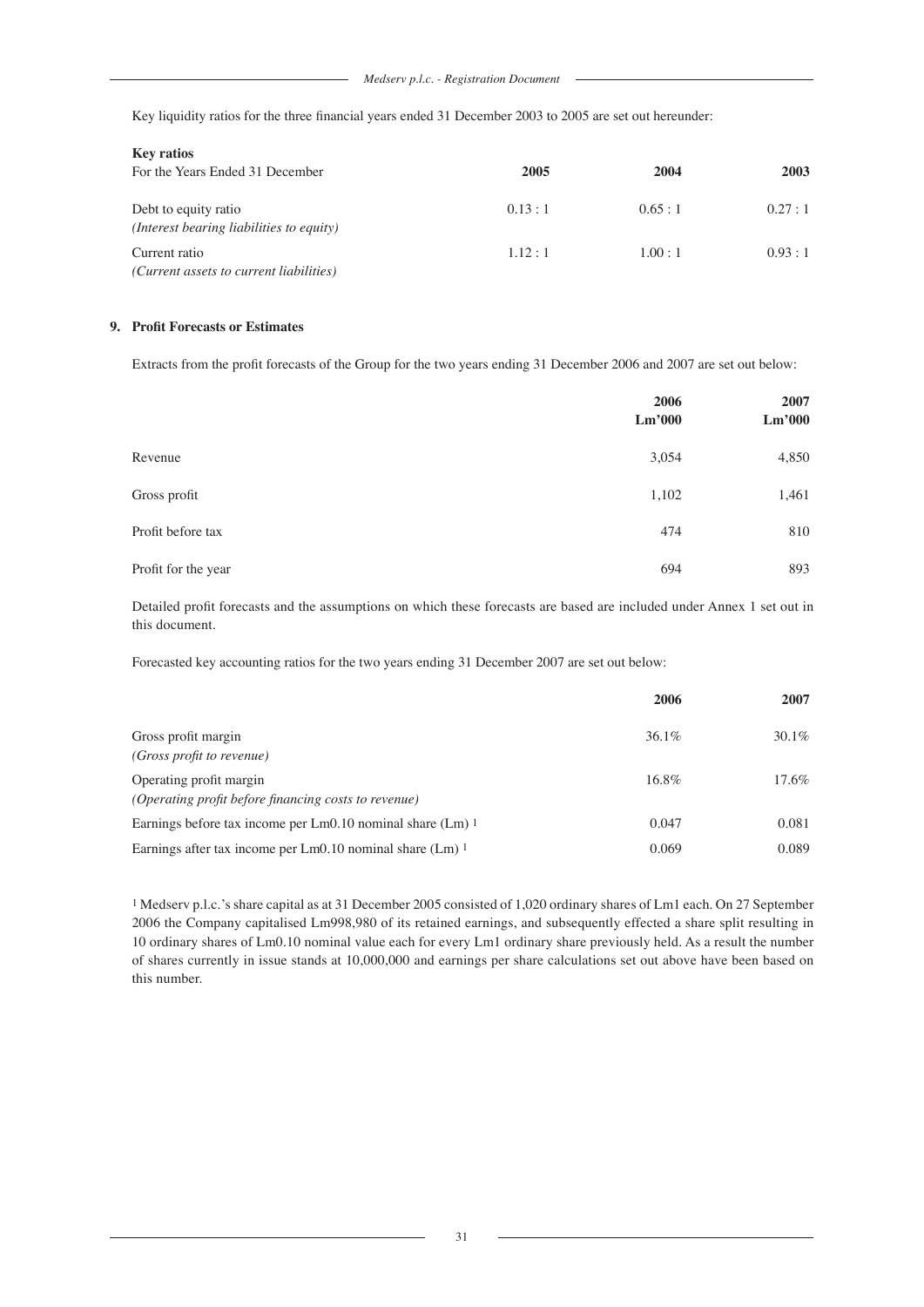#### **10. Trend Information**

**The information produced hereunder in points 10.2 to 10.8 relate to the business and operations of the Group, with a particular emphasis on the Operating Company. This is the result of the direct link between the performance of the Group and the Company, and the underlying performance of the Operating Company. (See Section 2 "Presentation of Certain Information")**

- **10.1** There has been no material adverse change in the prospects of the Company since the date of its last published financial statements. The principal market for the Group has traditionally been North Africa with a particular emphasis on offshore Libya operations.
- **10.2** The lifting of political sanctions on Libya is an important factor in opening up the North African region for renewed exploration activity for both oil and gas. Increased demand, premium trading prices and diminishing world stocks, has made concessions both in onshore and offshore Libya the target of renewed interest by most majors in the industry. This is creating significant activity and investment not only in Libya but in the whole North African region. The Directors expect this trend to continue for the next seven to ten years. Libya has already announced its intentions to increase production from 1.6 million barrels per day to 2 million barrels per day by 2007 and move to 3 million barrels per day by 2010. To reach these targets significant investment must be made and new concessions awarded. During the next 5 to 7 years total investment by the industry could be as much as thirty billion US dollars. Estimates of Libya's proven oil reserves range between thirty five billion barrels and forty billion barrels. It is expected that by end 2006, an additional forty one new concessions for oil exploration will be awarded. Of these twelve will be offshore. These concessions are spread over a total area of 99,000 sq.km. and each of them could lead to the drilling of several wells especially if oil is found. These are in addition to the thirty eight onshore and offshore concessions already awarded in two previous auctions.
- **10.3** In the event of an economically viable discovery offshore, there would necessarily be the construction of production platforms which could lead to increased services being required on a longer term basis including maintenance. The Operating Company is already providing logistic support for services of this nature to the recently completed Sabratha platform which forms an integral part of the Western Libya Gas Development Pipeline project designed to export gas from Libya to Europe, and looks for more opportunities of this nature.
- **10.4** The Group expects to leverage all the experience and key contacts it has made over the last 32 years servicing the oil and gas sector in the region. The Group continued operations during a difficult period of international embargoes and its reputation earned during this period leads the company to expect to be a major beneficiary of the increasing activity in the offshore market which is expected to accelerate in 2007.
- **10.5** The demand for oil and the resultant increased activity in the industry has led to a shortage of available exploration rigs. Some rigs, subsequent to oil discovery have been converted into production platforms so as to benefit as quickly as possible from increased market prices. In addition increased demand for steel from China and India has also led to shortages of this raw material used not only in the construction of new rigs and to refurbish old ones but also to provide the tubulars necessary for the drilling process. This too has led to delays in commencing certain exploration operations offshore Libya but the company expects these to be overcome so as to allow planned operations to commence in line with the company's business plan.
- **10.6** As a corollary, while equipment and investment is moved into the region, the knock-on effect in countries neighbouring Libya and within Malta's operational area is also expected to increase exploration activity. The Operating Company expects to leverage its unique geographical position to increase the services it already provides from its base in Malta to operators in Egypt and Tunisia.
- **10.7** The Operating Company will keep under review the opportunities that may arise with a view of consolidating its position as a major operator in this sector. This may include expanding existing operations with a physical presence outside Malta, commencing in Libya. This will allow the Operating Company to service onshore activities, and thus generate a new income stream.
- **10.8** The Operating Company's main asset is its base in Malta. This has been independently valued at Lm18 million and the directors are constantly reviewing its utilisation to obtain the best return. Should the right conditions materialise to reallocate some of the business outside Malta, this might present the Operating Company with an opportunity of diversifying its business so as to maximise total returns. There are currently no definite plans for any such diversification but the Group will, as part of its business development, consider opportunities which would enable it to follow this strategy.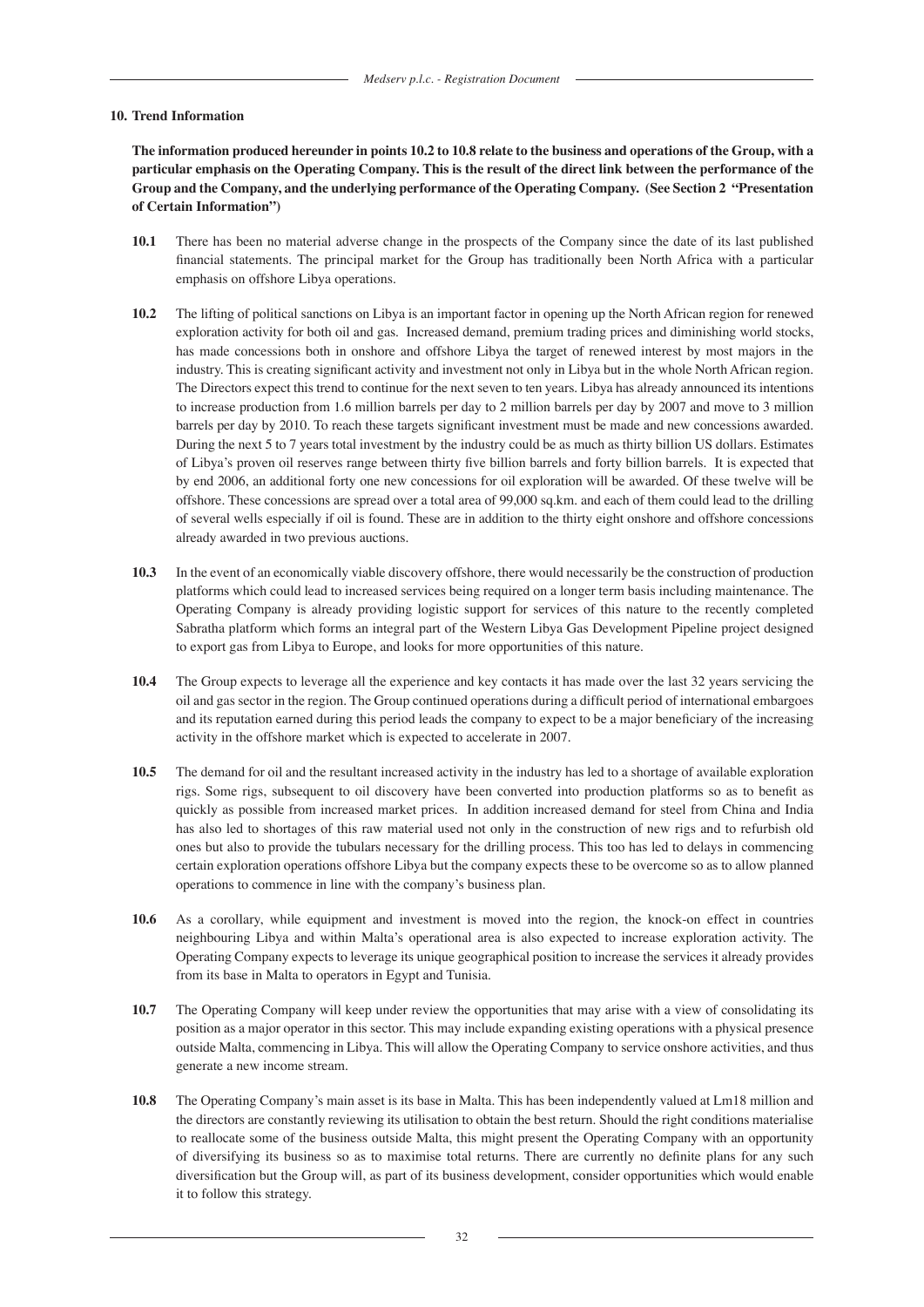#### **11. Directors and Management Organs**

#### **11.1 General**

 The Company's governance principally lies in its Board of Directors, responsible for the general management of the Company. On the other hand, the Operating Company's governance structures are composed of two principal organs. The Board of Directors, which is the organ responsible for the determination of policy and strategic guidelines and management, is headed by two executive directors accountable directly to the Board of Directors and the general manager who is responsible for the overall day to day running of operations within the Group.

**The Group has adopted a policy whereby the Board of Directors of the Company and the Board of Directors of the Operating Company consist of the same persons. This should ensure a cohesive decision making process at both the parent level and the operational level of the Group.**

#### **11.2 The Board of Directors**

The Board of Directors of the Company is responsible for the overall direction and management of the Company and for the establishment of policy guidelines for the management of the Company, including responsibility for the appointment of all executive officers and other key members of management. The Memorandum of Association of the Company provides that the Board of Directors shall be composed of not more than four (4) and not less than two (2) directors of which at least two (2) shall be non-executive directors. The business address of all Directors of the Group is The Port of Marsaxlokk, Birzebbugia BBG07, Malta.

 A full list of the Directors is set out in Section 1 of this document and a curriculum vitae for each of the current directors is set out below:

#### **Anthony J. Duncan** (age 69)

Formerly a banker, Anthony J. Duncan has been a director of the Operating Company since 1987 and a director of the Company since its inception in 2001. He has held senior posts with European and U.S. companies including bankers Kleinwort Benson Limited and American Express International Banking Corporation, and became Group Treasurer of Hertz Europe Limited. From 1982 until 2001 he held the post of Group Treasurer of Albert Abela Group, previous owners of the Company.

| Other directorships presently held:                  |       |      |
|------------------------------------------------------|-------|------|
| Medserv Operations Limited                           | Malta |      |
| Floraring Limited                                    | UK    |      |
| Medoffshore Trading Limited                          | Malta |      |
| Other directorships held within the last five years: |       |      |
| Aberdeen Airport Hotels Limited                      | UK    | 2002 |
| Albert Abela & Company Limited                       | UK    | 2004 |
| Athens Air Caterers Limited                          | UK    | 2003 |
| Bishopsbourne Management Company Limited             | UK    | 2003 |
| Gulf Catering and Contracting Limited                | UK    | 2002 |

#### **Anthony S. Diacono** (age 53)

Anthony S. Diacono has been a director of the Company since inception in 2001 and a director of the Operating Company since 1997. He has held several posts as chairman, C.E.O. or director in both the public and private sector. He brings to the Group his experience obtained in Malta and overseas in both the manufacturing and service sector. Mr. Diacono is also active with the Constituted Business Organisation in Malta and was President of the Malta Federation of Industry between 1992 and 1993.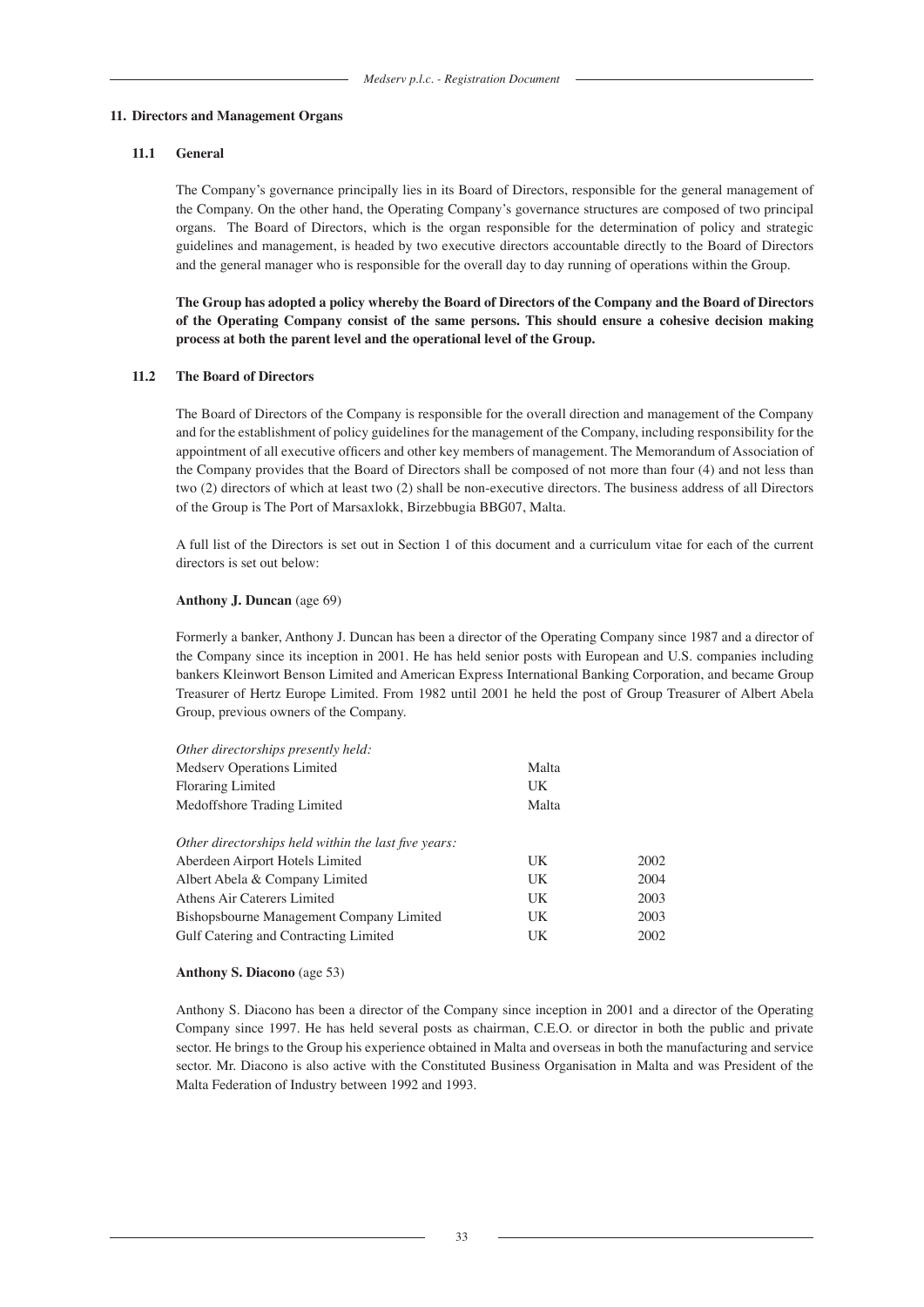| Other directorships presently held:              |                     |           |
|--------------------------------------------------|---------------------|-----------|
| Medserv Operations Limited                       | Malta               |           |
| Aromaq International Company Limited             | Malta               |           |
| Geot Trading Limited                             | Malta               |           |
| <b>Stress Limited</b>                            | Malta               |           |
| <b>MOH</b> Limited                               | Malta               |           |
| Mediterranean Coffee Enterprise Holdings Limited | Malta               |           |
| Mediterranean Contacts Limited                   | Malta               |           |
| Dustech Limited (currently in dissolution)       | Malta               |           |
| Medoffshore Trading Limited                      | Malta               |           |
|                                                  |                     |           |
| Other positions held:                            |                     |           |
| Malta External Trade Corporations                | Chairman            | 1999-2004 |
| Malta Development Corporation                    | Chairman & CEO      | 1994-1997 |
| MIMCOL Limited                                   | Chairman            | 1993-1996 |
| Kite Italia S.p.A.                               | Chairman & CEO      | 1999-2002 |
| $Expo$ 2000                                      | Commissioner Genera | 1999      |
| Malta University Services Limited                | Director            | 1996-2003 |
| Elf Aquititane                                   | Consultant          | 1999-2000 |
| University of Malta                              | Council Member      | 1994-1996 |
| Malta Chamber of Commerce                        | Council Member      | 2001      |
|                                                  |                     |           |

#### **Johannes Jacobus van Leeuwen** (age 73)

A certified public accountant and a director of the Operating Company since 1997 at which time the said company was part of the Abela Group. In 1982 he joined Albert Abela Corporation as Vice President Finance having previously held senior management positions with U.S. and other international companies. He played a key part in the management of Albert Abela Corporation and its subsidiaries whose operations extended worldwide, serving on the board of directors of many of them. Whilst he has retired as Senior Vice President Finance, he remains a director of Business Development Corporation BDC 5 Limited, a member of the Albert Abela Group.

### **Joseph F.X. Zahra B.A. (Hons) Econ., M.A. (Econ.), FCIM, MMRS** (age 51)

Joseph F.X. Zahra graduated with a first class honours degree in economics in 1976 from the University of Malta and a master's degree in economics in 1979. Over the past ten years, he has held the position of visiting lecturer in economics at the University of Malta and the Universita degli studi di Messina in managerial economics. He is a regular speaker on economic, financial and management topics in conferences and seminars in Europe, North America and North Africa. Joseph F.X. Zahra is a chartered marketer (U.K.), a Fellow of the Chartered Institute of Marketing and a Member of the Market Research Society (U.K.) and the Gruppo di Studio per il Bilancio Sociale (Milan, Italy). He has been actively involved in both private and public institutions and organisations, namely the Malta Chamber of Commerce, the UNIDO National Committee (Malta), the Malta Enterprise, the Commonwealth Business Council, the Central Bank of Malta, the Malta Development Corporation and the Malta Bankers Association. Joseph F.X. Zahra is currently the Chairman of the National Euro Changeover Committee.

| Present directorships:                     |       |
|--------------------------------------------|-------|
| <b>Associated Surveys Limites</b>          | Malta |
| Combined Maritime Services Ltd             | Malta |
| C.H.I. Limited                             | Malta |
| Market Intelligence Services Co. Ltd       | Malta |
| MISCO International Ltd                    | Malta |
| <b>Impetus Europe Consulting Group Ltd</b> | Malta |
| Middlesea Insurance Co p.l.c.              | Malta |
| Progress Assicurazioni SpA                 | Italy |
| Multi Risk Indemnity Ltd                   | Malta |
| Multi Risk Ltd                             | Malta |
| Multi Risk Benefits Ltd                    | Malta |
| Multi Risk Trading Ltd                     | Malta |
| Notabile Limited                           | Malta |
| Surge Consulting Limited                   | Malta |
|                                            |       |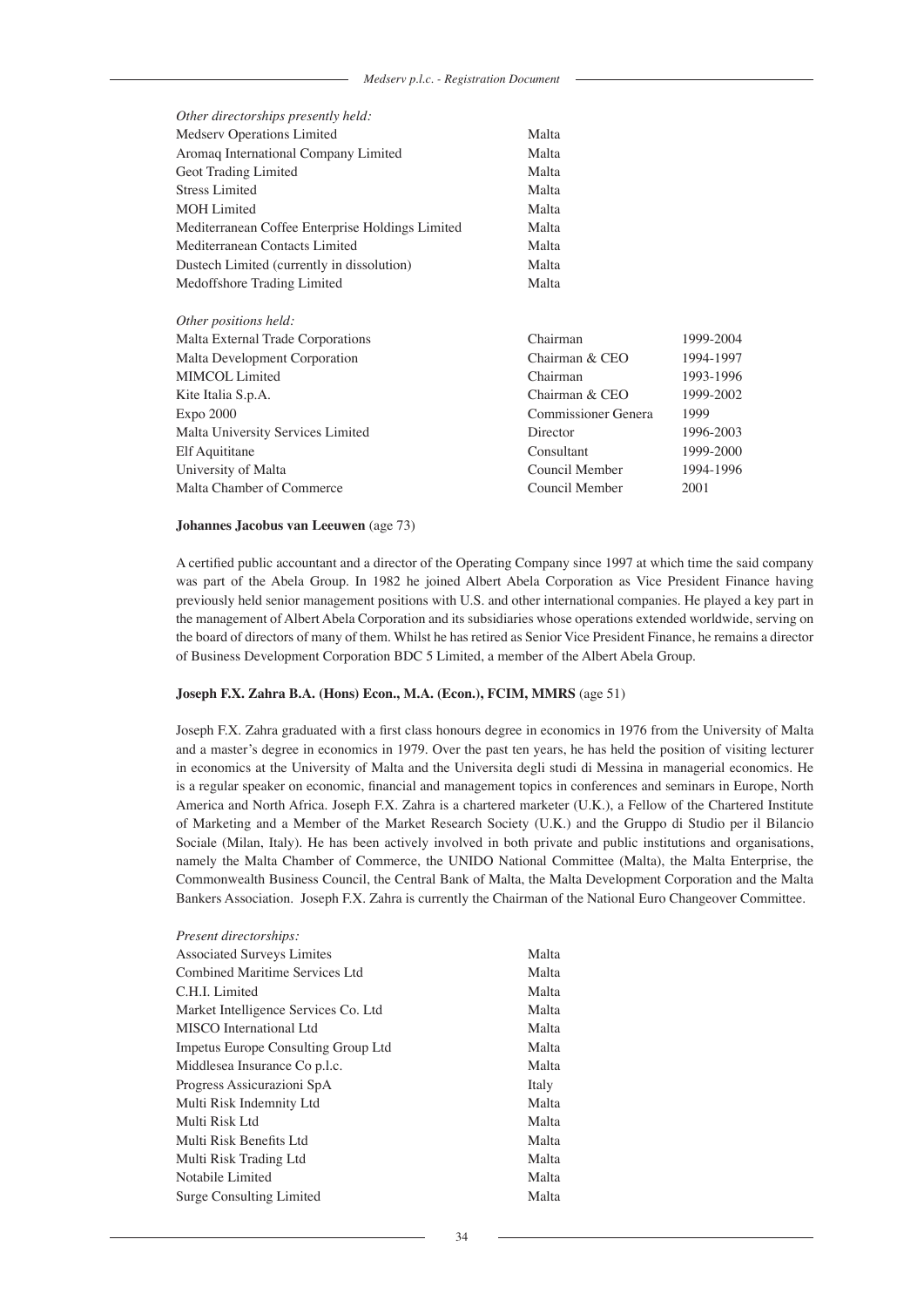| Other positions held within the last five years: |                 |           |
|--------------------------------------------------|-----------------|-----------|
| Bank of Valletta p.l.c.                          | Chairman        | 1998-2004 |
| Middlesea Valletta Life Assurance Co Ltd         | Deputy Chairman | 1999-2004 |
| <b>BOV Stockbrokers Ltd</b>                      | Chairman        | 2000-2004 |
| Middlea Sea Insurance p.l.c.                     | Deputy Chairman | 1999-2004 |
| Maltacom p.l.c.                                  | Chairman        | 2003      |
| Euroglobe Holdings Ltd                           | Director        | 1998-2004 |
| Euroglobe Services Ltd                           | Director        | 1998-2004 |
| Prime SICAV p.l.c.                               | Chairman        | 2004      |
| Mediterranean Bank Network                       | President       | 1998-1999 |
| Valletta Investment Bank Ltd                     | Chairman        | 1998-2000 |
| Bank of Valletta International Ltd               | Chairman        | 1998-2001 |
| Datatrak Holdings p.l.c.                         | Director        | 2003      |
| Datarak Systems Ltd                              | Director        | 2003      |
| Datatrak Mena Ltd                                | Director        | 2003      |
| Telepage Ltd                                     | Chairman        | 2003      |
| Terranet Ltd                                     | Chairman        | 2003      |
| Allcom Ltd                                       | Chairman        | 2003      |
| Maltacom College International Ltd               | Chairman        | 2003      |
| Datastream Ltd                                   | Chairman        | 2003      |
| Wirenet Ltd                                      | Chairman        | 2003      |
| Coreswitch Ltd                                   | Chairman        | 2003      |
| Technical & Management Services Ltd              | Chairman        | 2003      |
| Mobilse Communications Ltd                       | Chairman        | 2003      |
| Innovate Software Ltd                            | Chairman        | 2003      |
| Monitoring Services Ltd                          | Chairman        | 2003      |
| Worldwide Communications Ltd                     | Chairman        | 2002      |

### **11.2.1 Executive Directors**

There are currently two Executive Directors of the Group, namely Anthony J. Duncan and Anthony S. Diacono. Each of these two Directors is also the ultimate beneficial owner of each of the Offerors that will between them retain seventy five per cent of the issued share capital of the Company, and thus ultimate control of its management.

Both Executive Directors are involved in all aspects of the operations of the Group.

It is expected that both of them will retain their executive capacity within the Company, accountable to their fellow Directors on the Board. The Executive Directors head the executive arm of the Company with the responsibility of ensuring that the strategies and policies set by the Board of Directors are implemented.

### **11.2.2 Non-Executive Directors**

As from 27 September 2006 the Company has had two Non-Executive Directors appointed to the Board of Directors, whose function is to assist and participate in the adoption of policies and strategies for the Company and to bring to the Board the added value of independent judgement. Both Non-Executive Directors have the necessary experience in the corporate field that should enable them to significantly influence the decision making process within the Group.

# **11.3 Directors' Service Contracts**

The Executive Directors have director service contracts to provide their services to the Group for a period of three years expiring on 27 September 2009.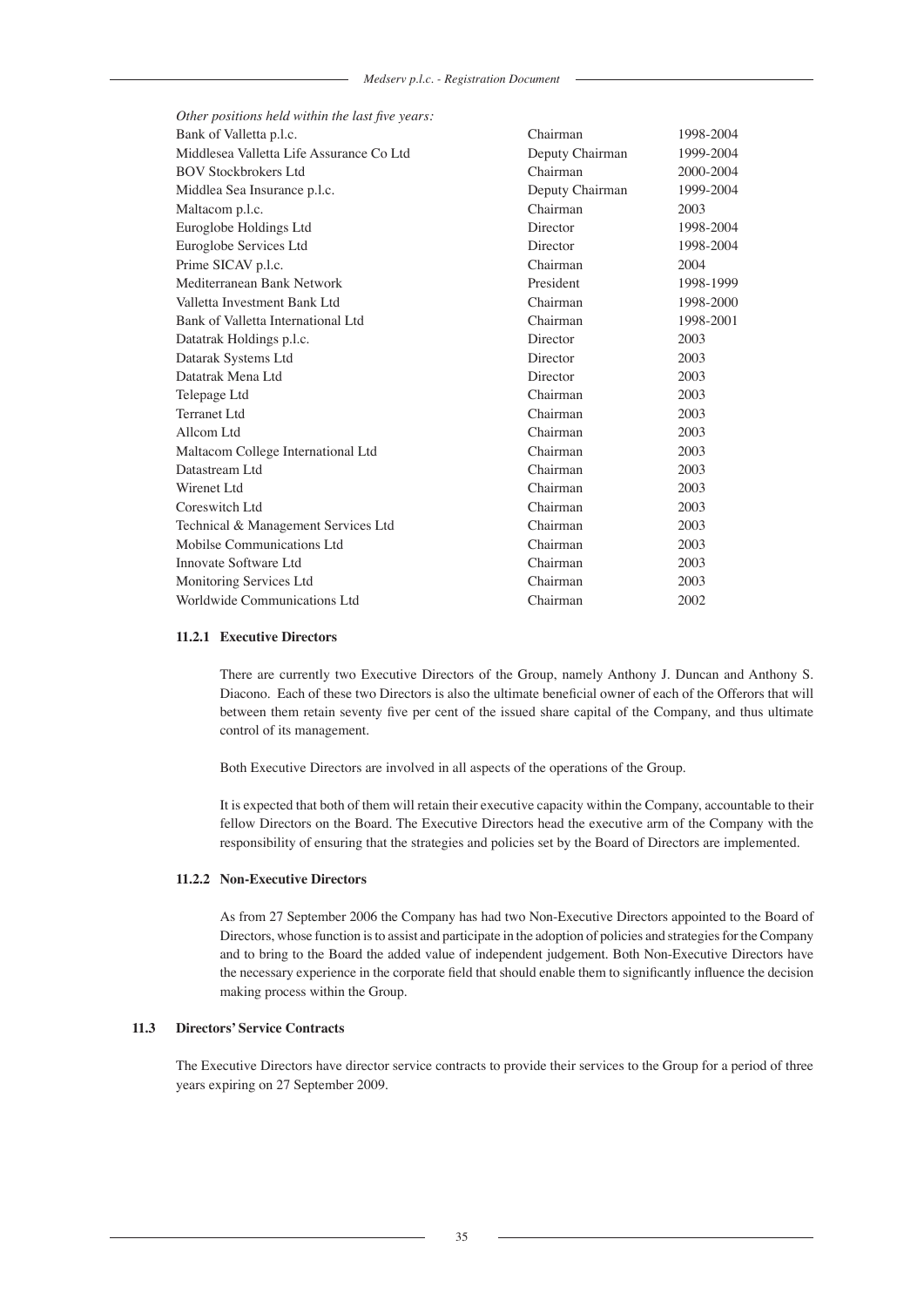# **11.4 Management Structure of the Operating Company**

In view of the Company's business being solely the holding of the issued share capital of the Operating Company, the Company does not require a management structure. However the Operating Company's management body is as follows:



The following are short curriculum vitae of senior management personnel:

# **Godwin Borg B.Sc(Eng), BA (arch), Eur Eng, A&CE. – General Manager** (age 55)

Godwin Borg is an engineer and architect who graduated from the University of Malta in 1973. He joined the Company in 1995 after having spent over twenty years as a project manager in the oil industry in Libya. In 2002, he was appointed General Manager in charge of the operations of the Operating Company, a post he still occupies today.

### **Louis de Gabriele LL.M (Lond.) LL.D. – Company Secretary** (age 42)

Louis de Gabriele graduated from the University of Malta in 1988 and from the University of London in 1989. He is a partner of the law firm Camilleri Preziosi and practices law predominantly in the commercial and corporate law field. He is responsible for company secretarial matters. He is also company secretary of Malta International Airport p.l.c. and Datatrak Holdings p.l.c., amongst other companies, of which he is also legal advisor. He was appointed company secretary of the Company and the Operating Company in September 2006.

### **Godwin Catania – Contracts Manager** (age 59)

Godwin Catania joined the Operating Company in 1976. He is responsible for contracts and corporate affairs and has held a number of positions in the Operating Company, namely Manager of Finance and Manager of Operations and company secretary.

### **Mario Sciberras – Administration and Procurement Manager** (age 49)

Mario Sciberras joined the Operating Company in 1977 and in 2006 he was appointed Administration and Procurement Manager. He has held a number of positions in the Operating Company, including Assistant Financial Controller.

### **Colin Galea BA(Educ) – Chief Accountant** (age 47)

Colin Galea graduated from the University of Malta in 1989. He joined the Company in 2005 and in 2006 he was appointed Chief Accountant. From 1996-2005 Colin Galea held the position of Financial Controller of Aquatess Limited.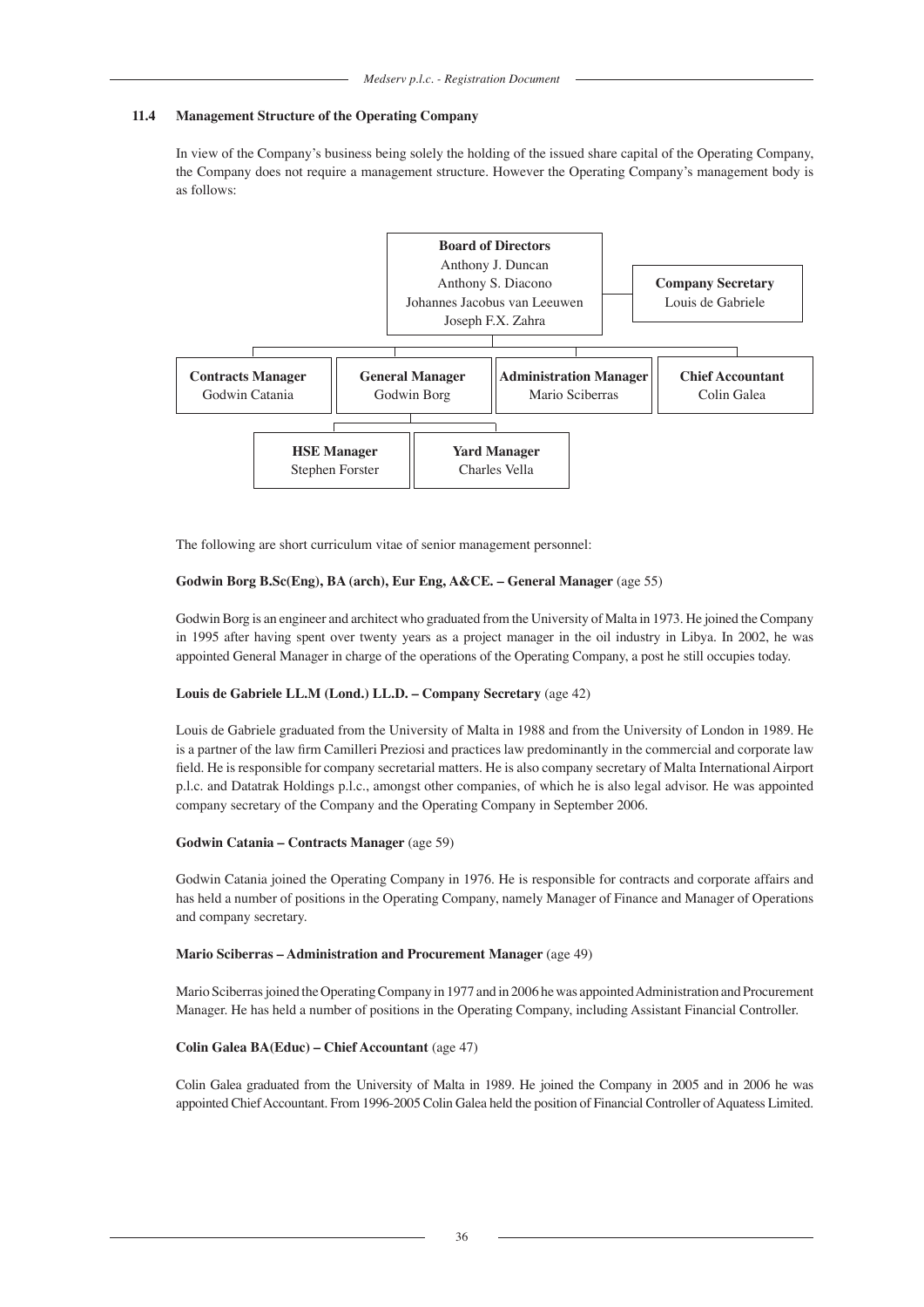#### **Stephen Forster – Health, Safety and Environment Manager** (age 40)

Stephen Forster joined the Company in 2006 as Health and Safety Manager. In 2005 he was appointed HSEQ Manager Chevron contract Angola, and had previously spent twelve years with the Corinthia Group, Malta.

#### **Charles Vella – Yard Manager** (age 55)

Charles Vella joined the Operating Company in 1995 having spent over fifteen years in the oil industry principally in Libya. He is a qualified pipe inspector and holds certificates of competency in magnetic particle and ultrasonic testing. He was appointed Yard Manager in 1998.

None of the above-mentioned senior management personnel and Directors have been:

- (a) convicted in relation to any fraud or fraudulent conduct in the last five years;
- (b) made bankrupt or associated with any liquidation or insolvency caused by action of creditors;
- (c) the subject of any official public incrimination or sanction by any statutory or regulatory authority; or
- (d) disqualified by a court from acting as director or manager in the last five years.

#### **11.5 Aggregate Emoluments of Directors and Senior Management**

With respect to the Operating Company, the total amount of remuneration paid and benefits in kind granted to the Board of Directors and senior management personnel in the last financial year amounted to approximately Lm124,230. The aggregate amount of remuneration to be paid to all Executive and Non-Executive Directors of the Company, as authorised by the shareholders of the Company is Lm100,000 per annum.

#### **11.6 Loans to Directors and Senior Management**

There are no loans made to the Directors or members of senior management which are currently outstanding.

#### **11.7 Removal of Directors**

A Director may, unless he resigns, be removed by the shareholder appointing him or by an ordinary resolution of the shareholders as provided in section 140 of the Act.

### **11.8 Powers of Directors**

By virtue of the Articles of Association of the Company the Directors are empowered to transact all business which is not by the Articles expressly reserved for the shareholders in general meeting.

# **11.9 Conflicts of Interest**

There are no potential conflicts of interest between any duties to the Group, of Directors or senior management and their private interests and other duties. The Audit Committee appointed from amongst the Non-Executive Directors of the Company, has the task to ensure that any potential conflicts of interests are resolved in the best interests of the Company.

There are no arrangements in place with either of the major shareholders, customers, suppliers or others for the appointment of any particular person to any organ of the Company.

### **11.10 Audit Committee**

The Company has in place an audit committee composed of the two Non-Executive Directors with the aim of ensuring that the Company has the right measures of identifying risks and minimising those risks in an effective and efficient manner. The role of the Audit Committee is to monitor risk and the adequacy of systems within the Company intended to ensure appropriate internal controls and risk management.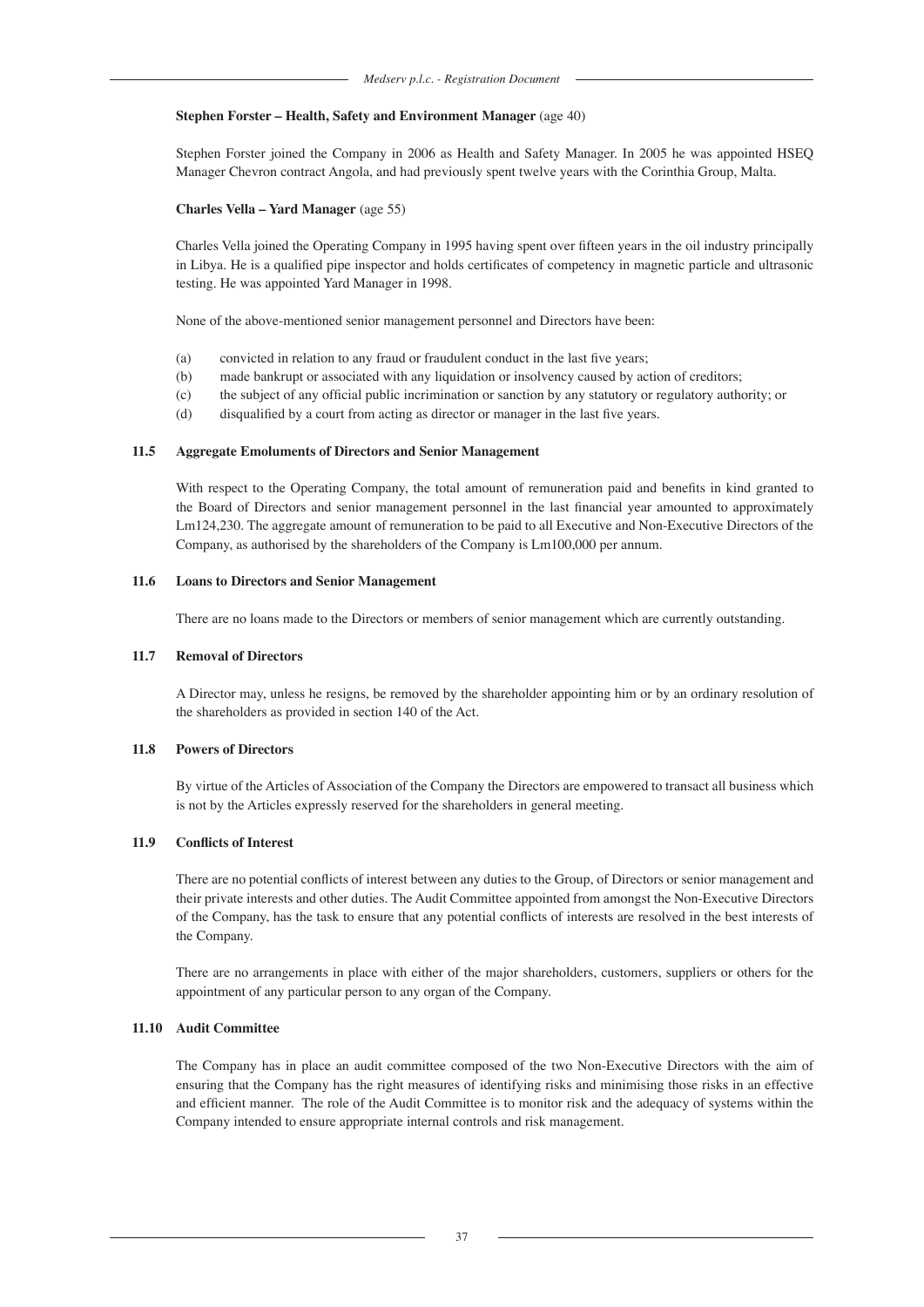#### **12. Employees**

 In 2005, the Group employed twenty seven people involved in the operations of the Group and eleven people in the management and administration of the Group. Please refer to the heading "**Management Structure of the Operating Company**" above for further detail on the senior management of the Group. The Company has a collective agreement in place with the General Workers Union that regulates the conditions of employment of its employees. The collective agreement is due to expire in December 2007.

#### **13. Major Shareholders**

 The two shareholders of the Company are the Offerors which following the Offering will retain thirty seven point five per cent (37.5%) each of the issued share capital of the Company and will accordingly retain a controlling interest in the Company capable of determining its financial and management decisions. The Offerors have as part of the terms and conditions of the Offer of Shares undertaken not to sell or otherwise dispose of any of their shares in the market for at least twelve months following the admission of the Shares of the Company to the Official List of the Malta Stock Exchange.

#### **14. Related Party Transactions**

 Currently, there are no transactions which would be defined as Related Party Transactions in terms of the Listing Rules. The Audit Committee of the Group, inter alia, is responsible to identify any such transactions and to bring to the attention of the Board of Directors of the Group any such transactions. In addition, the Audit Committee has the responsibility to ensure compliance with the Related Party Transaction Rules under the Listing Rules promulgated by the Listing Authority.

#### **15. Historical Financial Information**

- **15.1** This document makes reference to the consolidated financial statements of the Company for the financial years ended 31 December 2003, 31 December 2004 and 31 December 2005. The financial statements referred to are audited financial statements and copies thereof are available from the Company's website and from the Company's registered office.
- **15.2** There is no significant change in the financial or trading position of the Company which has occurred since the end of the financial period to which the audited financial statements for the year ended 31 December 2005 relate.

#### **16. Additional Information**

#### **16.1 Share Capital**

The authorised share capital of the Company is Lm2,000,000 (two million Maltese Liri) divided into 20,000,000 (twenty million) ordinary shares of a nominal value of Lm0.10 each share. The issued share capital is Lm1,000,000 (one million Maltese Liri) divided into 10,000,000 (ten million) ordinary shares of a nominal value of Lm0.10 each share. There are currently no different classes of shares in the Company and accordingly all shares have the same rights and entitlements in connection with any distribution whether of dividends or capital (on a winding up or otherwise).

### **16.2 Memorandum and Articles of Association**

#### **(a) Objects**

The Memorandum and Articles of Association of the Company is registered with the Malta Financial Services Authority. The main object of the Company is to carry on the business of a holding company whether of movable or immovable assets and other related activities including any business activities of the Subsidiary and such other activities as may from time to time be ancillary or complimentary to the foregoing whether in Malta or overseas. Clause 3 of the Memorandum of Association contains the full list of objects of the Company. The Memorandum and Articles of Association of the Company regulate matters customarily dealt with therein, including matters such as voting rights and restrictions thereof, and the appointment and powers of directors. A copy of the Memorandum and Articles of Association of the Company may be inspected during the lifetime of this Summary Note at the registered office of the Company and at the Registrar of Companies of the Malta Financial Services Authority.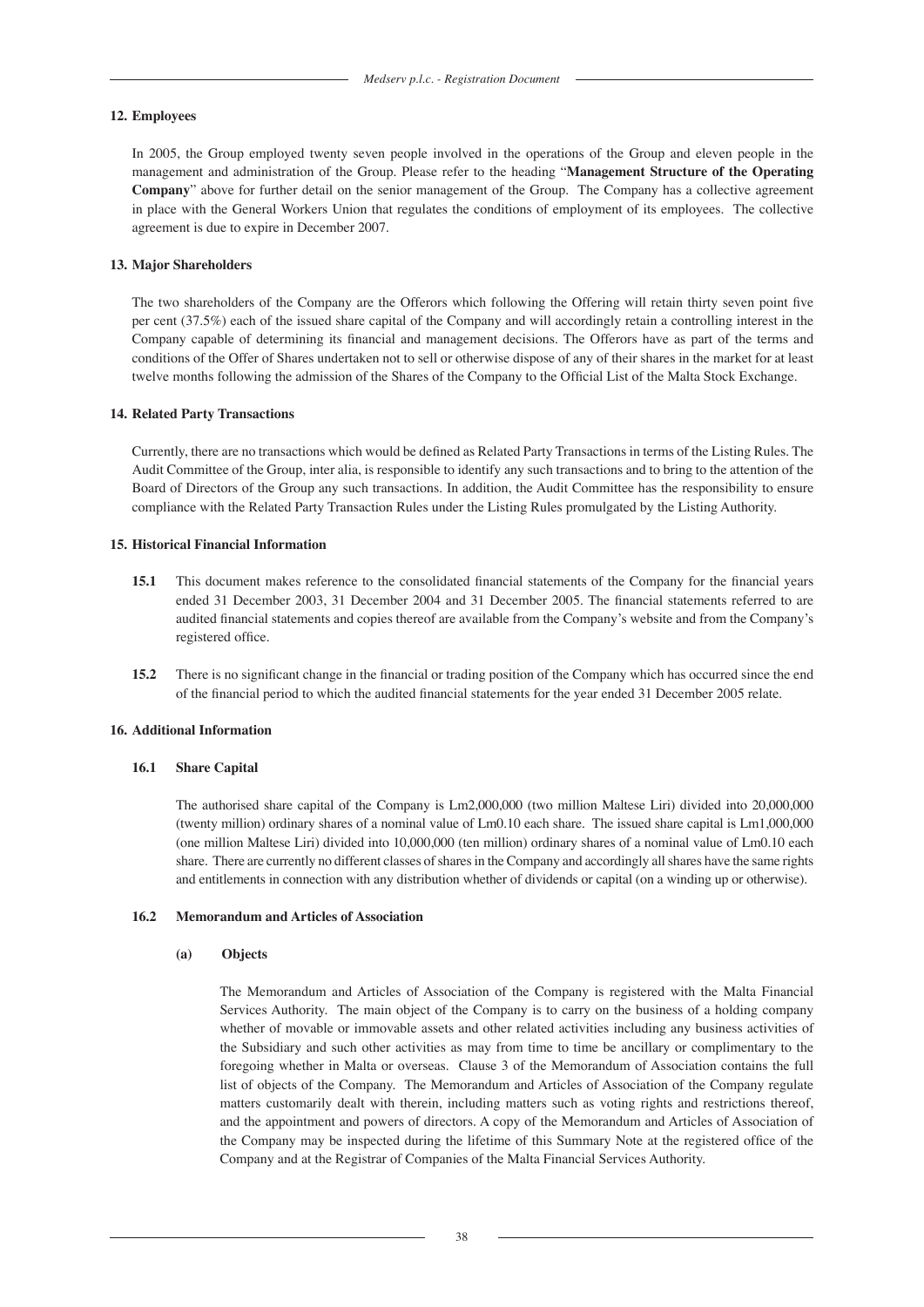#### **(b) Voting Rights & Restrictions**

All shares currently in issue and of which the Shares form part are entitled to vote in any meeting of shareholders. There are currently no restrictions on voting.

#### **(c) Appointment of Directors**

Directors are appointed by the shareholders in the annual general meeting by voting for the persons nominated to fill the posts of directors in accordance with the Memorandum and Articles of Association. There is no shareholding qualification to participate in the election of directors. There is a shareholding qualification of 50,000 shares for the nomination of candidates to be appointed as directors.

#### **(d) Powers of Directors**

The Directors are vested with the management of the Company, and their powers of management and administration emanate directly from the Memorandum and Articles of Association and the law. The Directors are empowered to act on behalf of the Company and in this respect have the authority to enter into contracts, sue and be sued in representation of the Company. In terms of the Memorandum and Articles of Association they may do all such things that are not by the Memorandum and Articles of Association reserved for the Company in general meeting.

Directors may not vote on any proposal, issue, arrangement or contract in which they have a personal material interest.

The maximum limit of aggregate emoluments of the Directors is, in terms of the Memorandum and Articles of Association, to be established by the shareholders in general meeting. Within that limit the Directors shall have the power to vote remuneration to themselves or any number of their body. Any increases in the maximum limit of Directors' aggregate emoluments have to be approved by the general meeting.

In terms of the Memorandum and Articles of Association, the Board of Directors may exercise all the powers of the Company to borrow money and give security therefore, subject to the limit established in the Memorandum and Articles of Association. That limit is currently four times the Company's capital and reserves. The shareholders in general meeting have the over-riding authority to change, amend, restrict and or otherwise modify such limit and the Directors' borrowing powers.

There are no provisions in the Company's Memorandum and Articles of Association regulating the retirement or non-retirement of Directors over an age limit.

#### **(e) Dividend Policy**

The Directors of the Company currently adopt a policy pursuant to which, subject to available cash flows, the requirements of the Act and sufficient working capital, forty per cent of the distributable profits are distributed to its shareholders by way of dividend. It is expected that subject to unforeseen circumstances and economic conditions that might have an impact on the Company's financial performance, and provided that the Company will sustain adequate cash flows and subject to the requirements of the Act, the Directors maintain this policy in the foreseeable future.

#### **(f) Annual General Meetings**

Information on the proceedings of general meetings of the Company is found in the Memorandum and Articles of Association under the heading "General Meetings".

#### **16.3 Legal and Arbitration Proceedings**

There are currently no governmental, legal or arbitration proceedings (including pending or threatened of which the Group is aware) during the previous twelve months which may have, or have had in the recent past significant or material effects on the Group or its financial position or profitability.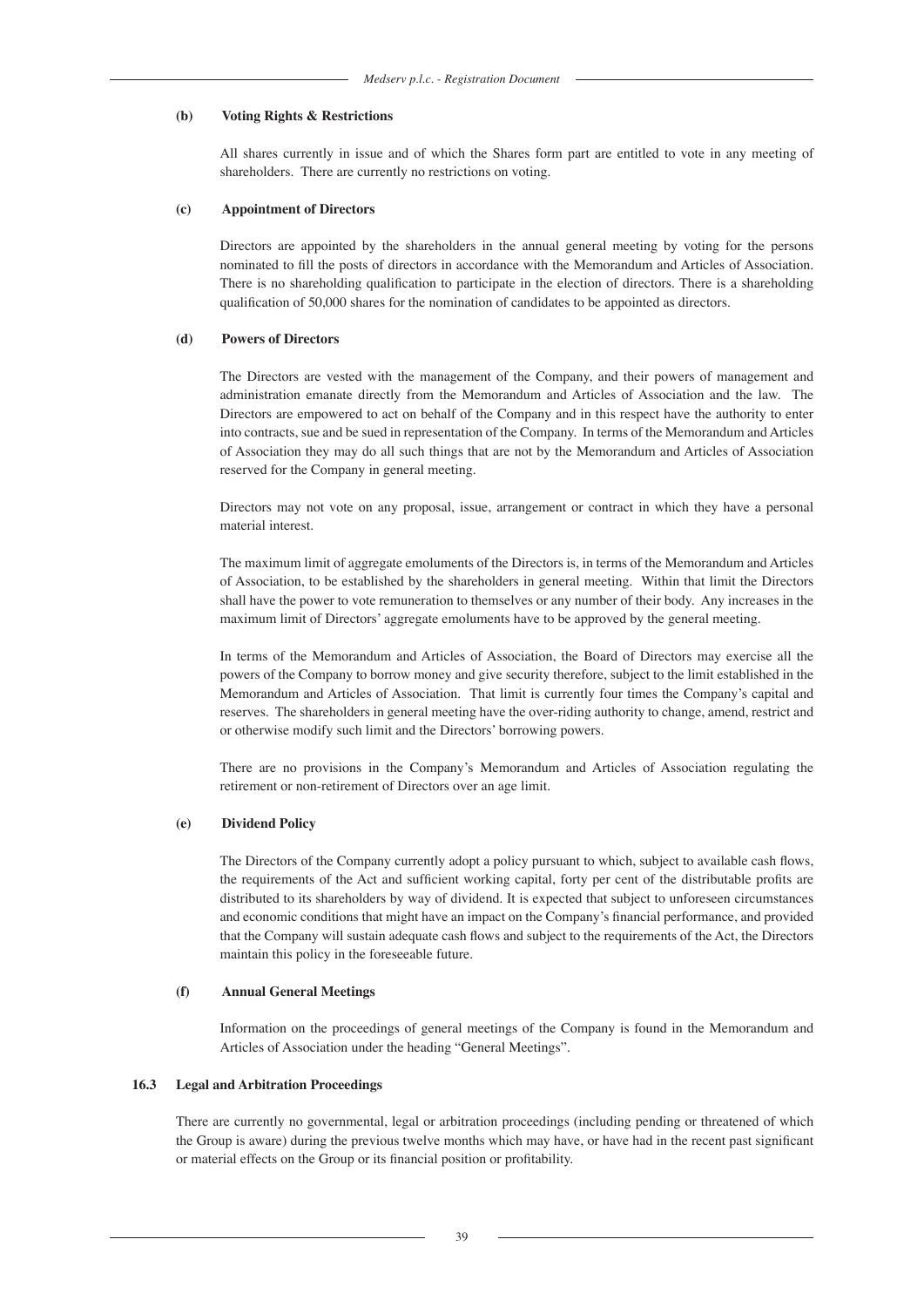#### **17. Material Contracts**

#### **Emphyteutical Concession**

By virtue of the Deeds, the Operating Company (then Medserv Limited) collectively acquired, under title of temporary emphyteusis the Medserv Site, from the Malta Freeport Corporation Limited for a period up to 29 May 2045. The Deeds prohibit the Operating Company from letting, granting on sub-emphyteusis, transferring, assigning the temporary utile dominium to third parties or otherwise transferring the Medserv Site without the prior consent, by resolution of the House of Representatives in Malta. This however does not prohibit the Operating Company from allowing its clients the use for payment of any part of the Medserv Site or buildings thereon in the normal course of its business. In the event that the House of Representatives do not provide their consent to the transfer of the Medserv Site, Malta Freeport Corporation Limited is obliged to acquire the Medserv Site, constructions and facilities thereon from the Operating Company within three months from the said refusal at a consideration calculated in terms of the First Deed.

By virtue of the First Deed, the Operating Company was granted by Malta Freeport Corporation Limited, the exclusive use of a quay in the Malta Freeport at Kalafrana being two hundred metres in length and twenty five metres in width and having an area of approximately five thousand metres, together with free access of persons, goods, vehicles and equipment. Malta Freeport Corporation Limited also granted, pursuant to the Third Deed, the exclusive right of use of a further quay measuring approximately thirty nine metres long, together with free access of persons, goods, vehicles and equipment. The exclusive use of the quays granted in terms of the First and the Third Deed (together the "Quays") is granted for a period up to 29 May 2045 and is restricted solely for the use of the Operating Company's main business, as described in the First Deed. The maintenance and ordinary repairs of the Quays are at the charge of the Operating Company, whilst extraordinary repairs are at the charge of the Malta Freeport Corporation Limited.

In consideration of the right of use granted over the Quays, the Operating Company is obliged to pay Malta Freeport Corporation Limited, berthing fees as calculated in terms of the First Deed.

In the event that the emphyteutical grant described above terminates for any reason whatsoever, the right of use granted by virtue of the Third Deed automatically terminates therewith.

#### **Freeport Licence**

The Operating Company is in possession of a licence granted in terms of article 11 of the Malta Freeports Act, Cap 334 of the Laws of Malta. The possession of this licence authorises the Operating Company to carry out in the Freeport (constituted under section 3(1) of the said Act), a trade or business consisting in the licensed activities as authorised by the Malta Freeport Authority. The licensed activities consist of the following:

- (a) the general trade, operation, management and marketing of a storage, service and spare parts centre for the oil industry at the Freeport in Kalafrana, Port of Marsaxlokk, Malta and the establishment, supply, maintenance and operation of all services related or ancillary thereto;
- (b) the carrying on of all or any of the trades of businesses of carriers and handlers by land, water and air of products;
- (c) acting as advisers, consultants, brokers and agents;
- (d) acting as marine engineers, storage contractors, wharfingers and warehousemen; and
- (e) the production, manufacture, processing, importing, exporting, storing and dealing of all kinds of machines, articles, products, apparata and things necessary or useful for the above activities.

The licensed activities are subject to certain conditions, inter alia, the payment of all licensing fees and notification to the Malta Freeport Authority in the event of a change in shareholding of the Operating Company or any of its shareholding companies. The said licence is valid for a period up to 29 May 2045 but remains revocable in accordance with the Malta Freeports Act.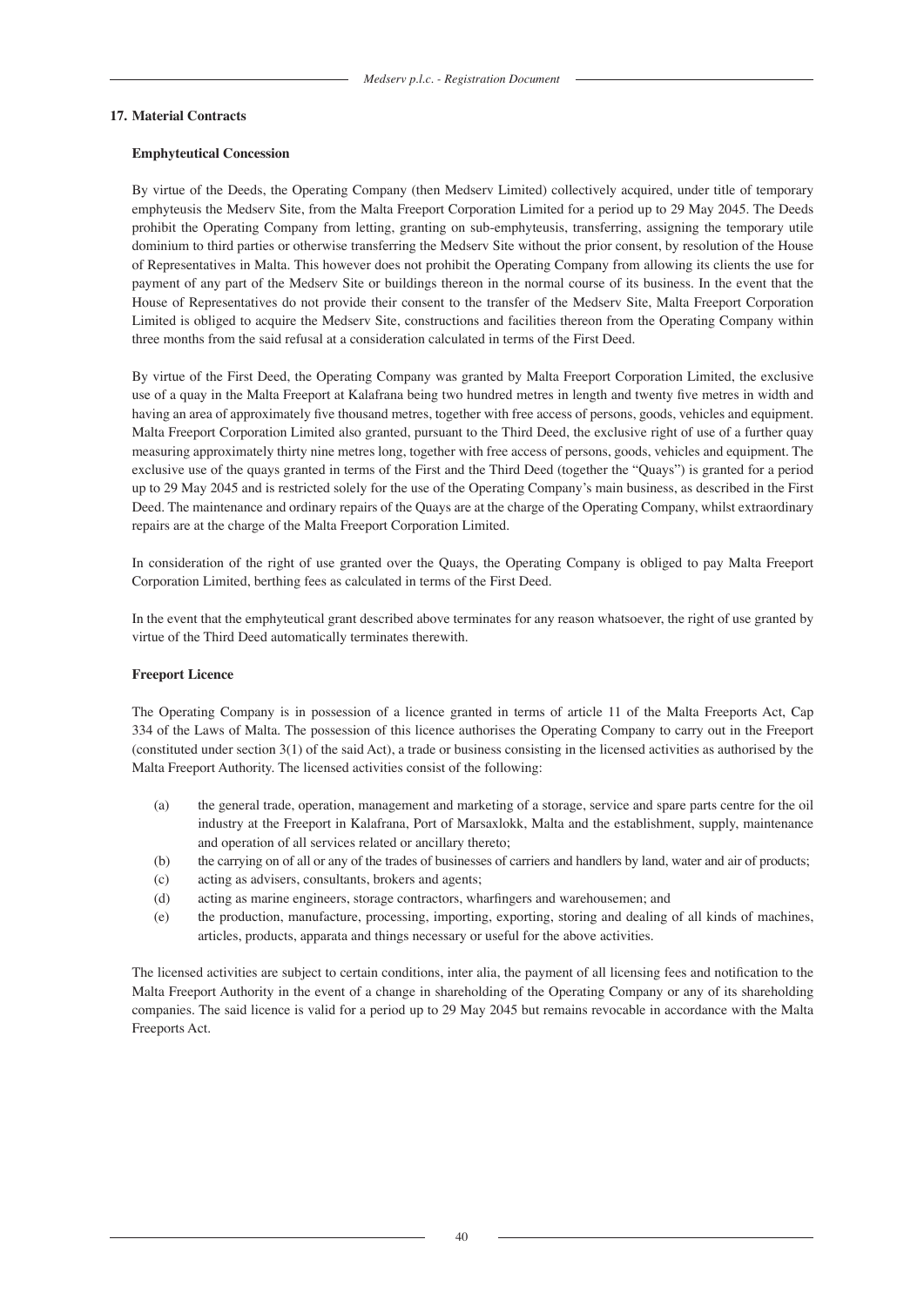### **18. Third Party Information and Statements by Experts**

On 10 August 2006, Dr. Mark Bonello A.&C.E. provided a valuation of the Medserv Site currently granted to the Operating Company, a copy of which is set out in "**Annex 2**". The said valuation was issued prior to the change in name of the Operating Company and is therefore addressed to Medserv Limited, as opposed to Medserv Operations Limited. Dr Bonello has given his consent for the publication of his report in the form and content in which it appears in "**Annex 2**".

### *ISO Certification*

On 4 August 2006, Moody International Certification Limited assessed the quality and management system of the Operating Company. Moody International Certification Limited found the Operating Company to be in compliance with the requirements of ISO 9001:2000 and a certificate of registration was issued to that effect. The certificate, bearing certificate number 37046 is valid for a period up until 3 August 2009 and covers logistic and support services to international oil companies.

#### **19. Documents Available for Inspection**

During the lifetime of this Registration Document the following documents shall be available for inspection at the registered address of the Company:

- (a) Memorandum and Articles of Association;
- (b) the Summary Note and the Securities Note, forming part of the Prospectus; and
- (b) the Historical Financial Information for each of the financial years ended 31 December 2003, 31 December 2004 and 31 December 2005.

These documents are also available for inspection in electronic form on the Company's website at www.medservmalta.com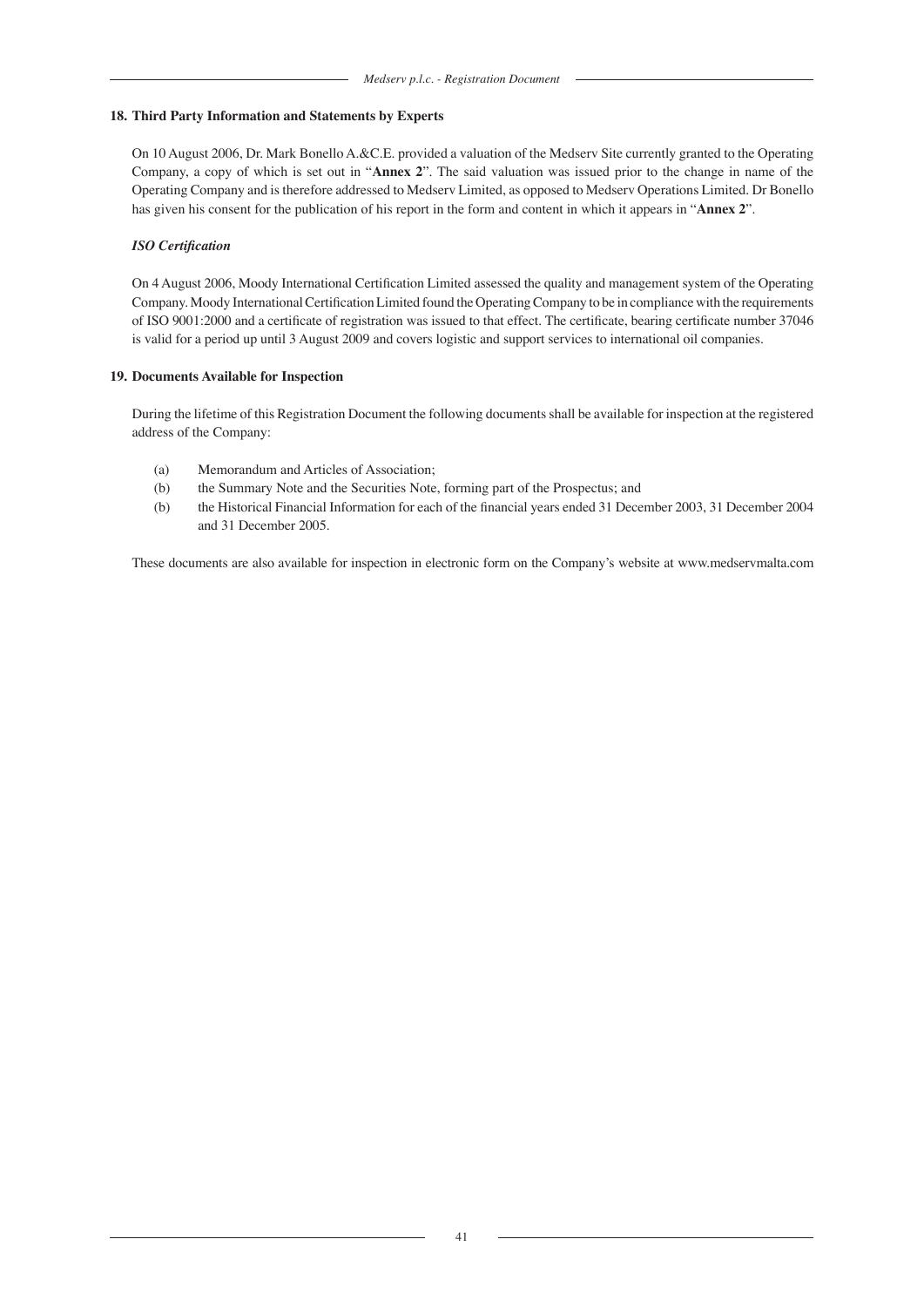$\overline{\phantom{a}}$ 

 $\overline{\phantom{0}}$ 

# **Annex 1**

# MEDSERV p.l.c.

# **PROFIT FORECASTS**

For the two years ending 31 December 2006 and 2007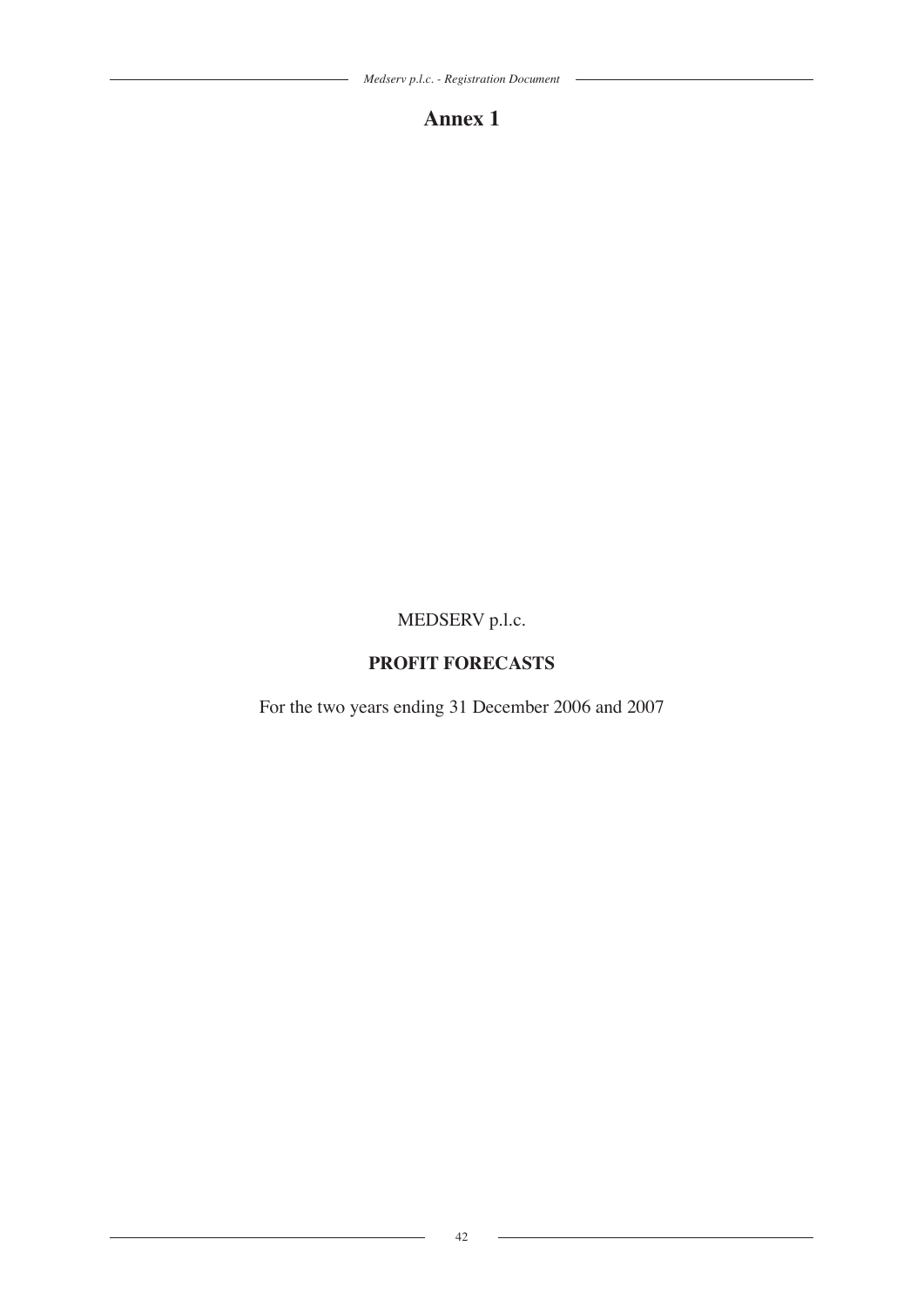

Portico Building Marina Street Pietą MSD 08 Malta

Telephone (+356) 2563 1000 Fax (+356) 2566 1000 E-mail kpmg@kpmg.com.mt Web page http://www.kpmg.com.mt

The Directors Medserv p.l.c. Malta Freeport, Port of Marsaxlokk Birzebbugia BBG 07, Malta

27 September 2006

Dear Sirs,

#### **Accountants' Report on the Profit Forecasts of Medserv p.l.c.**

We report on the profit forecasts of Medserv p.l.c. and its subsidiary, Medserv Operations Limited, ('the Group') for the two years ending 31 December 2006 and 2007. The profit forecasts are set out on page 46 of Medserv p.l.c.'s prospectus to be dated 29 September 2006.

#### **Directors' Responsibility**

It is the Directors' responsibility to prepare the profit forecasts, together with the material assumptions on which they are based, in accordance with the requirements of the Listing Rules issued by the Listing Authority of the Malta Financial Services Authority and EU Regulation EC809/2004.

#### **Accountants' Responsibility**

It is our responsibility to provide the opinion required by Listing Rule 9.18 and by Annex I item 13.2 of EU Regulation EC809/2004.

Since the profit forecasts and the assumptions on which they are based relate to the future they may be affected by unforeseen events. The variation between forecast and actual results may be material. We are not required to express, nor do we express, any opinion on the possibility of achievement of the results set out in the profit forecasts or on the underlying assumptions.

#### **Work Performed**

Our work included an evaluation of the procedures undertaken by the Directors in compiling the profit forecasts and the consistency of the profit forecasts with the accounting policies adopted by Medserv p.l.c.

We planned and performed our work so as to obtain all the information and explanations we considered necessary in order to provide us with reasonable assurance that the profit forecasts have been properly compiled on the basis of the underlying stated assumptions.

#### **Opinion**

In our opinion:

a) the profit forecasts have been properly compiled on the basis of the underlying stated assumptions; and b) the basis of accounting is consistent with the accounting policies of Medserv p.l.c.

This opinion is solely intended to be relied upon by you for the purposes of the prospectus dated 29 September 2006. Readers are cautioned that these profit forecasts may not be appropriate for purposes other than that described above.

Yours Sincerely

1 anuan

This Report has been signed by David Caruana (Partner) for and on behalf of

**KPMG** *Certified Public Accountants*

Partners<br>Joseph C Schembri Raymond Azzopardi Mark Bamber ……… ∍…………<br>Juanita Bencini David Caruana Alfred V Cremona Hilary Galea-Laur loel Mizz

Eric Muscat Anthony Pace<br>Pierre Portelli André Zarb Anthony Zarb

Associate Directo<br>Wim Van Vuuren

KPMG is a member firm of KPMG International, a Swiss cooperative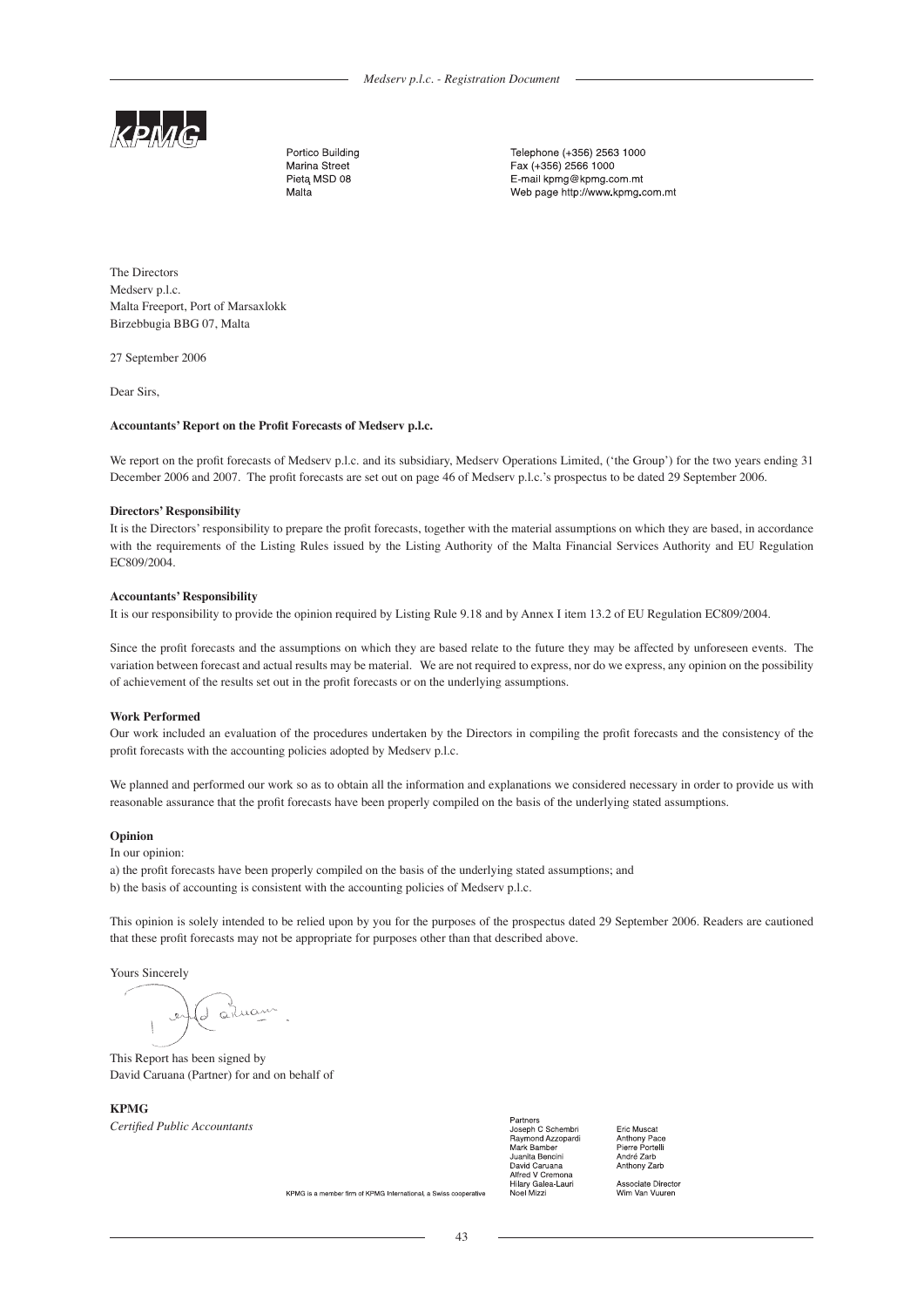# **Profit Forecasts**

#### **For the two years ending 31 December 2006 to 2007**

# **Summary of significant assumptions and accounting policies**

# **Introduction**

The profit forecasts of Medserv p.l.c. and its subsidiary, Medserv Operations Limited, (the "Group") for the two years ending 31 December 2006 and 2007 are set out on page 46. These profit forecasts and the assumptions set out below are the sole responsibility of the Directors of Medserv p.l.c.

The profit forecast for the year ending 31 December 2006 has been based on the following unaudited financial information:

- a) the management accounts for the Group for the six month period 1 January to 30 June 2006; and
- b) forecast financial information for the Group covering the period 1 July to 31 December 2006.

The profit forecasts are based on stated assumptions which the Directors believe to be reasonable. These assumptions, which include hypothetical assumptions with respect to the forecasts for 2007, have been based on the nature and size of the intended level of operations and reflect current economic conditions and price levels adjusted where applicable to take into account the projected level of inflation. The Directors have exercised due care and diligence in adopting these assumptions.

The date of completion of these profit forecasts is 27 September 2006 and the stated assumptions are judgements made at that date. The assumptions disclosed herein are those that the Directors believe are significant to the profit forecasts.

Actual results are likely to be different from those indicated in the profit forecasts because events and circumstances frequently do not occur as expected and those differences may be material.

#### **Bases of preparation**

The bases of preparation relating to the environment in which the Medserv Group operates and which underlie the profit forecasts are the following:

- The Medserv Group will continue to enjoy the confidence of its customers, suppliers and its bankers throughout the period under consideration.
- There will be no material adverse change in the level of economic activity in the countries in which the Group will operate and that additionally the political environment in these countries will remain largely unchanged.
- The bases on which the Group's bankers determine the rate of interest charged on facilities currently made available, or which will be charged on facilities expected to be made available in the future, will not change materially throughout the period covered by the forecasts.
- The bases and rates of taxation, both direct and indirect, will not change materially during 2007.
- The Medserv Group will enjoy good relations with its employees and their representatives throughout the period under consideration.
- The rate of inflation throughout the period under consideration will not exceed that experienced in the last few years.

#### **The Group**

The profit forecasts cover the current activities of the Medserv Group. The subsidiary company included in the consolidated profit forecasts is Medserv Operations Limited, which is 99.99% owned by Medserv p.l.c.

Medserv p.l.c. holds shares in Medserv Operations Limited and has no other business.

Medserv Operations Limited is engaged in the provision of a comprehensive logistical support and service base for the onshore and offshore petro-chemical industry.

#### **Significant Accounting Policies**

The significant accounting policies for the Group are set out in the audited financial statements for the year ended 31 December 2005. Where applicable, these accounting policies, in so far as they relate to recognition and measurement criteria, have been consistently applied in the preparation of these profit forecasts.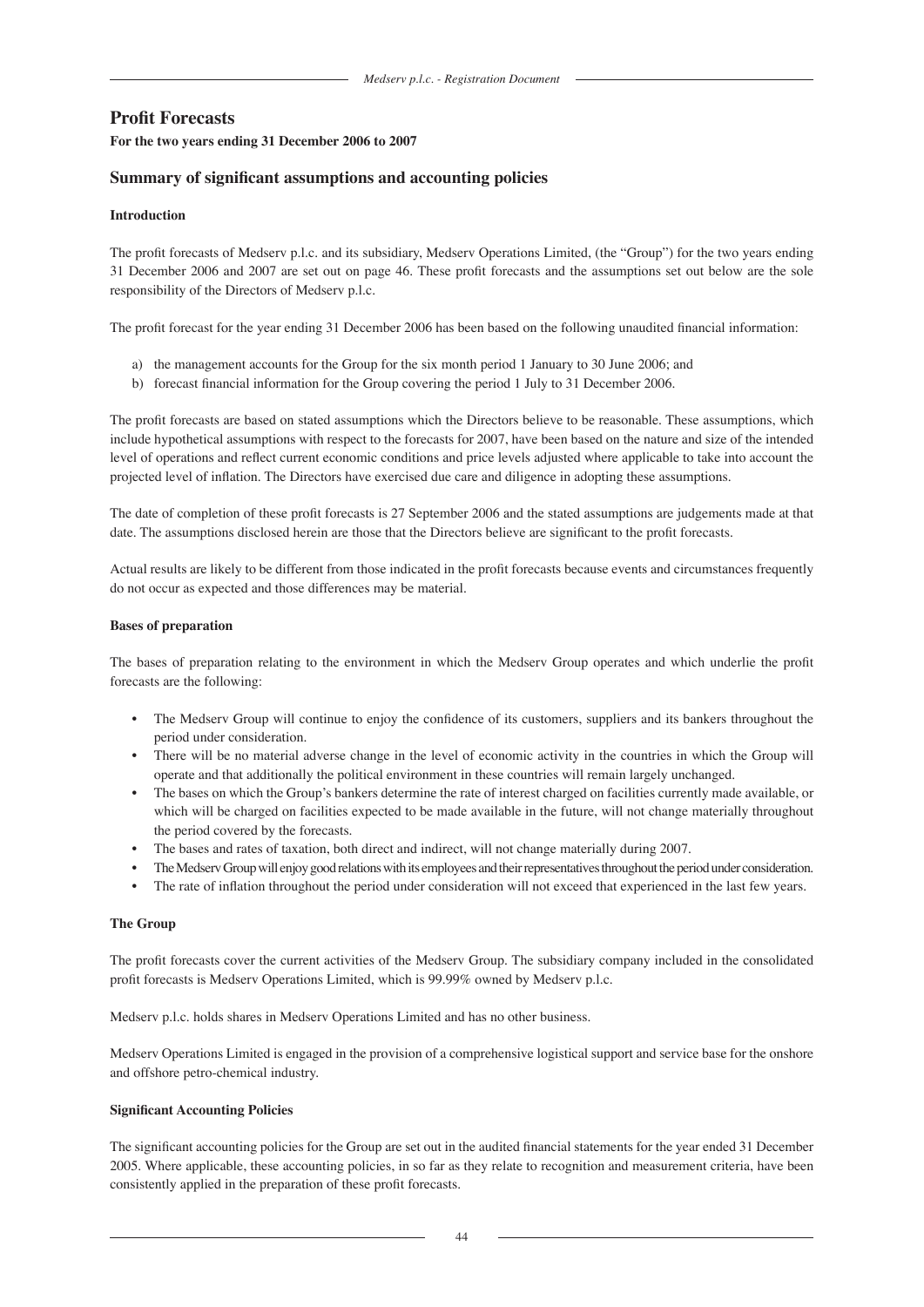#### **Summary of Significant Assumptions**

#### **a) Revenue**

Revenue represents the income projected from the operations of Medserv Operations Limited and is stated after the deduction of sales rebates and indirect taxes. Revenue has been projected on a client by client basis and taking into account the services expected to be provided to each client.

#### **b) Cost of sales**

Cost of sales has been estimated as follows:

|                    | 2006<br>Lm'000 | 2007<br>$\mathrm{Lm}^{,000}$ |
|--------------------|----------------|------------------------------|
| Cost of services   | 1,731          | 3,153                        |
| Operating expenses | 221            | 236                          |
|                    | 1,952          | 3,389                        |

Cost of services has been projected at 56% and 65% of revenue for 2006 and 2007 respectively. These cost levels have been projected after taking into account the gross profit margins for the various services expected to be provided to clients.

Operating expenses are based on the nature and size of future expected operations and, where applicable, on the cost levels experienced in the past, adjusted for inflation as appropriate.

#### **c) Administrative expenses**

 Administrative expenses are based on the nature and size of future expected operations and, where applicable, on the cost levels experienced in the past, adjusted for inflation as appropriate.

#### **d) Financial expenses**

 Bank interest on all borrowings has been computed at the rate of 1.5% per annum over the bank's base rate (currently 3.5% per annum), i.e. at the present effective rate of 5% per annum, on the expected average outstanding balance for each year.

 Interest on the shareholder's loan has been calculated at the rate of 3.5% per annum over the bank's base rate on the expected average outstanding balance for each year.

#### **e) Exchange fluctuations**

 The profit forecasts do not provide for any gains or losses arising out of any possible exchange fluctuations throughout the period under consideration.

#### **f) Tax income**

 Tax income represents the projected movement in the deferred tax asset for the period mainly arising from the investment tax credit and the investment credit available to Medserv Operations Limited under the Business Promotion Act. The tax status of Medserv Operations Limited is summarised elsewhere in this document.

#### **Conclusions**

The Directors believe that the assumptions on which the profit forecasts are based are reasonable. The Directors further believe that, in the absence of unforeseen circumstances outside their control, the working capital available to the Group will be sufficient for the carrying out of its business.

Approved by the Board of Directors on 27 September 2006 and signed on its behalf by:

Director Director

funnin

Anthony S. Diacono **Anthony S. Diacono Anthony J. Duncan**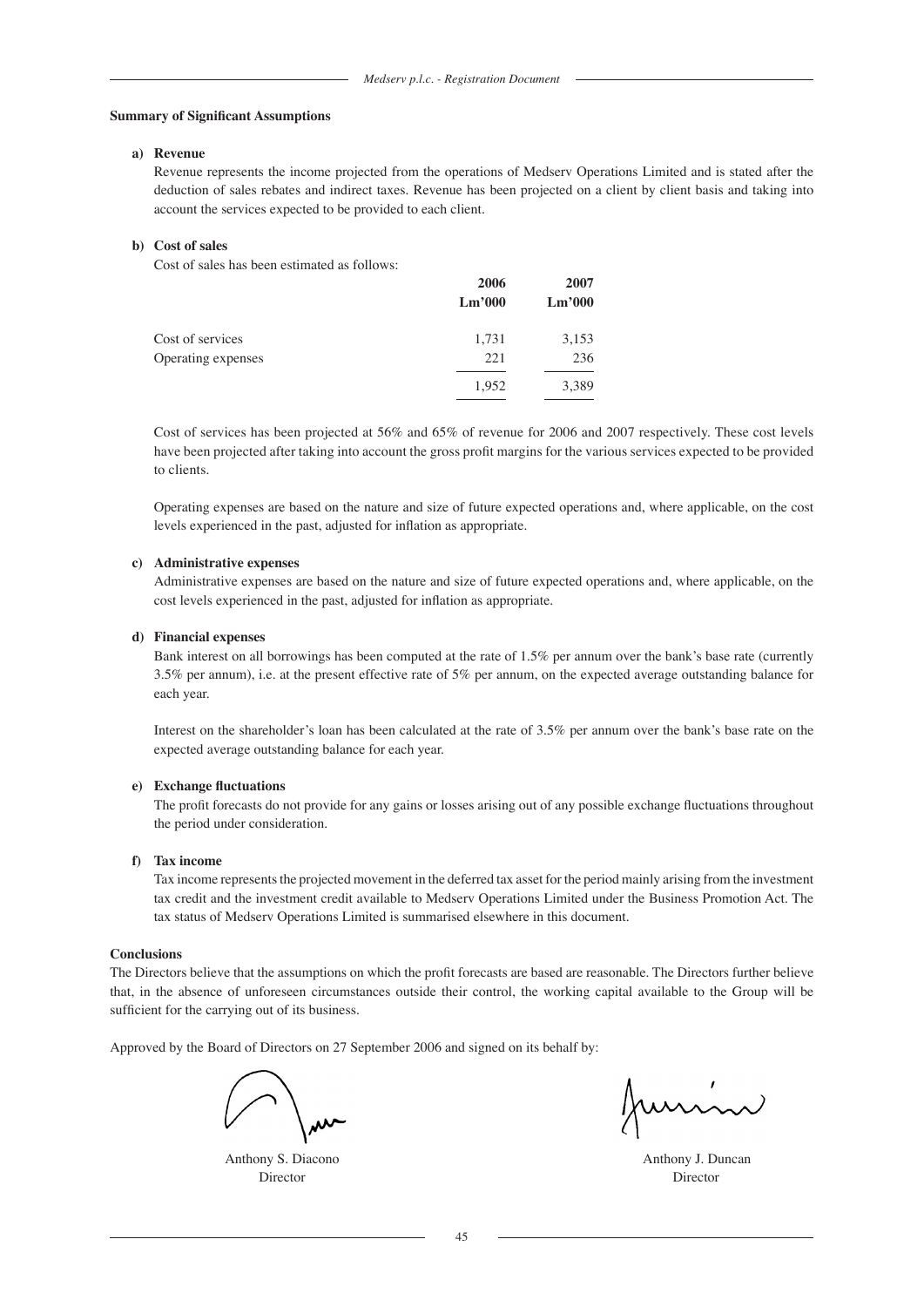$\overline{\phantom{a}}$ 

# **Profit Forecasts**

# **For the two years ending 31 December 2006 to 2007**

|                                         | 2006<br>Lm'000 | 2007<br>Lm'000 |
|-----------------------------------------|----------------|----------------|
| Revenue                                 | 3,054          | 4,850          |
| Cost of sales                           | (1,952)        | (3,389)        |
| <b>Gross profit</b>                     | 1,102          | 1,461          |
| Administrative expenses                 | (589)          | (606)          |
| Operating profit before financing costs | 513            | 855            |
| Financial expenses                      | (39)           | (45)           |
| Profit before tax                       | 474            | 810            |
| Tax income                              | 220            | 83             |
| Profit for the year                     | 694            | 893            |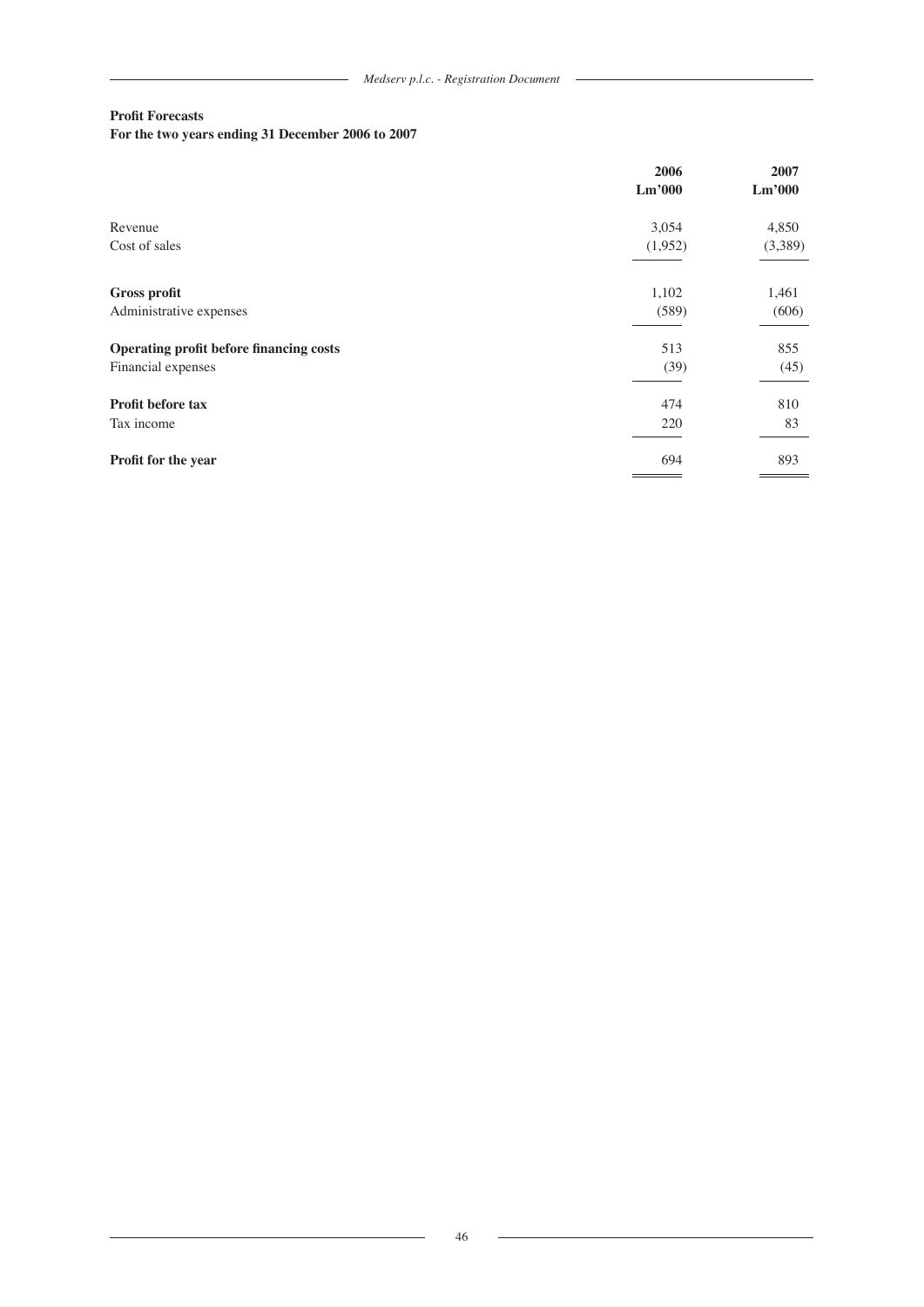# **Annex 2**



**Architects, Civil, and Structural Engineering Consultants** No.43 Main Street, Balzan BZN 06, Malta Tel: (+356) 21498532 Fax: (+356) 21498534 E-mail: tbaperiti@tbaperiti.com

10 August 2006

The Directors Medserv Limited Malta Freeport Port of Marsaxlokk Birzebbuga BBG 07 Malta

Dear Sirs,

# **VALUATION REPORT** *Re-Medserv Limited, Malta Freeport, Birzebbuga BBG07, Malta*

In accordance with your request, we hereby submit our professional opinion of the Fair Market Value for the above-captioned property. We have inspected the site and facilities and analysed the market conditions for similar properties in Malta. The valuation has been carried out by the undersigned, as an external valuer in terms of, and with due regard given to, the Valuation Standards of the Kamra Tal-Periti (Chamber of Architects & Civil Engineers of Malta) and with The Royal Institution of Chartered Surveyors 'RICS Appraisal and Valuation Manual'.

For the purposes of this valuation, the undersigned has had access to the plans of the land and overlying buildings and facilities. The undersigned has also carried out a detailed inspection of the premises towards the end of 2005. The valuation calculations were based upon information made available by the Directors, including projections of expected future revenues and costs.

Based upon the available data, together with our analysis and experience in the local real estate market, it is our professional opinion that the Fair Market Value, on an existing use value basis, of the emphytheutical title of the land and the overlying buildings and facilities, as at 1st January 2006 amounts to:

# **LM18,000,000 EIGHTEEN MILLION MALTESE LIRI**

We hereby certify that we have no undisclosed interest in the property, and our employment and compensation are not contingent upon our findings and valuation. We understand that this letter, and our professional opinion with regards to the Fair Market Value of the property, may be used by independent valuers in arriving at a separate opinion of value for the company that owns the above-captioned property. We also understand that the valuation may be used in connection with the proposed Initial Public Offering (IPO) of shares by the company later on this year.

This Letter of Value is subject to the comments made throughout and to all assumptions and limiting conditions set forth herein.

Yours sincerely TBA PERITI

prello

Perit Dr Marc Bonello *Senior Partner*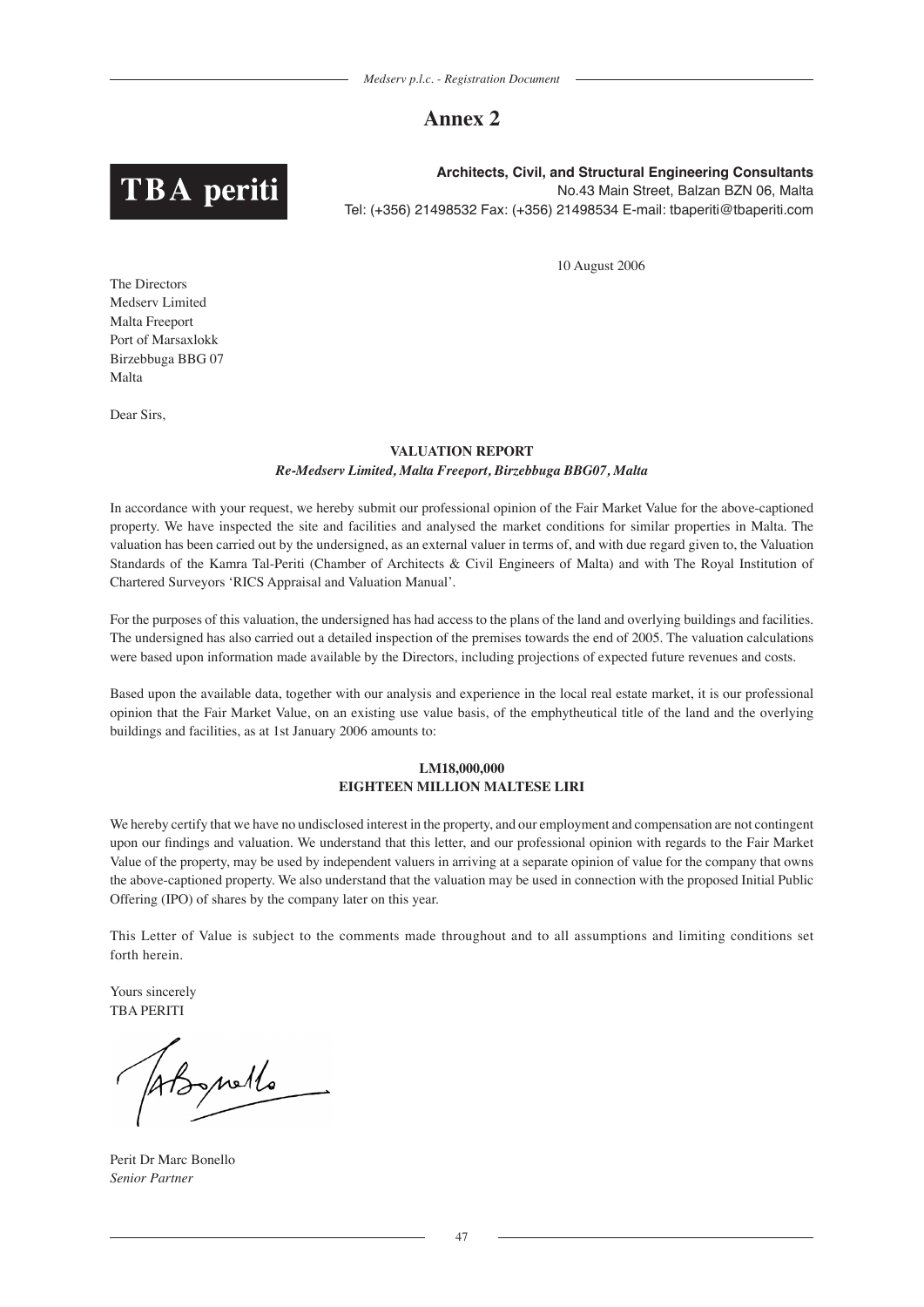# **Securities Note**

This document is a Securities Note issued in accordance with the provisions of Chapter 6 of the Listing Rules issued by the Listing Authority and in accordance with the provisions of Commission Regulation (EC) No 809/2004 of 29 April 2004 implementing Directive 2003/71/EC of the European Parliament and of the Council as regards information contained in a prospectus.

This Securities Note is issued pursuant to the requirements of Listing Rule 6.4.3 of the Listing Rules and contains information about the Shares offered for sale through an intermediaries offer by the Offerors in Medserv p.l.c. Application has been made for admission to trading on the Malta Stock Exchange of the Shares. This Securities Note should be read in conjunction with the most updated Registration Document issued by the Company from time to time that provides details of the Company.

This document is dated 29 September 2006

# **Securities Note**

In respect of an Offer through Intermediaries made by

**MOH Limited** and **Malampaya Investments Limited**

**Of a total of 2,500,000 Shares of a nominal value of Lm0.10 each in**

**Medserv p.l.c.** (formerly A.D. Holdings Limited)

### **At an Offer Price of Lm1.30 per share**

*MOH Limited and Malampaya Investments Limited (the "Offerors") are hereby offering for sale two million five hundred thousand ordinary shares of a nominal value of Lm0.10 each (the "Shares") through Intermediaries at an offer price of Lm1.30 per share. The Shares are ordinary shares of the Company and form part of one class of ordinary shares. There are no shares of the Company in issue that have any preferred or deferred rights. After the Share Offer, each of the Offerors will own thirty seven point five per cent (37.5%) of the total issued share capital of the Company. The Shares shall entitle their holders to attend and vote at general meetings of shareholders and to dividends, if any, declared and paid by the Company. All holders of ordinary shares shall rank "pari passu" upon any distribution of assets in a winding up or otherwise.*

Junin

Anthony S. Diacono **Anthony J. Duncan** Director Director

**Legal Counsel to the Company Financial Advisors, Sponsoring Stockbrokers**

**Auditors & Reporting Accountants**

Camilleri Preziosi KPMG Charts Investment Management Service Ltd. HSBC Stockbrokers (Malta) Ltd.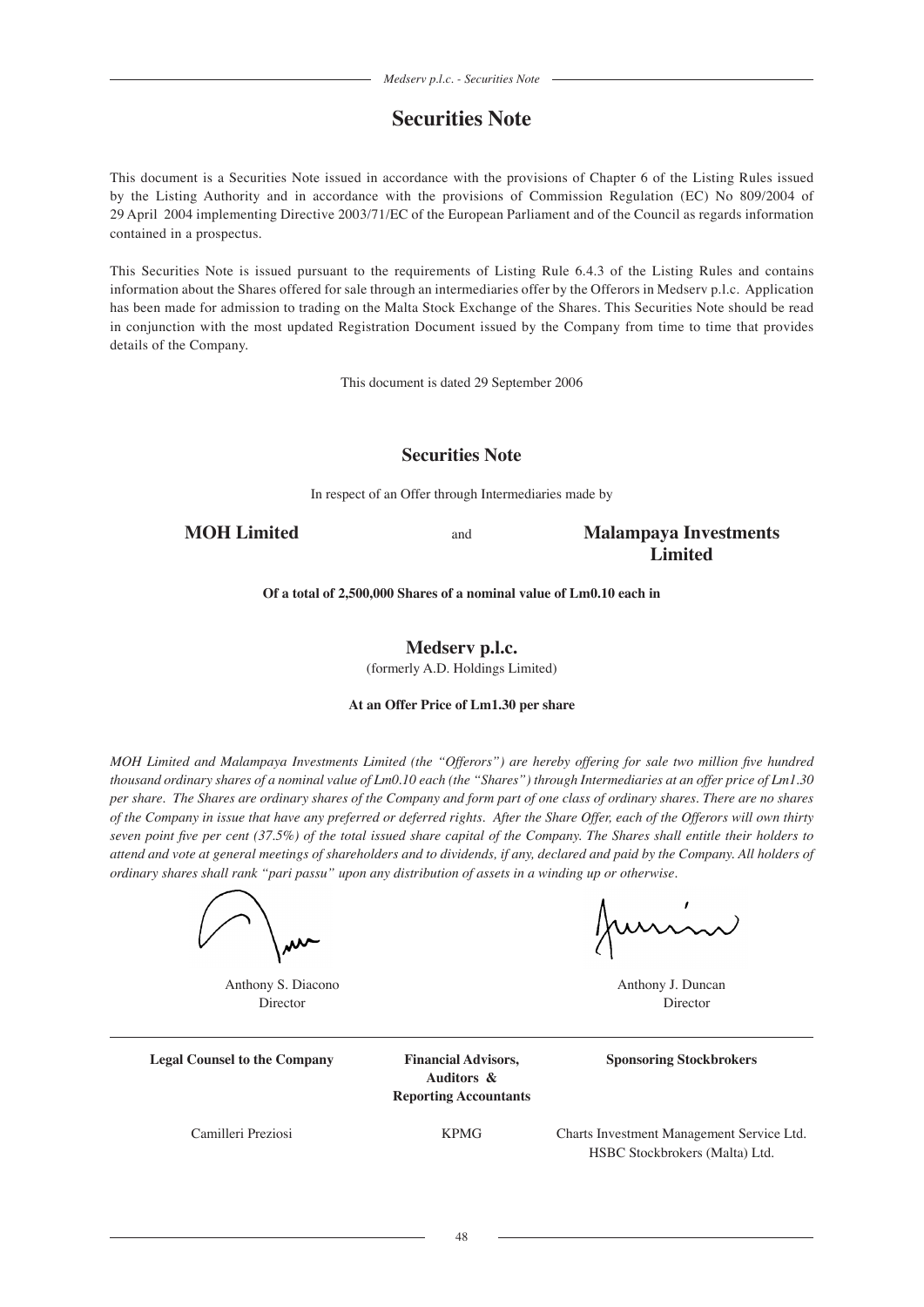# **Table of Contents**

|             | Important Information                                           |    |
|-------------|-----------------------------------------------------------------|----|
| Definitions |                                                                 | 52 |
| 1.          | Identity of Directors, Senior Management, Advisors and Auditors | 53 |
| 2.          | Presentation of Certain Information                             | 54 |
| 3.          | <b>Risk Factors</b>                                             | 54 |
| 4.          | Key Information                                                 | 56 |
| 5           | Information Concerning the Securities                           | 57 |
| 6.          | Details of the Offer                                            | 59 |
| 7.          | Admission to Trading                                            | 59 |
| 8.          | The Offerors and Lock-Up                                        | 60 |
| 9.          | Offer Expenses                                                  | 60 |
| 10.         | Dividend Policy                                                 | 60 |
| 11.         | Taxation                                                        | 60 |
|             | Annex 1 - Terms and Conditions of the Offer of Shares           | 62 |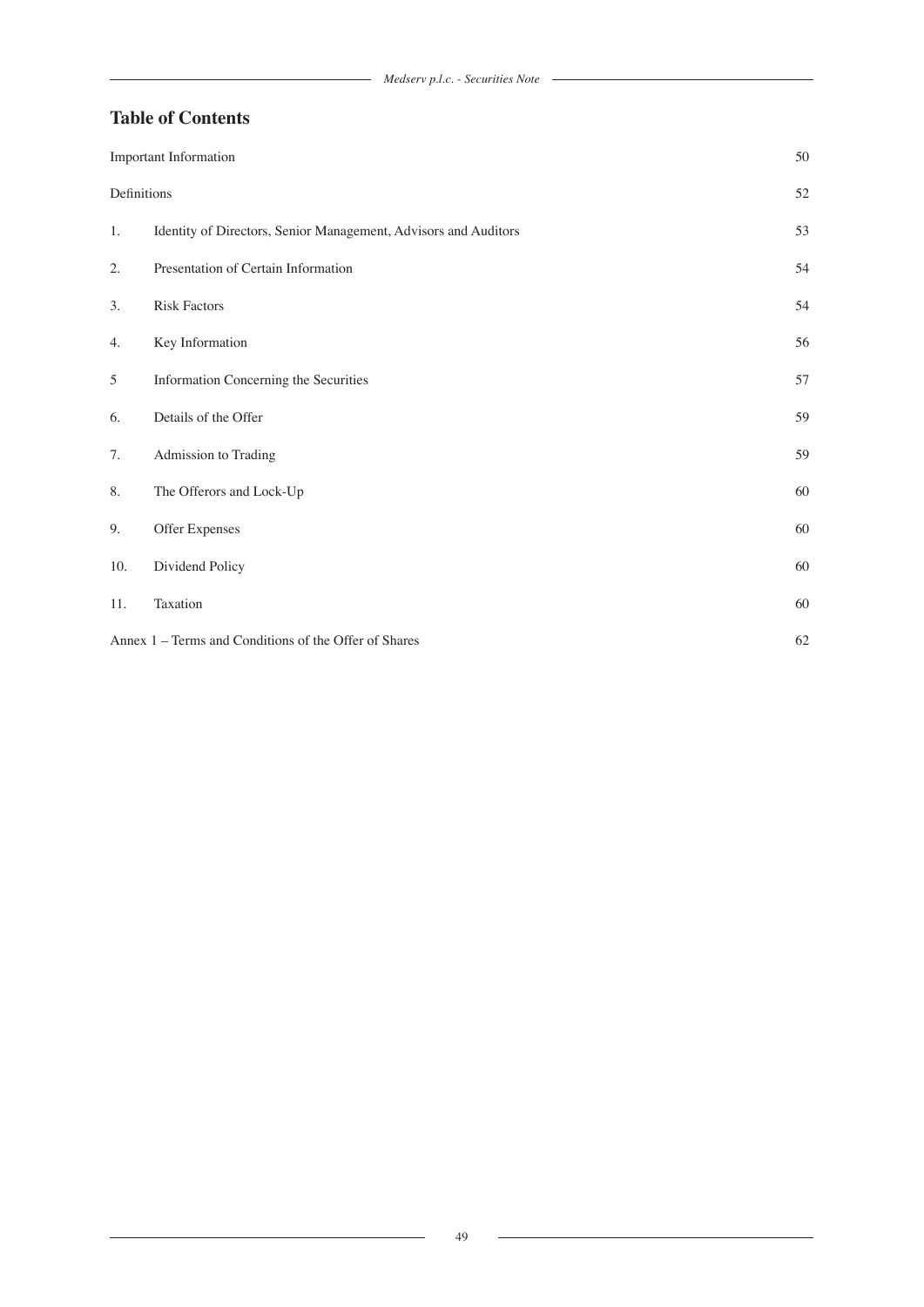### **Important Information**

THIS DOCUMENT CONSTITUTES PART OF A PROSPECTUS AND CONTAINS INFORMATION ON AN OFFER BY MOH LIMITED AND MALAMPAYA INVESTMENTS LIMITED OF TWO MILLION FIVE HUNDRED THOUSAND (2,500,000) ORDINARY SHARES IN MEDSERV P.L.C. (THE "COMPANY") TO INTERMEDIARIES WHETHER FOR THEIR OWN ACCOUNT OR FOR THE ACCOUNT OF UNDERLYING CUSTOMERS OR FOR FUTURE DISTRIBUTION. THE SHARES HAVE A NOMINAL VALUE OF LM0.10 EACH SHARE AND ARE BEING OFFERED AT A PRICE OF LM1.30.

THIS DOCUMENT INCLUDES INFORMATION GIVEN IN COMPLIANCE WITH THE LISTING RULES OF THE LISTING AUTHORITY FOR THE PURPOSE OF GIVING INFORMATION WITH REGARD TO THE SHARES. ALL OF THE DIRECTORS OF THE COMPANY, WHOSE NAMES APPEAR UNDER THE HEADING DIRECTORS (THE "DIRECTORS"), ARE THE PERSONS RESPONSIBLE FOR THE INFORMATION CONTAINED IN THIS PROSPECTUS. TO THE BEST OF THE KNOWLEDGE AND BELIEF OF THE DIRECTORS OF THE COMPANY (WHO HAVE ALL TAKEN REASONABLE CARE TO ENSURE SUCH IS THE CASE), THE INFORMATION CONTAINED IN THIS PROSPECTUS IS IN ACCORDANCE WITH THE FACTS AND DOES NOT OMIT ANYTHING LIKELY TO AFFECT THE IMPORT OF SUCH INFORMATION. THE DIRECTORS ACCEPT RESPONSIBILITY ACCORDINGLY.

NO BROKER, DEALER, SALESMAN OR OTHER PERSON HAS BEEN AUTHORISED BY THE COMPANY OR ITS DIRECTORS, TO ISSUE ANY ADVERTISEMENT OR TO GIVE ANY INFORMATION OR TO MAKE ANY REPRESENTATIONS IN CONNECTION WITH THE SALE OF THE SHARES (AS DEFINED HEREIN) OTHER THAN THOSE CONTAINED IN THIS PROSPECTUS AND IN THE DOCUMENTS REFERRED TO HEREIN IN CONNECTION WITH THE OFFER HEREBY MADE, AND IF GIVEN OR MADE, SUCH INFORMATION OR REPRESENTATIONS MUST NOT BE RELIED UPON AS HAVING BEEN AUTHORISED BY THE COMPANY, ITS DIRECTORS OR ADVISORS.

THE ADVISORS ENGAGED BY THE COMPANY FOR THE PURPOSE OF THIS OFFER ARE ACTING EXCLUSIVELY FOR THE COMPANY.

# **THE LISTING AUTHORITY ACCEPTS NO RESPONSIBILITY FOR THE CONTENTS OF THIS PROSPECTUS, MAKES NO REPRESENTATIONS AS TO ITS ACCURACY OR COMPLETENESS AND EXPRESSLY DISCLAIMS ANY LIABILITY WHATSOEVER FOR ANY LOSS HOWEVER ARISING FROM OR IN RELIANCE UPON THE WHOLE OR ANY PART OF THE CONTENTS OF THIS PROSPECTUS.**

THIS SECURITIES NOTE DOES NOT CONSTITUTE, AND MAY NOT BE USED FOR PURPOSES OF, AN OFFER OR INVITATION TO SUBSCRIBE FOR SHARES BY ANY PERSON IN ANY JURISDICTION (I) IN WHICH SUCH OFFER OR INVITATION IS NOT AUTHORISED OR (II) IN WHICH THE PERSON MAKING SUCH OFFER OR INVITATION IS NOT QUALIFIED TO DO SO OR (III) TO ANY PERSON TO WHOM IT IS UNLAWFUL TO MAKE SUCH OFFER OR INVITATION.

IT IS THE RESPONSIBILITY OF ANY PERSONS IN POSSESSION OF THIS DOCUMENT AND ANY PERSONS WISHING TO PURCHASE SHARES TO INFORM THEMSELVES OF, AND TO OBSERVE AND COMPLY WITH, ALL APPLICABLE LAWS AND REGULATIONS OF ANY RELEVANT JURISDICTION. PROSPECTIVE APPLICANTS FOR SHARES SHOULD INFORM THEMSELVES AS TO THE LEGAL REQUIREMENTS OF SO APPLYING AND ANY APPLICABLE EXCHANGE CONTROL REQUIREMENTS AND TAXES IN THE COUNTRIES OF THEIR NATIONALITY, RESIDENCE OR DOMICILE.

THE SHARES HAVE NOT BEEN NOR WILL THEY BE REGISTERED UNDER THE UNITED STATES SECURITIES ACT OF 1933, AS AMENDED (THE "1933 ACT") OR UNDER ANY STATE SECURITIES LAW AND, EXCEPT WITH THE SPECIFIC CONSENT OF THE DIRECTORS, MAY NOT BE OFFERED OR SOLD DIRECTLY OR INDIRECTLY, IN THE UNITED STATES OF AMERICA, ITS TERRITORIES OR POSSESSIONS OR ANY AREA SUBJECT TO ITS JURISDICTION (THE "UNITED STATES") OR TO ANY UNITED STATES PERSON (AS DEFINED IN REGULATIONS OF SUCH ACT, AS AMENDED FROM TIME TO TIME). IN ADDITION, THE COMPANY WILL NOT BE REGISTERED UNDER THE UNITED STATES INVESTMENT COMPANY ACT OF 1940, AS AMENDED (THE "1940 ACT") AND THE INVESTORS WILL NOT BE ENTITLED TO THE BENEFITS OF THE 1940 ACT. BASED ON INTERPRETATIONS OF THE 1940 ACT BY THE STAFF OF THE UNITED STATES SECURITIES AND EXCHANGE COMMISSION RELATING TO FOREIGN INVESTMENT COMPANIES, IF THE COMPANY HAS MORE THAN 100 BENEFICIAL OWNERS OF ITS SECURITIES WHO ARE UNITED STATES PERSONS, IT MAY BECOME SUBJECT TO THE 1940 ACT. THE DIRECTORS WILL NOT KNOWINGLY PERMIT THE NUMBER OF HOLDERS WHO ARE UNITED STATES PERSONS TO EXCEED 70.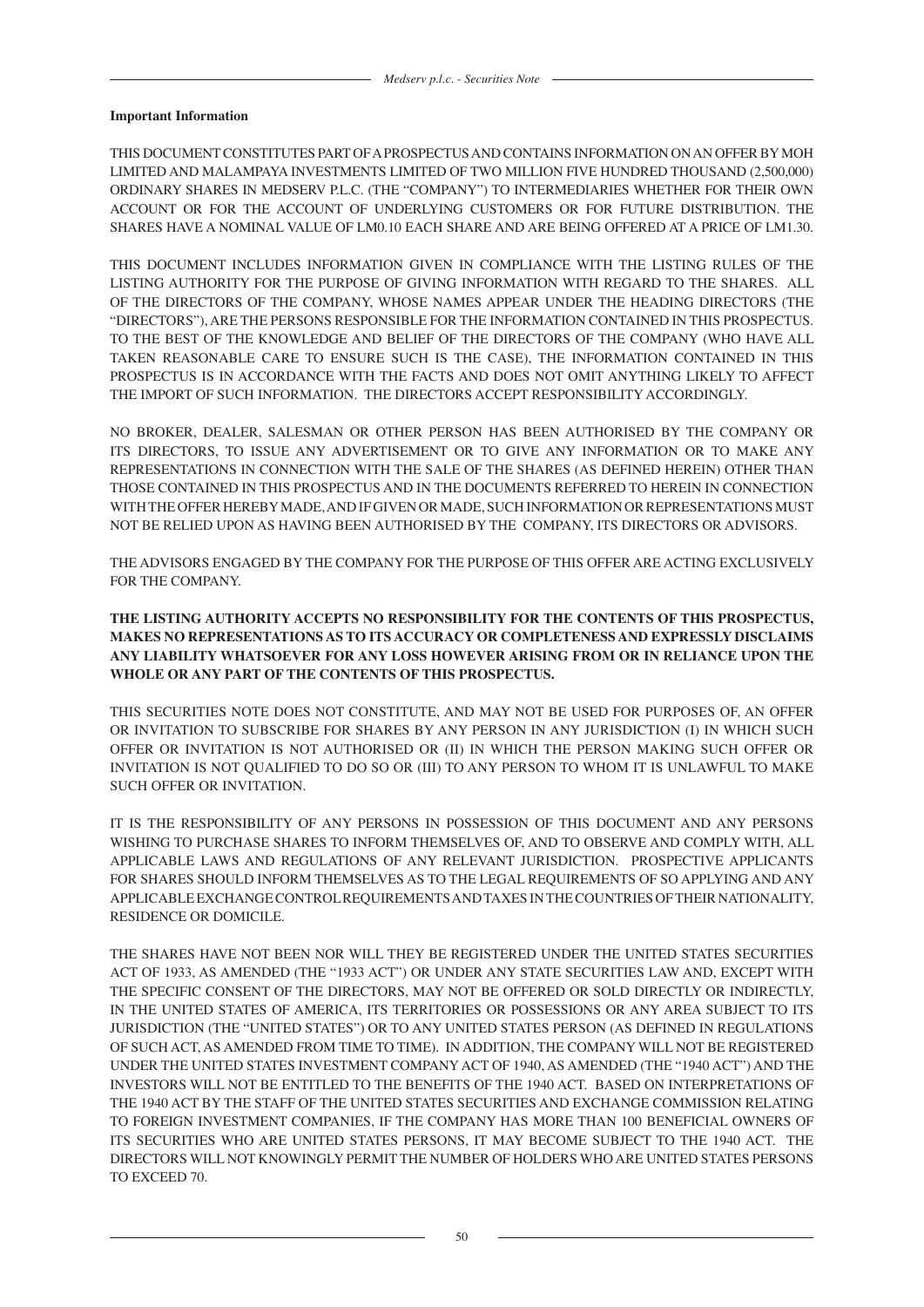A COPY OF THIS DOCUMENT HAS BEEN REGISTERED WITH THE LISTING AUTHORITY IN SATISFACTION OF THE LISTING RULES, THE MALTA STOCK EXCHANGE IN SATISFACTION OF THE MALTA STOCK EXCHANGE BYE-LAWS AND HAS BEEN DULY FILED WITH THE REGISTRAR OF COMPANIES, IN ACCORDANCE WITH THE ACT.

**STATEMENTS MADE IN THIS DOCUMENT ARE, EXCEPT WHERE OTHERWISE STATED, BASED ON THE LAW AND PRACTICE CURRENTLY IN FORCE IN MALTA AND ARE SUBJECT TO CHANGES THEREIN.**

**APPLICATION HAS BEEN MADE TO THE LISTING AUTHORITY FOR THE SHARES TO BE CONSIDERED AS ADMISSABLE TO LISTING ON A RECOGNISED INVESTMENT EXCHANGE. IN ADDITION, APPLICATION HAS ALSO BEEN MADE TO THE COUNCIL OF THE MALTA STOCK EXCHANGE, AS A RECOGNISED INVESTMENT EXCHANGE, FOR THE SHARES TO BE ADMITTED TO THE OFFICIAL LIST UPON ALLOCATION TO INTERMEDIARIES. DEALINGS ARE EXPECTED TO COMMENCE ON THE SAID EXCHANGE ON 24 OCTOBER 2006.**

THE VALUE OF INVESTMENTS CAN RISE OR FALL AND PAST PERFORMANCE IS NOT NECESSARILY INDICATIVE OF FUTURE PERFORMANCE. IF YOU NEED ADVICE YOU SHOULD CONSULT A LICENSED STOCKBROKER OR AN INVESTMENT ADVISOR LICENSED UNDER THE INVESTMENT SERVICES ACT, CAP. 370 OF THE LAWS OF MALTA.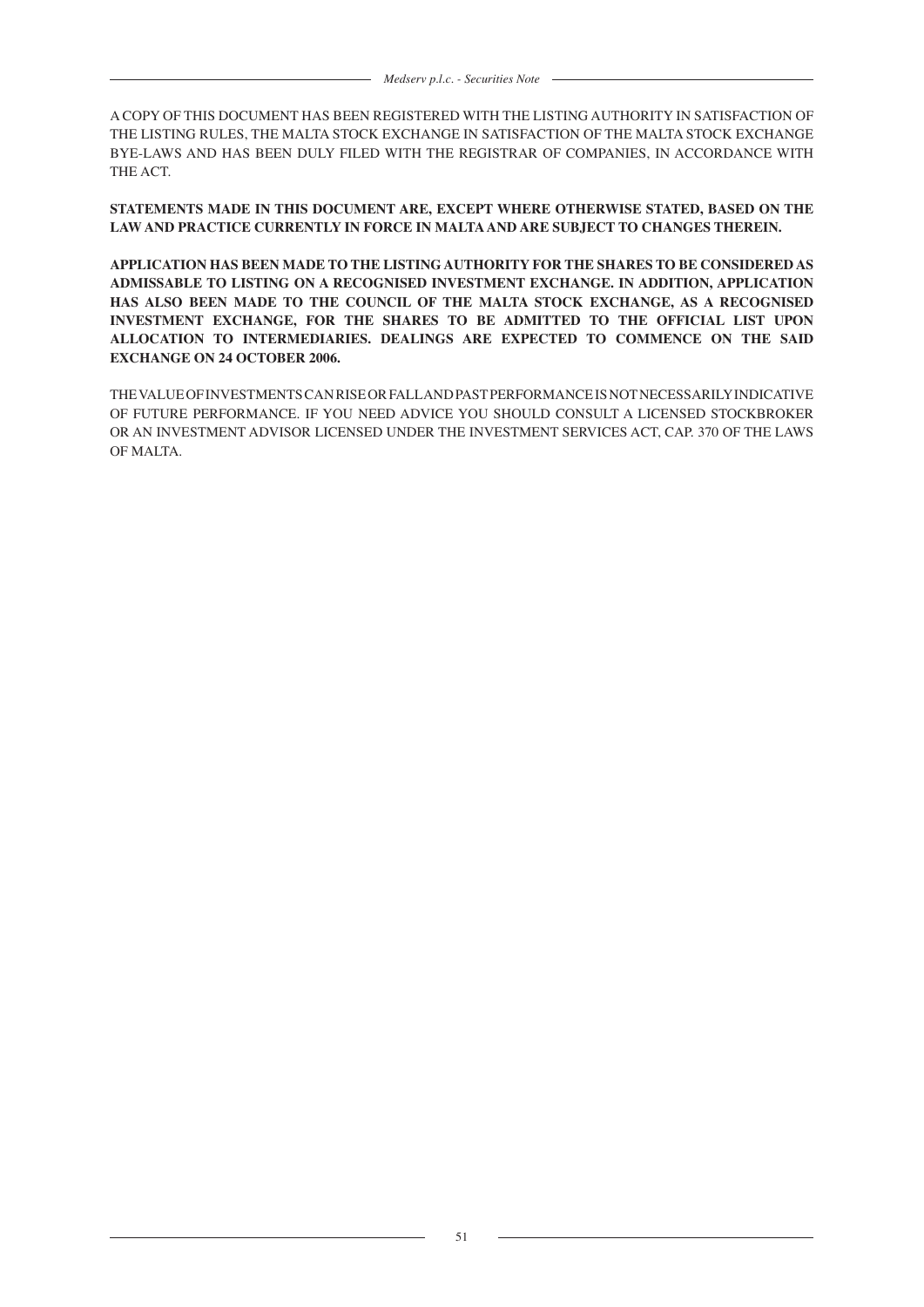# **Definitions**

In this document the following words and expressions shall bear the following meanings except where the context otherwise requires:

| Act                                | the Companies Act, Cap. 386 of the Laws of Malta;                                                                                                                                        |  |
|------------------------------------|------------------------------------------------------------------------------------------------------------------------------------------------------------------------------------------|--|
| <b>Company or Medserv</b>          | Medserv p.l.c.;                                                                                                                                                                          |  |
| <b>Directors or Board</b>          | the directors of the Company whose names are set out under the heading<br>"Identity of Directors, Senior Management, Advisors and Auditors";                                             |  |
| Group                              | the Company and the Operating Company;                                                                                                                                                   |  |
| <b>Intermediaries</b>              | HSBC Stockbrokers (Malta) Ltd and Charts Investment Management Service<br>Limited:                                                                                                       |  |
| <b>Malta Stock Exchange or MSE</b> | the Malta Stock Exchange as defined by the Financial Markets Act (Cap.345 of<br>the Laws of Malta);                                                                                      |  |
| <b>Maltese Liri</b>                | the lawful currency from time to time of the Republic of Malta;                                                                                                                          |  |
| <b>Offer or Offering</b>           | the offer of Shares by the Offerors at the Share Offer Price;                                                                                                                            |  |
| <b>Offerors</b>                    | MOH Limited and Malampaya Investments Limited;                                                                                                                                           |  |
| <b>Operating Company</b>           | Medserv Operations Limited;                                                                                                                                                              |  |
| <b>Prospectus</b>                  | this document together with the Registration Document dated 29 September<br>2006 and the Summary Note dated 29 September 2006 in connection with the<br>Offer of Shares by the Offerors; |  |
| <b>Registration Document</b>       | the document as set out on pages 17 to 47 of this Prospectus;                                                                                                                            |  |
| <b>Securities Note</b>             | the document as set out on pages 48 to 63 of this Prospectus;                                                                                                                            |  |
| <b>Share Offer Price</b>           | the price of Lm1.30 for each Share;                                                                                                                                                      |  |
| <b>Shares or Security</b>          | the two million five hundred thousand $(2,500,000)$ ordinary shares of a nominal<br>value of Lm0.10 each being offered by the Offerors at the Share Offer Price;                         |  |
| <b>Summary Note</b>                | the document as set out on pages 3 to 16 of this Prospectus.                                                                                                                             |  |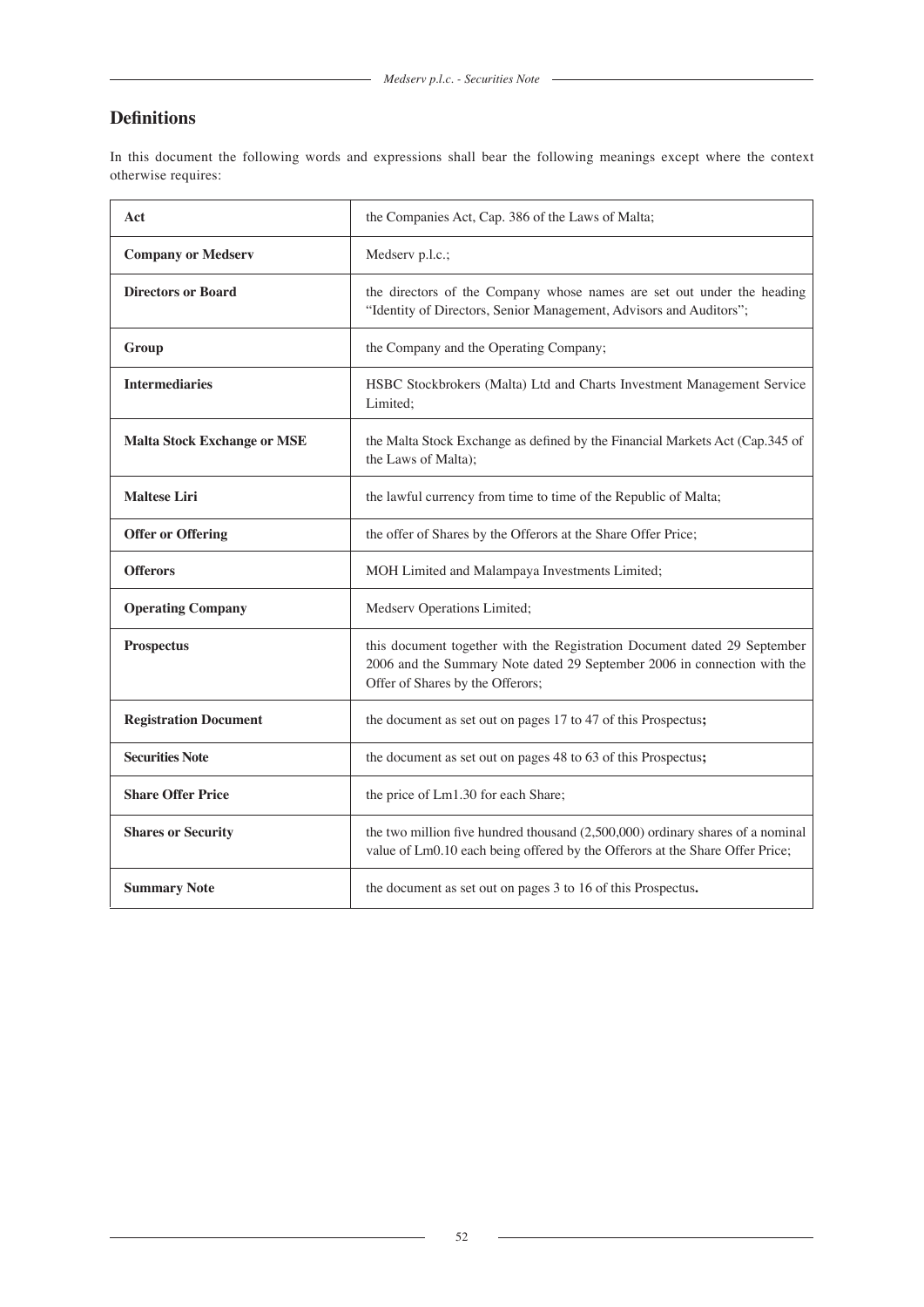#### **1. Identity of Directors, Senior Management, Advisors and Auditors**

ALL OF THE DIRECTORS OF THE COMPANY, WHOSE NAMES APPEAR BELOW AS DIRECTORS (THE "DIRECTORS"), ARE THE PERSONS RESPONSIBLE FOR THE INFORMATION CONTAINED IN THIS DOCUMENT. TO THE BEST OF THE KNOWLEDGE AND BELIEF OF THE DIRECTORS OF THE COMPANY (WHO HAVE ALL TAKEN REASONABLE CARE TO ENSURE SUCH IS THE CASE), THE INFORMATION CONTAINED IN THIS DOCUMENT IS IN ACCORDANCE WITH THE FACTS AND DOES NOT OMIT ANYTHING LIKELY TO AFFECT THE IMPORT OF SUCH INFORMATION. THE DIRECTORS ACCEPT RESPONSIBILITY ACCORDINGLY. THEY HAVE BEEN ADVISED AND ASSISTED IN THE DRAFTING AND COMPILATION OF THE DOCUMENT BY THE PERSONS MENTIONED UNDER THE HEADING "ADVISORS".

#### **Directors**

| <b>Name</b>                            | <b>Function</b>                                                                                     |
|----------------------------------------|-----------------------------------------------------------------------------------------------------|
| Anthony J. Duncan                      | <b>Executive Director</b>                                                                           |
| Anthony S. Diacono                     | <b>Executive Director</b>                                                                           |
| Johannes Jacobus van Leeuwen           | Non-Executive Director                                                                              |
| Joseph F.X. Zahra                      | Non-Executive Director                                                                              |
| Louis de Gabriele                      | <b>Company Secretary</b>                                                                            |
| <b>Advisors and Auditors</b>           |                                                                                                     |
| Legal Counsel to the Company           | Camilleri Preziosi<br>Level 3, Valletta Buildings, South Street, Valletta VLT11, Malta              |
| Sponsoring Stockbrokers                | Charts Investment Management Service Limited<br>18A 3rd Floor, Europa Centre, Floriana VLT15, Malta |
|                                        | HSBC Stockbrokers (Malta) Ltd                                                                       |
|                                        | 233, Republic Street, Valletta VLT05, Malta                                                         |
| Financial Advisors, Auditors           |                                                                                                     |
| & Reporting Accountants                | <b>KPMG</b>                                                                                         |
|                                        | Portico Building, Marina Street, Pieta MSD08, Malta                                                 |
| <b>Management of Operating Company</b> | General Manager - Godwin Borg                                                                       |
|                                        | Administration and Procurement Manager - Mario Sciberras                                            |
|                                        | Health, Safety and Environment Manager - Stephen Forster                                            |
|                                        | Yard Manager - Charles Vella                                                                        |
|                                        | Chief Accountant - Colin Galea                                                                      |
|                                        | Contracts Manager - Godwin Catania                                                                  |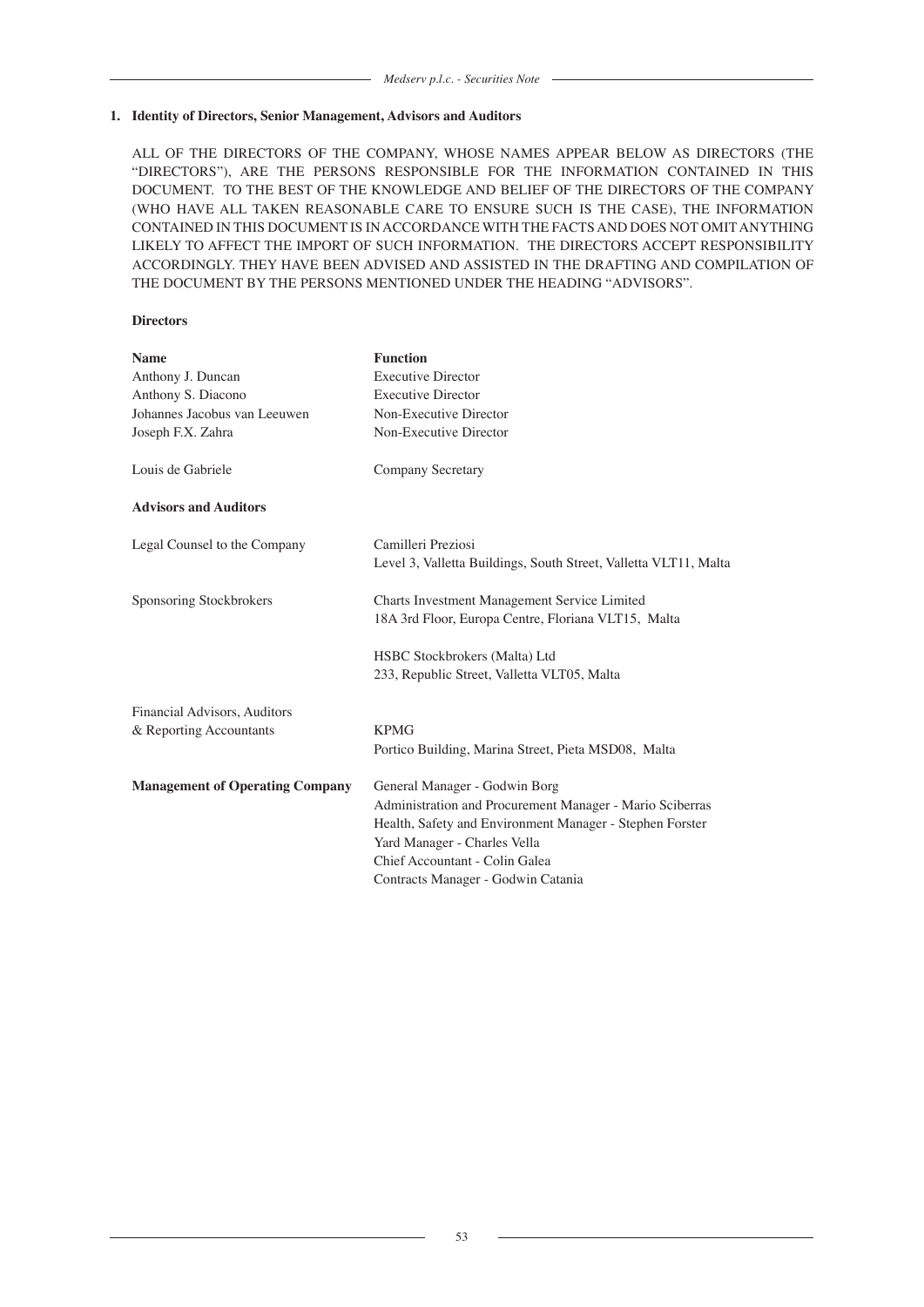#### **2. Presentation of Certain Information**

**Medserv is a holding company that does not undertake any trading and business activities in its own name. Its object is that of a holding company and as such holds, directly or indirectly one hundred per cent ownership of the issued share capital of the Operating Company. The Company's operating and financial performance is therefore directly related to the financial and operating performance of the Operating Company. Accordingly, all financial and business information reproduced in this Securities Note relates to the Group and/or the Operating Company, where applicable. This document also contains references to the Company, the Group and the Operating Company where it is deemed appropriate that such references could assist an investor to better understand the information contained in this document. Investors are urged to consult the definition section of this document for the exact meanings of those terms.**

#### **3. Risk Factors**

**You should carefully consider the following matters, as well as the other information contained in the Prospectus, before making any investment decision with respect to the Company. If any of the risks described were to materialise, they could have a serious effect on the Company's financial results, trading prospects and the ability of the Company to fulfil its obligations under the securities being offered.**

The risks and uncertainties discussed below are those that the Directors believe to be material, but these risks and uncertainties may not be the only ones that the Group faces. Additional risks and uncertainties, including those which the Group's Directors are not currently aware of or deem immaterial, may well result in a material impact on the financial condition and operational performance of the Group that could lead to a decline in value of the Shares.

#### **Forward Looking Statements**

This Securites Note contains forward-looking statements that include, among others, statements concerning the Company's strategies and plans relating to the attainment of those objectives, its capital requirements and other statements of expectations, beliefs, future plans and strategies, anticipated developments and other matters that are not historical facts and which may involve predictions of future circumstances. Investors can generally identify forward-looking statements by the use of terminology such as "may", "will", "expect", "intend", "plan", "estimate", "anticipate", "believe" or similar phrases. These forward-looking statements are inherently subject to a number of risks, uncertainties, and assumptions. Important factors that could cause actual results to differ materially from the expectations of the Company's Directors include those risks identified hereunder and elsewhere in this Prospectus.

The Company cautions the reader that these forward-looking statements are subject to risks and uncertainties that could cause actual events or results to differ from those expressed or implied by the statements and no assurance is given that the future results or expectations will be achieved.

#### **Risks Relating to the Industry Sector**

Medserv's business activities consist in supporting and servicing the oil and gas industry. Inevitably therefore the Company is exposed, to a certain extent, to the risks associated with the trends and future outlook of that industry as a whole.

#### *Market*

The level of demand for the Group's services may be dependant to a certain extent on the level of economic activity within the oil and gas industry. The Directors are of the view that this level of demand for the Group's services may well be dependant on the level of construction of new drilling and products facilities in various regions around the world. The level of production activity by oil and gas producers is, in turn, largely based on the demand for oil and gas and accordingly, to a certain extent, on the price of oil and gas. There can be no guarantee that the current pricing level of oil can be sustained or that it will continue to rise.

#### **Risks Relating to the Geographical Concentration of the Group's Business**

The Group's activities are concentrated in servicing and supporting international companies undertaking oil exploration or development offshore the North African coast, with prevalence for companies having concessions granted by the Libyan National Oil Corporation. Whilst the Group's assets are all in Malta, its revenue streams depend on the intensity of the activities being undertaken by its customers in the North African Region. Accordingly, the Group is exposed to the geopolitical risks associated with the region.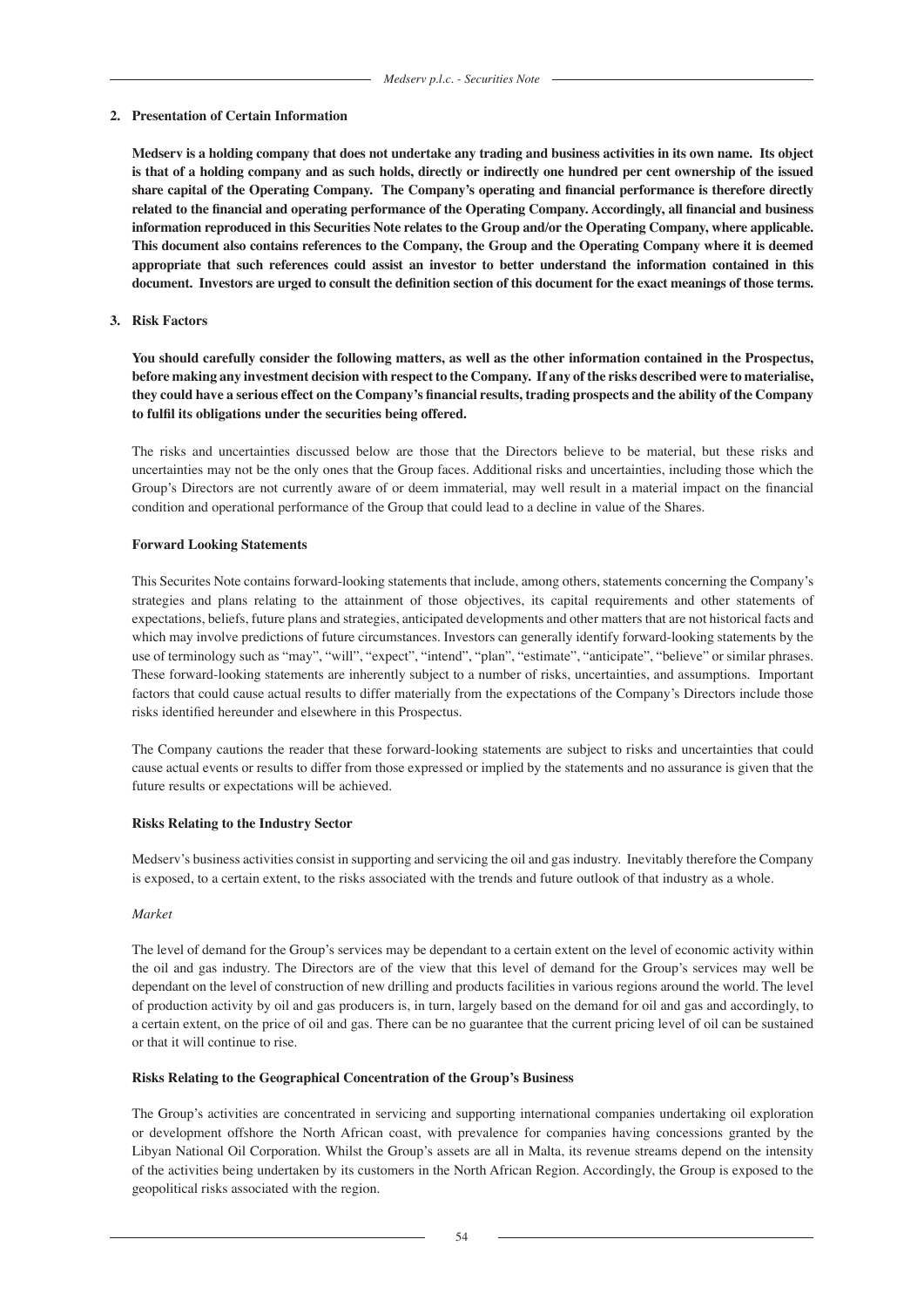The policies on oil exploration and extraction adopted by the jurisdictions where the Group's customers undertake their business are key to the development of the industry within the region. These policies will determine the level of demand and reliance that these international companies will place on the Group's services to them. Accordingly, a shift in policy by any of these jurisdictions will have an adverse impact on Medserv's operational performance and financial condition. In addition, the Group's customers and potential customers are heavily involved in developing concessions in this region, particularly within Libya, that is, and is expected to remain, the prime market for the Group's services. The present lack of diversification of the interests of the Group accordingly renders Medserv more exposed to any political and economic shifts in the region over which it has no control.

In addition, the said political, social and economic instability risks are emphasised by the fact that the region in which the Group's present customers operate, is exposed to a higher level of risk than is normally associated with in regimes like Western Europe and North America. These risks may also include government embargoes, changes in government policies, exchange controls and economic or political sanctions by other states and international organisations that could have a significant impact on any business conducted by the Group's customers in those markets.

# **Suitability**

Potential investors should be aware that the value of investments can rise and fall and that an investment in shares in a company like the Company, which has a significant exposure to a limited market which is itself an emerging market, may carry a higher risk than investment in a company with a higher diversification.

# **Other Considerations**

In common with many businesses, the Company will be relying heavily on the contacts and expertise of the Executive Directors and other key personnel within the Group to identify opportunities for new contracts with companies gaining access to the North African oil exploration and drilling market and to successfully conclude contracts with such operators. The loss of one or more of such Executive Directors and other key personnel within the Group could have an adverse effect on the Company.

### **Risks Relating to the Shares**

### *Minority Shareholding*

Due to the size of their shareholdings, and the possible pooling of their votes, the Offerors are in a position to decisively influence matters that require approval of shareholders, including resolutions regarding dividends and other important measures.

# *No Prior Market for Shares and Limited Liquidity of the Malta Stock Exchange*

Prior to the Offering, there has been no public market for the Company's Shares within or outside Malta. Due to the absence of any prior market for the Shares, there can be no assurance that the Share Offer Price will correspond to the price at which the Shares will trade in the market subsequent to the Offering. The market price of the Shares could be subject to significant fluctuations in response to many factors, including, the Company's operating results, and developments in the economies of other countries to which the Group is exposed or other factors. An application has been made to seek a listing on the Malta Stock Exchange, which is smaller and less liquid than the more developed stock markets in Europe and the United States. Currently equity securities of only thirteen Maltese companies are traded on the Malta Stock Exchange out of which twelve equity securities are on the Official List of the MSE and one on the Alternative Companies List. The limited liquidity of the market for the Shares could increase the price volatility of the Shares and may impair the ability of a holder of Shares to sell such Shares in the market in the amount and at the price and time such holder wishes to do so. To control price volatility, the Malta Stock Exchange may not allow matching of deals in shares of a listed company when the price falls outside a seven per cent range from the previous day's traded weighted average price.

Following the completion of this Offering, the price at which the Shares will be traded, as well as the sales volume of the Shares traded, will be subject to fluctuations. These fluctuations may not necessarily be caused by the Group's business activity or its results of operations. It is also possible that the Group's results of operations or its business outlook may fall short of expectations, in which case the price of the Shares could be negatively affected.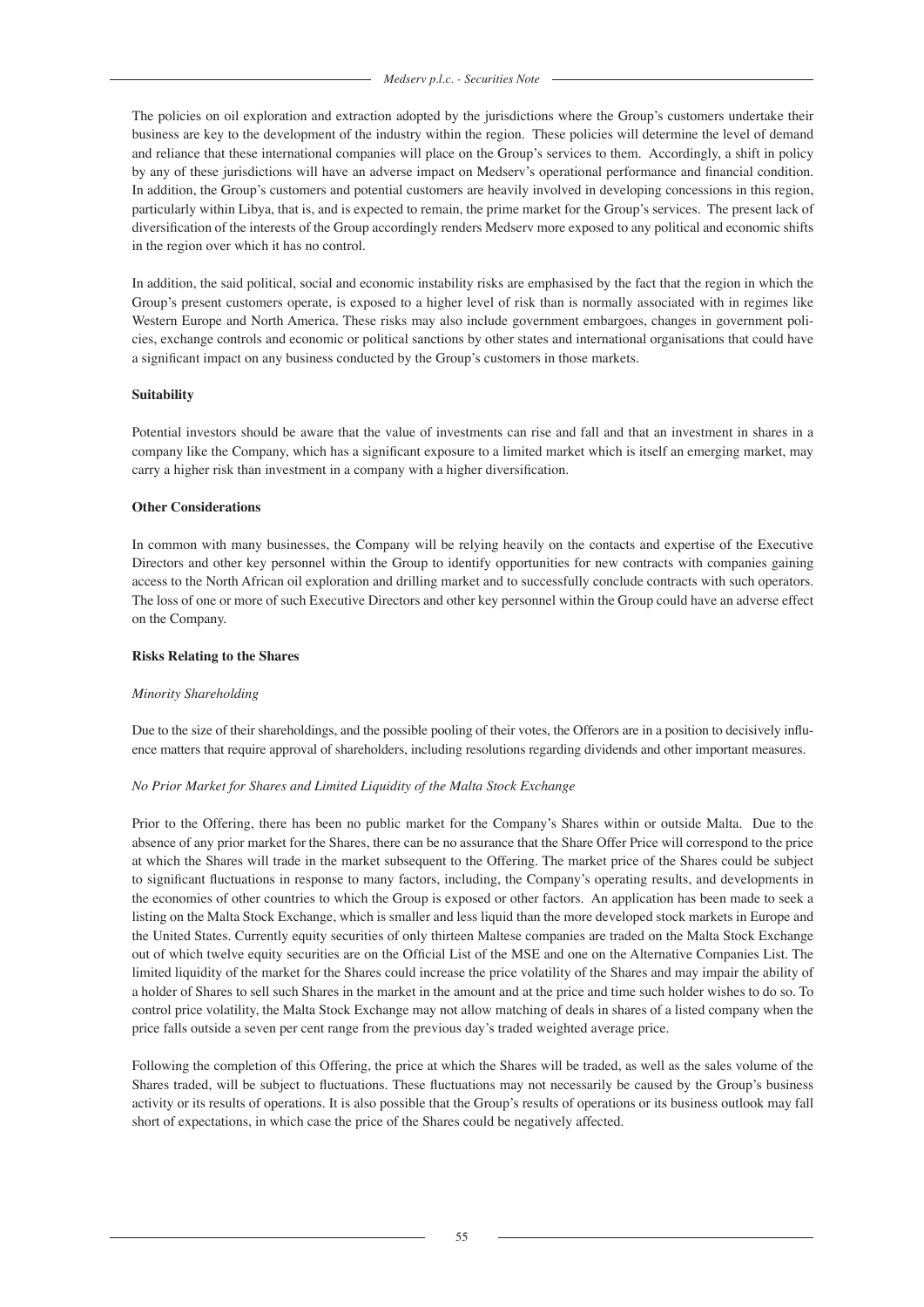#### **4. Key Information**

#### **4.1 Working Capital Statement**

The Directors of the Company are of the opinion that the working capital available to the Group is sufficient for the Group's business requirements over the coming twelve months of operations.

#### **4.2 Capitalisation and Indebtedness**

Information with respect to the Group's capitalisation and indebtedness as at 31 December 2005 is set out in the audited financial statements of the Company for the financial year ended 31 December 2005. This is summarised below:

|                                    | 31 December 2005<br>Lm'000 |
|------------------------------------|----------------------------|
| <b>Shareholders' equity</b>        |                            |
| Issued capital                     |                            |
| Reserves                           | 1,284                      |
| Retained earnings                  | 1,483                      |
|                                    | 2,768                      |
|                                    |                            |
| <b>Interest bearing borrowings</b> |                            |
| Loan due to shareholder            | 350                        |
|                                    |                            |

By virtue of a resolution dated 27 September 2006 the shareholders increased the issued share capital to Lm1 million through the capitalisation of Lm998,980 retained earnings of the Company.

During the period 1 January 2006 to the date of this document, the Company declared and paid interim dividends amounting to Lm700,000.

Reserves as at 31 December 2005 comprised a fair value reserve amounting to Lm3,119 and other reserve amounting to Lm1,281,409. These reserves are non-distributable. The fair value reserve includes the cumulative net change in the fair value of an available-for-sale investment held by a subsidiary, net of related tax effects. The other reserve reflects transfers of amounts equivalent to unrealised gains in accordance with the requirements of the Act and comprised the tax value of investment tax credits.

As at 31 December 2005, the Group had a Lm350,000 unsecured loan, bearing interest at 6.75% per annum, due to a shareholder. This loan was fully repaid during September 2006.

During September 2006, the Group obtained a five year bank loan of Lm1 million which it utilised in part to repay the above mentioned loan due to shareholder and to pay dividends. This bank loan bears interest at 1.5% per annum above the bank's base rate which currently stands at 3.5%, and is secured by means of a first special hypothec granted by the Operating Company in favour of HSBC Bank Malta p.l.c. for a maximum amount of Lm1 million, a first general hypothec granted by the Operating Company in favour of HSBC Bank Malta p.l.c. over all its assets present and future for a maximum amount of Lm1 million and a pledge over an industrial all risks insurance policy covering the Operating Company's plant and equipment in favour of HSBC Bank Malta p.l.c.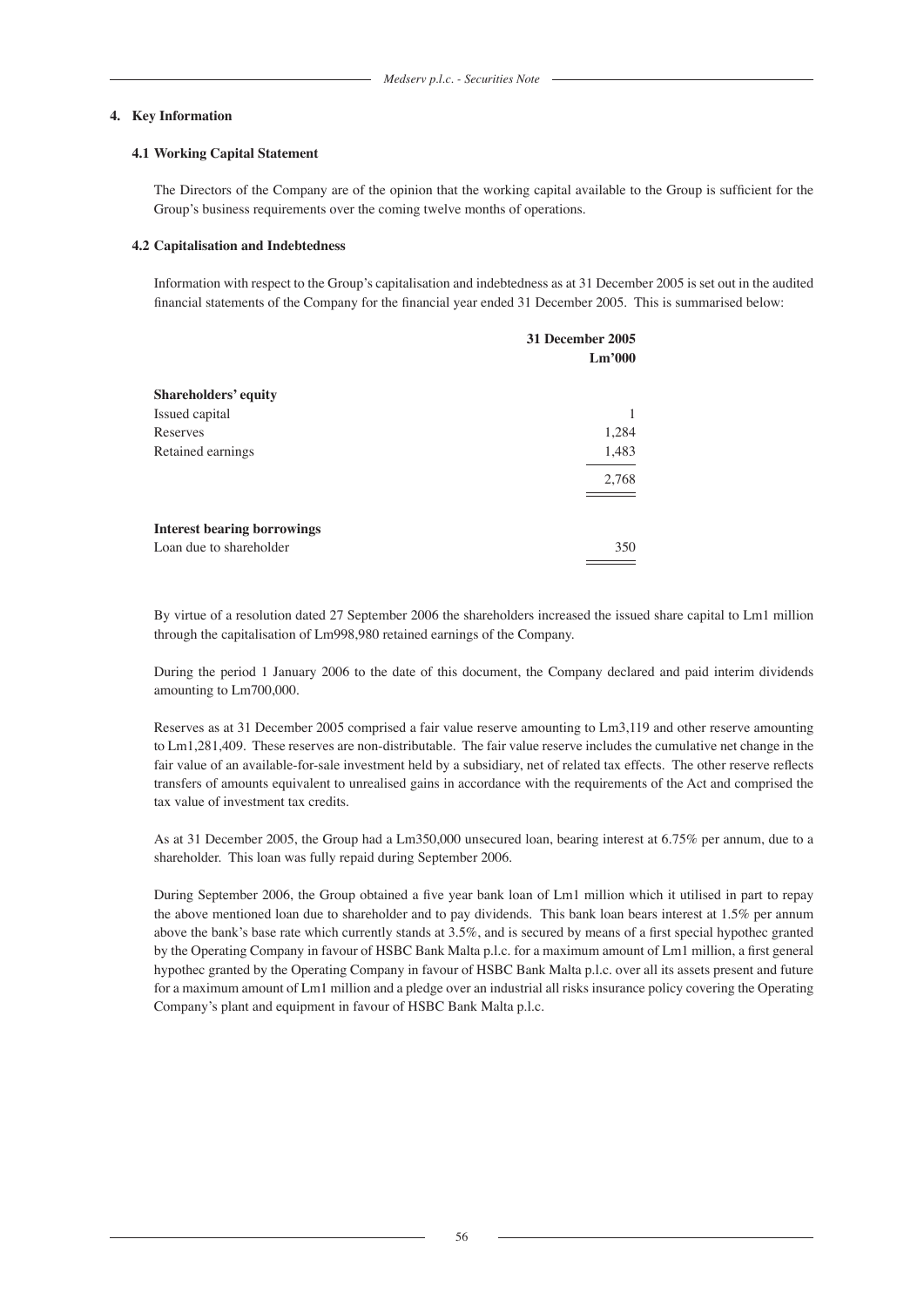#### **4.3 Interest of Natural and Legal Persons Involved in the Offer**

The Offer is being made as to 1,250,000 shares by MOH Limited and another 1,250,000 shares by Malampaya Investments Limited.

- **(a)** MOH Limited is a company duly registered and existing in Malta bearing company registration number C31874 with its registered office at Casa Dielja, Triq Ta' Campra, St. Paul's Bay, Malta. MOH Limited owns and controls fifty per cent of the issued share capital in the Company. The beneficial owner of MOH Limited is Anthony S. Diacono, a director of Medserv p.l.c.
- **(b)** Malampaya Investments Limited is a company duly registered and existing in the British Virgin Islands with its registered address at Belmont Chambers, PO Box 3443, Road Town, British Virgin Islands. Malampaya Investments Limited owns and controls fifty per cent of the issued share capital in the Company. The beneficial owner of Malampaya Investments Limited is Anthony J. Duncan, a director of Medserv p.l.c.

#### **4.4 Reasons for the Offer and Use of Proceeds**

The current shareholders of the Company believe that with the listing of the Company's Shares on the Malta Stock Exchange the Company would enjoy a faster and more efficient access to funds to finance its future operations if and when this is required. Furthermore the shareholders also consider that public status for the Company would raise its profile not only with possible future providers of funds but also with its clients both present and future. It is also a signal that the Company abides by the same corporate governance rules and standards which increasingly apply throughout the industry. The proceeds of the Offer of Shares shall be applied to the benefit of the Offerors, less the expenses incurred in the process of the Offer.

#### **5. Information Concerning the Securities**

#### **5.1 Description and Type of Securities**

The Shares are part of the ordinary share capital of the Company and have a nominal value of Lm0.10 each share and constitute twenty five per cent (25%) of the total issued share capital of the Company. The remaining seventy five per cent (75%) of the ordinary share capital of the Company is held as to thirty seven point five per cent (37.5%) by MOH Limited and another thirty seven point five per cent (37.5%) by Malampaya Investments Limited. Subject to admission to listing of the Shares to the Official List of the Malta Stock Exchange, the Shares are expected to be assigned the following ISIN: MT0000310103.

#### **5.2 Creation and Status**

The Shares have been created pursuant to the Act on original subscription in the Company. By a resolution of the Shareholders dated 27 September 2006 the issued share capital of the Company was increased to Lm1,000,000 by the capitalisation of retained earnings and an equivalent of 499,490 shares were issued to each of the Offerors. By another resolution of the same date the original shares together with the shares issued pursuant to the capitalisation of retained earnings were re-denominated by virtue of a share split whereby each ordinary share of a nominal value of Lm1 was converted into 10 ordinary shares of a nominal value of Lm0.10.

The Shares are ordinary shares of the Company and form part of one class of ordinary shares. There are no shares of the Company in issue that have any preferred or deferred rights. The Shares shall entitle their holders to attend and vote at general meetings of shareholders and to dividends, if any, declared and paid by the Company. All holders of ordinary shares shall rank "pari passu" upon any distribution of assets in a winding up or otherwise. (See "**Rights Attached to the Shares**" below)

The Shares of the Company are in registered form and until they are admitted to the Official List of the Malta Stock Exchange they will be in fully certificated form. The Share certificates are evidence issued by the Company to the shareholder of the relevant entry in the register of members of the Company and of the Shares held by such member. Following admission of the ordinary share capital of the Company to the Official List of the MSE the company's share capital, whilst retaining its registered form will no longer be in certificated form and will thereafter be held in book-entry form at the Central Securities Depositary of the MSE in accordance with the requirements of the MSE or in such other form as may be determined from time to time by applicable law, the requirements of the MSE or by the Company.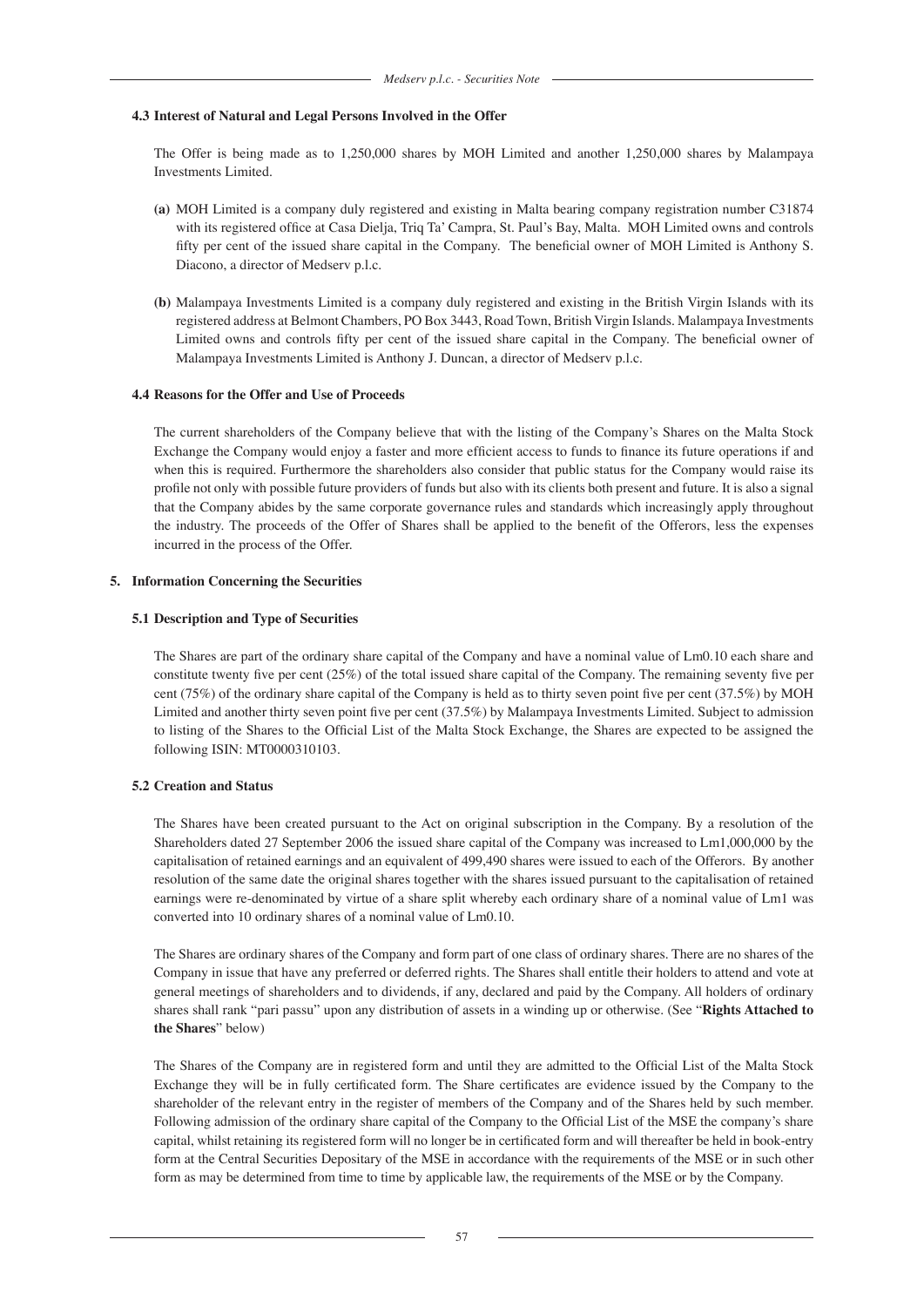# **5.3 Terms and Conditions of the Offer**

The full terms and conditions of the Offer of Shares are contained in "**Annex 1**" attached to this Securities Note.

#### **5.4 Rights Attached to the Shares**

The Shares form part of one class of ordinary shares in the Company and shall accordingly have the same rights and entitlements as all other ordinary shares currently in issue in the Company. The following are highlights of the rights attaching to the Shares:

| <b>Dividends</b>                                                                   | the Shares shall carry the right to participate in any distribution of dividend declared by                                                                                                                                                                                                                                                                                                                                                                                                                                                                                                                                      |  |
|------------------------------------------------------------------------------------|----------------------------------------------------------------------------------------------------------------------------------------------------------------------------------------------------------------------------------------------------------------------------------------------------------------------------------------------------------------------------------------------------------------------------------------------------------------------------------------------------------------------------------------------------------------------------------------------------------------------------------|--|
|                                                                                    | the Company 'pari passu' with all other shares in the same class;                                                                                                                                                                                                                                                                                                                                                                                                                                                                                                                                                                |  |
| <b>Voting Rights</b>                                                               | each Share shall be entitled to one vote at meetings of shareholders;                                                                                                                                                                                                                                                                                                                                                                                                                                                                                                                                                            |  |
| <b>Pre-emption Rights</b>                                                          | subject to the limitations contained in the Memorandum and Articles of Association,<br>shareholders in the Company shall be entitled, in accordance with the provisions of the<br>Company's Memorandum and Articles of Association, to be offered any new shares to<br>be issued by the Company a right to subscribe for such shares in proportion to their then<br>current shareholding, before such shares are offered to the public or to any person not<br>being a shareholder;                                                                                                                                              |  |
| <b>Capital Distributions</b>                                                       | the Shares shall carry the right for the holders thereof to participate in any distribution<br>of capital made whether on a winding up or otherwise, pari passu with all other shares<br>of the same class;                                                                                                                                                                                                                                                                                                                                                                                                                      |  |
| <b>Transferability</b>                                                             | the Shares are freely transferable and once admitted to the Official List of the MSE,<br>shall be transferable in accordance with the rules and regulations of the MSE, applicable<br>from time to time;                                                                                                                                                                                                                                                                                                                                                                                                                         |  |
| <b>Other</b>                                                                       | the Shares are not redeemable and not convertible into any other form of security;                                                                                                                                                                                                                                                                                                                                                                                                                                                                                                                                               |  |
| <b>Mandatory Takeover Bids,</b><br><b>Squeeze-Out and</b><br><b>Sell-Out Rules</b> | Chapter 18 of the Listing Rules, implementing the relevant provisions of Directive<br>2004/25/EC of the European Parliament and of the Council of 21 April 2004 regulates<br>the acquisition by a person or persons acting in concert of the control of a company<br>and provides specific rules on takeover bids, squeeze-out rules and sell-out rules. The<br>shareholders of the Company may be protected by the said Listing Rules in the event<br>that the Company is subject to a Takeover Bid (as defined therein). The Listing Rules<br>may be viewed on the official website of the Listing Authority - www.mfsa.com.mt |  |

### **5.5 Intermediaries Offer**

The Shares shall be issued and subscribed for by Intermediaries either for their own account or on behalf of investors represented by such Intermediaries. The Company shall not, unless due notice in writing is given to it, verify the relations existing between an intermediary and its client and shall only and at all times recognise as a shareholder the person registered as such in the register of shareholders held for this purpose.

# **5.6 Authorisations**

The sale of the Shares was authorised by the Company's Board of Directors by a resolution dated 27 September 2006. The MFSA admitted the Shares as eligible to listing on a Recognised Investment Exchange pursuant to the Listing Rules by virtue of a letter dated 29 September 2006.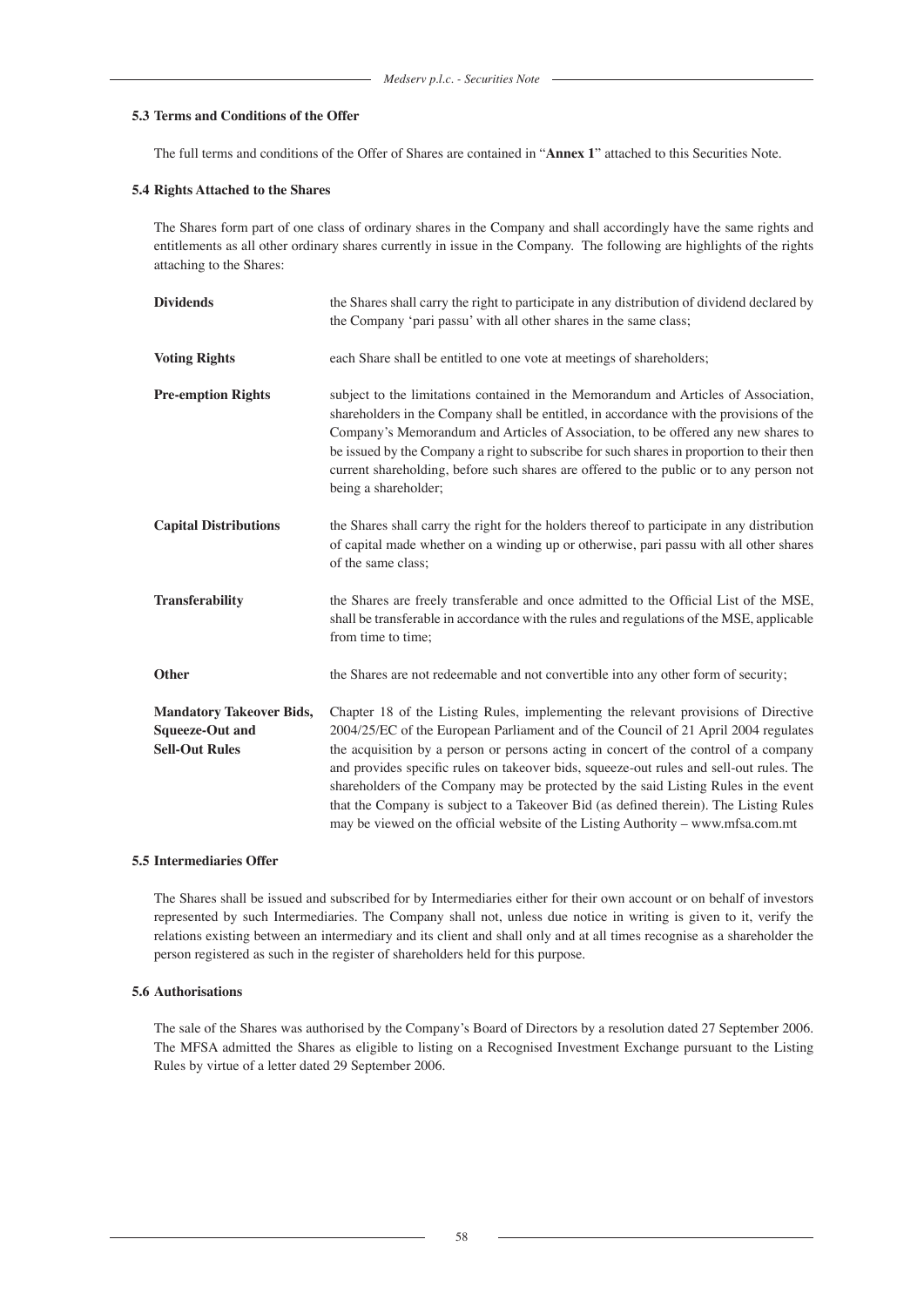### **6. Details of the Offer**

- **6.1** Each Offeror is making an offer for sale of 1,250,000 ordinary Shares in the Company at the Offer Price. The Offer will be open for a period of five (5) working days, from 16 October 2006 to 20 October 2006.
- **6.2** The Shares are being placed initially with Intermediaries that have entered into conditional share purchase agreements with the Offerors for the acquisition of the Shares. In terms of each agreement each Offeror conditionally bound itself to sell, transfer and convey and each Intermediary bound itself to purchase and acquire a number of Shares at the Offer Price. The undertaking of the Offerors to sell the Shares and the undertaking of each Intermediary to purchase and acquire the number of Shares set out in the respective agreements is conditional on the Shares being admitted to trading on the Official List of the Malta Stock Exchange. Accordingly, it is expected that upon due admission of the Shares to the Official List of the Malta Stock Exchange, the agreements will become binding on each of the Offerors and the Intermediaries, whereupon the Offerors shall complete the sale and each Intermediary shall settle the transaction by paying the Offer Price per Share in Maltese Liri for the Shares purchased. The terms and conditions under which the Shares shall be issued are contained as an annex to this document (See "**Annex 1**").
- **6.3** The Intermediaries Offer is the only distribution channel that the Offerors have selected for the purpose of making the Offer and accordingly there will be no direct retail distribution except through Intermediaries. The Offerors will also make the Offer to institutional investors, such as banks, financial institutions and insurance companies that may be purchasing either for their own investment portfolios or for re-sale to their clients.
- **6.4** The Offer does not contemplate any preferential treatment for members of management or employees of the Group to purchase any of the Shares nor has any tranche of the Offer been reserved for such persons. Neither the Company nor any Offeror has any indication that a single investor has the intention of participating in the Offer by purchasing more than five per cent of the Shares.
- **6.5** In terms of the Share Purchase Agreements, Intermediaries will settle the Shares against delivery with effect from the date on which they are admitted to trading on the Malta Stock Exchange.
- **6.6** Intermediaries purchasing Shares may do so for their own account or for the account of underlying customers, including retail customers and shall in addition be entitled to distribute any portion of the Shares purchased upon commencement of trading. The underlying customers of the Intermediaries may subscribe for a minimum of two thousand (2,000) Shares.
- **6.7** The pricing of the Offer has been fixed by the Offerors at the Offer Price.
- **6.8** There is no over-allotment option which is being reserved.
- **6.9** The allotment of the Shares is expected to take place on a first come first served basis, as between Intermediaries and institutional investors, however the Offerors will endeavour through the allocation policy to be adopted that there will a sufficiently dispersed shareholder base to facilitate, as far as practicable, an active secondary market in the Shares. There can be no guarantee that an active secondary market will in effect exist following the Offer of the Shares as this is a function of a number of factors which are well beyond the powers of the Company or the Offerors.
- **6.10** It is expected that the results of the Offer will be published by the Company within two days following the admission of the Shares to the Official List of the MSE.

### **7. Admission to Trading**

The Shares have been declared admissible to listing by the Listing Authority in terms of the Financial Markets Act by letter dated 29 September 2006. Application has been made to the Malta Stock Exchange for the Shares to be admitted to the Official List of the MSE as and when the Shares following the Offer have been allocated. The Shares are expected to be admitted to the Official List of the Malta Stock Exchange with effect from 23 October 2006 and trading is expected to commence on 24 October 2006.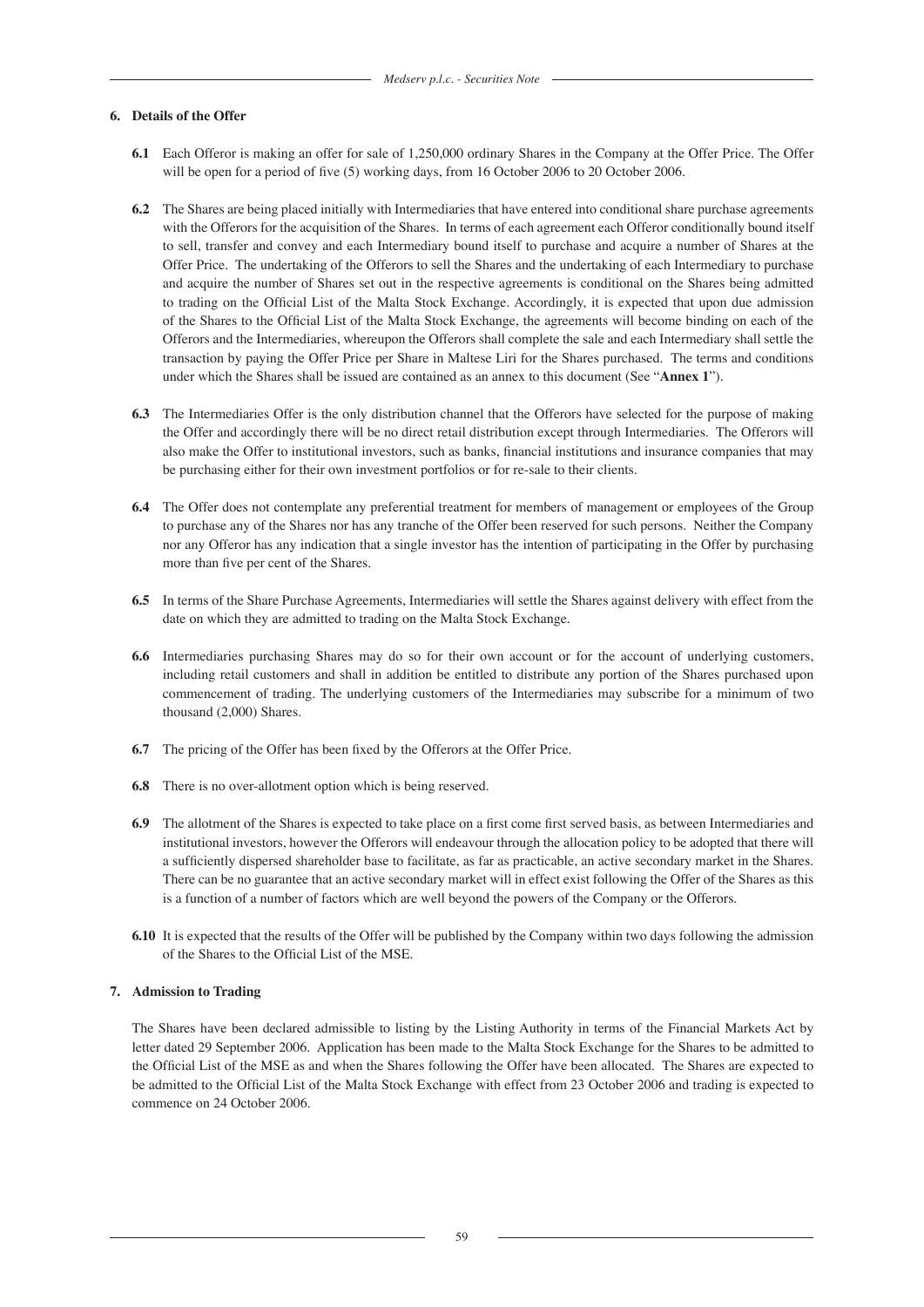#### **8. The Offerors and Lock-Up**

- **(a)** MOH Limited is a company duly registered and existing in Malta bearing company registration number C31874 with its registered office at Casa Dielja, Triq Ta' Campra, St. Paul's Bay, Malta. MOH Limited owns and controls fifty per cent of the issued share capital in the Company. The beneficial owner of MOH Limited is Anthony S. Diacono, a director of the Company.
- **(b)** Malampaya Investments Limited is a company duly registered and existing in the British Virgin Islands with its registered address at Belmont Chambers, PO Box 3443, Road Town, British Virgin Islands. Malampaya Investments Limited owns and controls fifty per cent of the issued share capital in the Company. The beneficial owner of Malampaya Investments Limited is Anthony J. Duncan, a director of the Company.

The Offer contained in this document is being made by each of the Offerors above described as to one million two hundred and fifty thousand shares each. Each of the Directors of the Company has a material interest in this Offer through their direct or indirect ownership of each of the Offerors. Each of the Offerors have entered into an agreement with the Intermediaries that they shall not dispose of any of their remaining shares in the Company for a period of at least twelve months from the date of this document.

Following the Offer each of MOH Limited and Malampaya Investments Limited will own thirty seven point five per cent (37.5%) of the total issued share capital of the Company. Accordingly the Offerors will jointly still retain seventy five per cent of the issued share capital of the Company after the Offer.

# **9. Offer Expenses**

The Offer expenses including advisors' fees, Intermediaries' commissions and other costs and expenses are estimated to be in the region of one hundred and thirty thousand Maltese Liri (Lm130,000). This amount shall be deducted from the proceeds of the Offer, which accordingly will bring the net proceeds from the Offer to three million one hundred and twenty thousand Maltese Liri (Lm3,120,000).

#### **10. Dividend Policy**

The Directors of the Company currently adopt a policy pursuant to which, subject to available cash flows, the requirements of the Act and sufficient working capital, forty per cent of the distributable profits are distributed to its shareholders by way of dividend. It is expected that subject to unforeseen circumstances and economic conditions that might have an impact on the Company's financial performance, and provided that the Company will sustain adequate cash flows and subject to the requirements of the Act, the Directors maintain this policy in the foreseeable future.

#### **11. Taxation**

#### **11.1 Taxation Status of the Company and its Subsidiary, the Operating Company**

The Company is subject to tax in Malta at the standard corporate tax rate which currently stands at 35%.

 Medserv Operations Limited, that is the Operating Company, which is the 99.99% subsidiary of the Company, is in terms of Certificate Reg. No. 31-04/03 issued by the Malta Enterprise Corporation, eligible to the incentives provided by regulation 31 of the Business Promotion Regulations, 2001 ("BPRs"). Up to the financial year ending 31 December 2008 the Operating Company is entitled to a reduced rate of income tax of 5% (regulation 4 of the BPRs) up to so much of its profits equivalent to Lm25,000 (at 2002 prices) per full time equivalent employee. As from 1 January 2009 the Operating Company will be subject to tax at the standard corporate tax rate which currently stands at 35%. The Operating Company is also entitled to investment tax credits (regulation 5 of the BPRs) and investment credits (regulation 32 of the BPRs – hereinafter referred to as special tax credits) which are set off against the Operating Company's tax charge calculated at 5% or 35% as aforesaid. Investment tax credits are calculated as a percentage (currently 65%) of the amount invested in qualifying expenditure. Special tax credits are calculated at 75% of the qualifying expenditure expended from 1 January 1995 up to 31 December 2006. Special tax credits may only be utilised up to the financial year ending 31 December 2021.

 The Operating Company must first utilise the investment tax credits and in the event that it would remain liable to pay tax, it would be entitled to utilise the special tax credits (net of the investment tax credits which would have been utilised). Any investment tax credits or special tax credits which are not utilised to relieve the tax of any particular year are increased by a percentage (currently 7%) and carried forward to be deducted from the tax payable of the following years.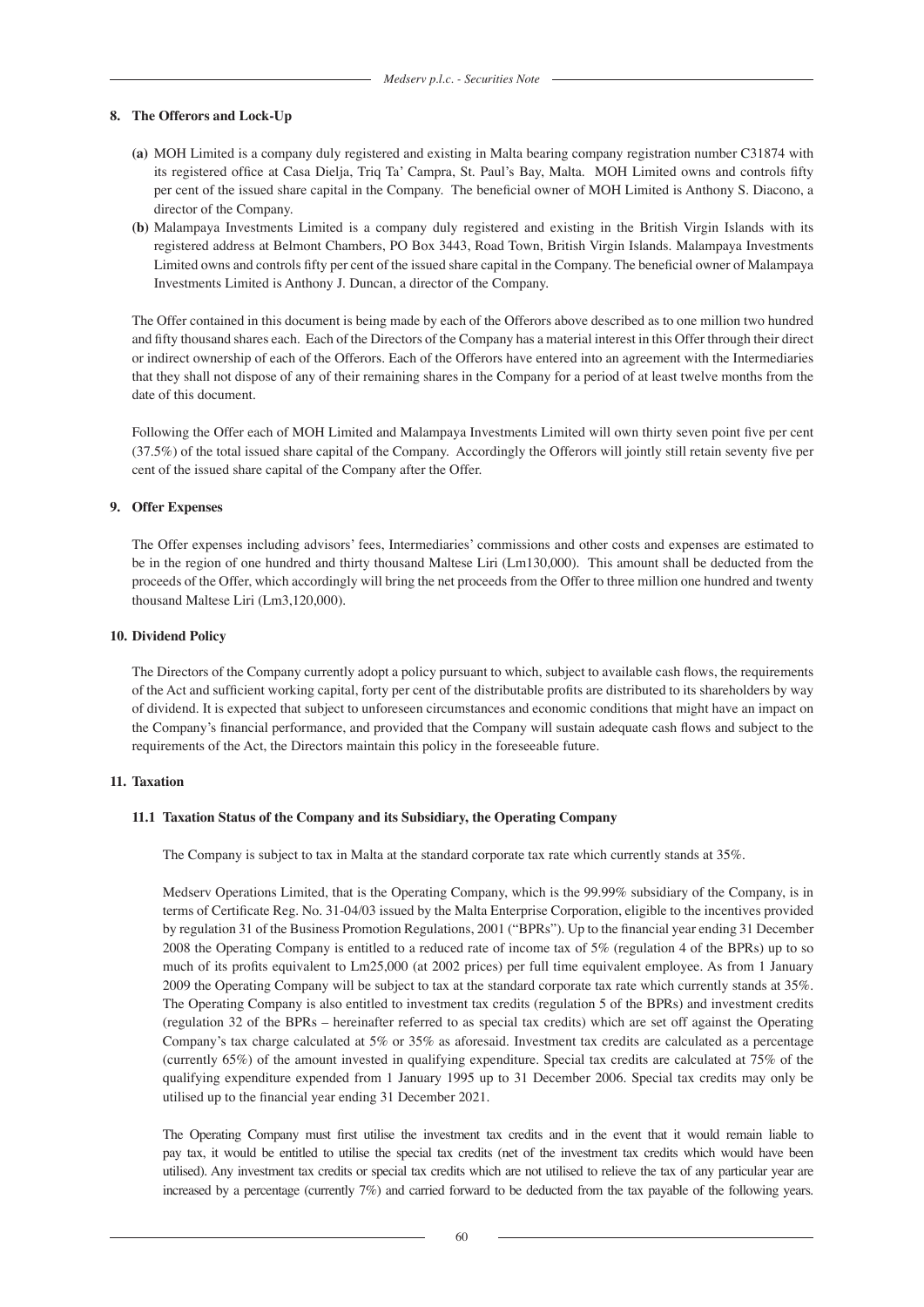### **11.2 Tax on Dividends**

 Dividends payable out of profits allocated to the Maltese Taxed Account of the Company, that is Medserv p.l.c., will be distributed to the shareholders net of any income tax paid thereon.

 In terms of regulation 37(2) of the BPRs and article 9 of the Business Promotion Act, Cap 325 of the Laws of Malta ("BPA"), the chargeable income of the Operating Company which would have been relieved from tax consequent to the investment tax credits or special tax credits will be allocated to the Maltese Taxed Account and upon distribution will be exempt from income tax in the hands of the Company and are in turn allocated to its Maltese Taxed Account. Furthermore, on a subsequent payment of dividends by the Company to its shareholders, these dividends will remain exempt in the hands of the shareholders of the Company and where a dividend is distributed to a shareholder of the Company which is also a company ("the second company"), the said dividend will likewise be distributable by the second company to its own members exempt from tax. This principle will continue to be applied for as long as the gains or profits or part thereof which have been relieved from the payment of income tax as aforesaid are distributed by way of dividends.

Under the full imputation system, the underlying tax deducted from a dividend is considered as tax at source on the dividend in question. A shareholder resident in Malta would be liable to tax on the gross amount of the dividend, and the tax at source deducted thereon would be taken into account in determining his net tax liability (or any tax refund due).

 The extent to which this principle will also apply to non-resident shareholders will depend on the tax law of their country of residence, domicile or nationality and on the provisions of any double taxation agreements which may exist between Malta and the country in question. Non-resident shareholders will need to take specific advice on the particular rules applicable thereto.

 Untaxed dividends payable to a person, other than a company, resident in Malta or a non-resident person (including a non-resident company) who is owned and controlled by, directly or indirectly, or who acts on behalf of, a person who is ordinarily resident and domiciled in Malta, are subject to a 15% withholding tax. This withholding tax may be considered to be a final tax and such shareholder need not declare the dividend so received in his/her income tax return. On the other hand the recipient may be entitled to claim a full/partial refund of the 15% tax which would have been withheld by the Company; this depends on the marginal rate of tax at which the recipient would be liable to tax.

 Untaxed dividends payable to a company resident in Malta or to a non-resident person (including a non-resident company) other than a non-resident person who is owned and controlled by, directly or indirectly, or who acts on behalf of, a person who is ordinarily resident and domiciled in Malta, would be exempt from tax in Malta.

### **11.3 Tax on Capital Gains**

 In accordance with current legislation, if and for as long as the Shares are listed on the Malta Stock Exchange, no tax on capital gains is payable on any transfer of these shares.

### **11.4 Duty on Documents and Transfers**

 In accordance with current legislation, if and for as long as the Shares are listed on the Malta Stock Exchange, no duty on documents and transfers (stamp duty) is payable on any transfer of these Shares.

 THE INFORMATION ABOVE IS BASED ON TAX LAW AND PRACTICE APPLICABLE AT THE DATE OF THIS PROSPECTUS. SHAREHOLDERS ARE REMINDED THAT TAX LAW AND PRACTICE AND THE LEVELS OF TAX RELATING TO THE COMPANY AND ITS SHAREHOLDERS MAY CHANGE FROM TIME TO TIME.

 SHAREHOLDERS ARE URGED TO SEEK PROFESSIONAL ADVICE AS REGARDS BOTH MALTESE AND ANY FOREIGN TAX LEGISLATION APPLICABLE TO THE ACQUISITION, HOLDING AND DISPOSAL OF THE SHARES, AS WELL AS DIVIDEND PAYMENTS MADE BY THE COMPANY. THIS INFORMATION, WHICH DOES NOT CONSTITUTE LEGAL OR TAX ADVICE, REFERS ONLY TO SHAREHOLDERS WHO DO NOT DEAL IN SECURITIES IN THE COURSE OF THEIR NORMAL TRADING ACTIVITY.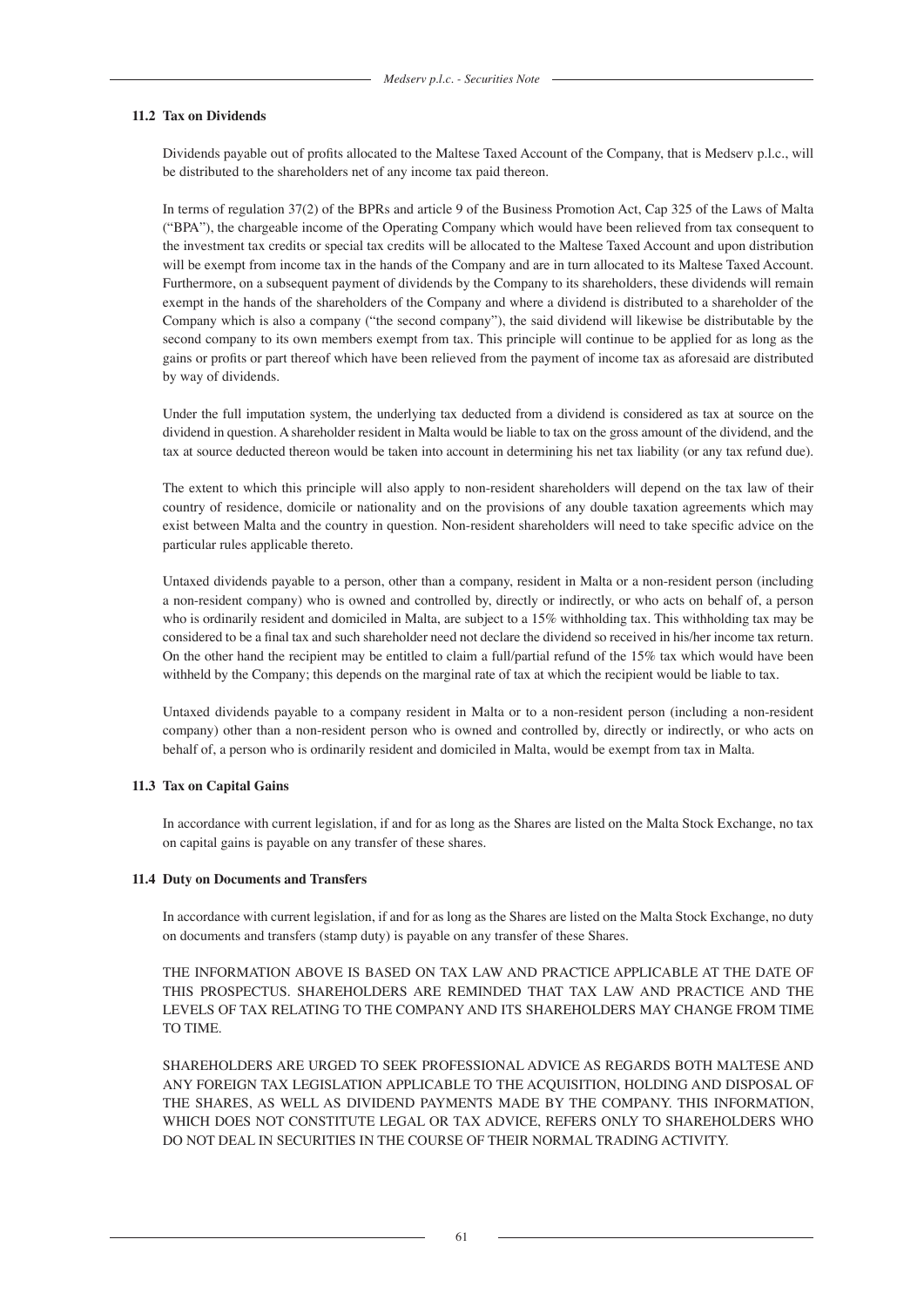# **Annex 1**

# **Terms and Conditions of the Offer of Shares**

The following includes a description of the particular terms of the Shares (the "Terms and Conditions"). Each Share shall be issued on the Terms and Conditions set out therein and by subscribing to or otherwise acquiring the Shares, the Shareholders are deemed to have knowledge of all the Terms and Conditions of the Offer of Shares hereafter described and to accept and be bound by the said Terms and Conditions.

- **1**. The contract created by the execution of a Share Purchase Agreement between the Offerors and Intermediaries shall be subject to the Terms and Conditions set out herein and each intermediary shall, in so far as it is purchasing any Shares on behalf of customers, bind its customers with the Terms and Conditions herein set out and each warranty made by the intermediary shall be deemed repeated by each customer in whose name an intermediary is purchasing Shares pursuant to this Offer.
- **2.** Subject to all other terms and conditions set out in the Prospectus, the Offerors reserve the right to request from Intermediaries a list of underlying clients for whom or in whose name they shall purchase Shares in this Offer.
- **3.** By completing and delivering a Share Purchase Agreement, an investor or an intermediary shall, and any customer of an intermediary purchasing Shares or to whom Shares will be allocated shall (as the applicant (s)):
	- a. irrevocably offer to purchase the number of Shares specified in the Share Purchase Agreement at the Share Offer Price subject to the Prospectus, these Terms and Conditions and the Memorandum and Articles of Association of the Company;
	- b. authorise the Registrar and the Directors to include your name or in the case of Intermediaries purchasing Shares for clients, the name of the client or clients on whose behalf they shall purchase Shares, in the register of members of the Company in respect of the Shares allocated pursuant to the Share Purchase Agreement;
	- c. agree that the registration advice and other documents and any monies returnable to you may be retained pending clearance of your remittance and any verification of identity as required by all applicable laws and regulations in Malta and that such monies will not bear interest;
	- d. agree that all agreements, acceptances of applications and contracts resulting therefrom will be governed by, and construed in accordance with Maltese law and that you submit to the jurisdiction of the Maltese Courts and agree that nothing shall limit the right of the Company/Offerors to bring any action, suit or proceeding arising out of or in connection with any such applications, acceptances of applications and contracts in any other manner permitted by law in any court of competent jurisdiction;
	- e. warrant that, if you enter into an agreement to purchase Shares on behalf of another party or on behalf of a corporation or corporate entity or association of persons, you have due authority to do so and such person, corporation, corporate entity, or association of persons will also be bound accordingly and will be deemed also to have given the confirmations, warranties and undertakings contained in these Terms and Conditions and undertake to submit your power of attorney or a copy thereof duly certified by a lawyer or notary public if so required by the Registrar;
	- f agree that, having had the opportunity to read the Prospectus you shall be deemed to have had notice of all information and representations concerning the Company and the Offer of Shares contained therein;
	- g. confirm that in purchasing Shares whether directly or through an intermediary you are not relying on any information or representation in relation to the Company or the Offer of the Shares other than those contained in the Prospectus and you accordingly agree that no person responsible solely or jointly for the Prospectus or any part thereof will have any liability for any such other information or representation;
	- h. confirm that you have reviewed and you will comply with the restriction contained in paragraph 4 and the warning in paragraph 5 below;
	- i. warrant that you are not under the age of 18 years or if you are lodging an application in the name and for the benefit of a minor, warrant that you are the parents or legal guardian/s of the minor;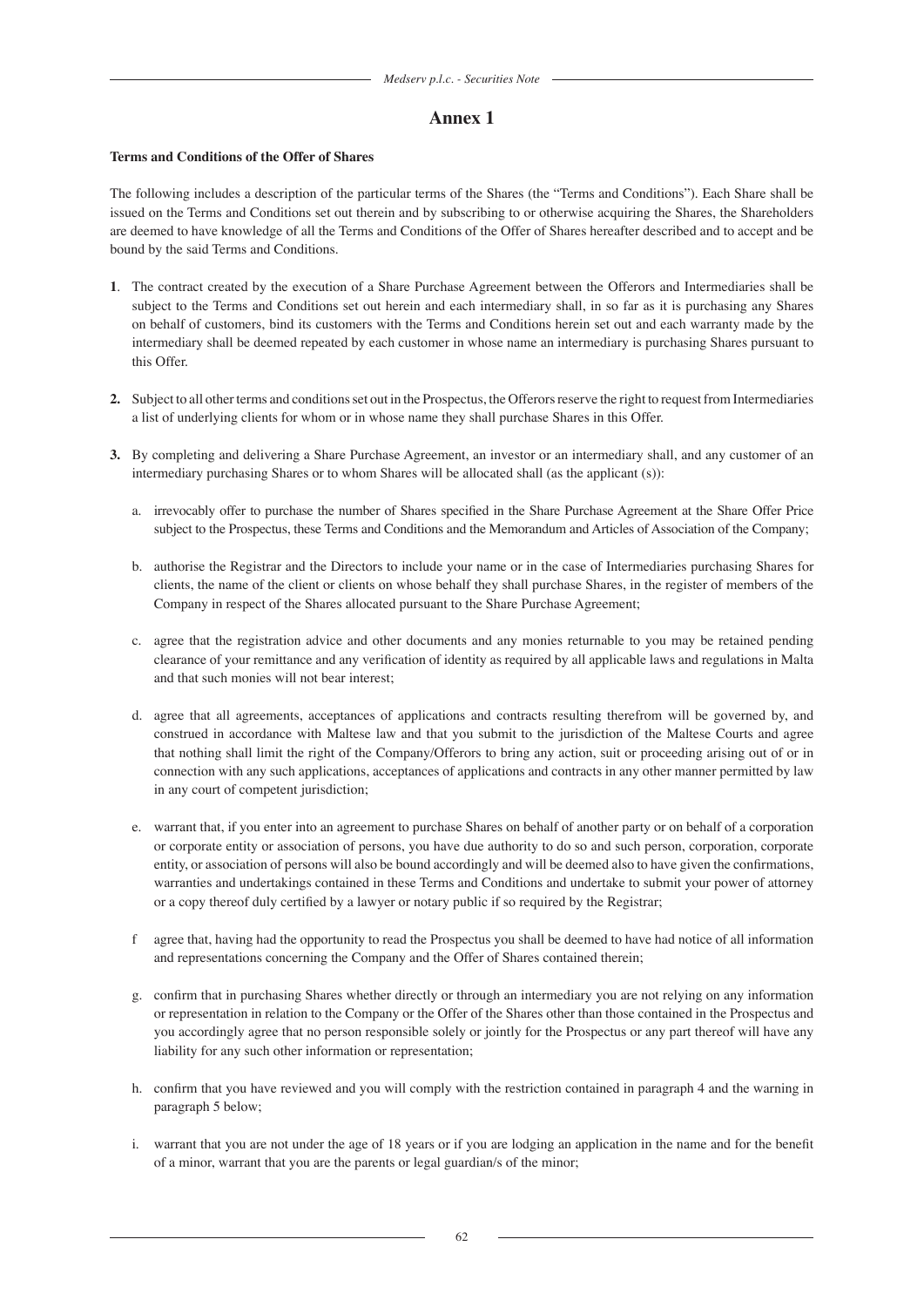- j. agree to provide the Registrar, Offerors and /or Company as the case may be, with any information which it may request in connection with your purchase of Shares;
- k. agree that Charts Investment Management Service Limited and HSBC Stockbrokers (Malta) Ltd will not, in their capacity of Sponsors, treat you as their customer by virtue of your making an application for Shares or by virtue of your seeking to subscribe for Shares through either of them and that neither Charts Investment Management Service Limited nor HSBC Stockbrokers (Malta) Ltd will not owe you any duties or responsibilities concerning the price of the Shares or their suitability for you;
- l. warrant that, in connection with your purchase of Shares, you have observed and shall continue to observe all applicable laws, obtained any requisite governmental or other consents, complied with all requisite formalities and paid any issue, transfer or other taxes due in any territory and that you have not taken any action which will or may result in the Offerors acting in breach of the regulatory or legal requirements of any territory in connection with the offer or your purchase of Shares; and
- m. represent that you are not a U.S. person (as such term is defined in Regulation S under the U.S. Securities Act of 1933, as amended (the "Securities Act") and that you are not accepting the invitation comprised in the offer from within the United States of America, its territories or its possessions, any State of the United States of America or the District of Columbia (the "United States") or on behalf or for the account of anyone within the United States or anyone who is a U.S. person, unless you indicate otherwise.
- **4.** The Shares have not been and will not be registered under the Securities Act and accordingly may not be offered or sold within the United States or to or for the account or benefit of a U.S. person.
- **5.** No person receiving a copy of the Prospectus in any territory other than Malta may treat the same as constituting an invitation or offer to him nor should he in any event use such Prospectus or seek to purchase Shares, unless, in the relevant territory, such an invitation or offer could lawfully be made to him or an application to purchase Shares could lawfully be made without contravention of any registration or other legal requirements. It is the responsibility of any person outside Malta wishing to purchase Shares to satisfy himself as to full observance of the laws of any relevant territory in connection therewith, including obtaining any requisite governmental or other consents, observing any other formalities required to be observed in such territory and paying any issues, transfer or other taxes required to be paid in such territory.
- **6.** Upon closing of the Offer, the Offerors either directly or through the Company, shall announce the results within two days following the admission of the Shares to the Official List of the MSE.
- **7.** Save where the context requires otherwise, terms defined in the Prospectus bear the same meaning when used in these Terms and Conditions, and in any other document issued pursuant to this Prospectus.
- **8.** The Offer will be open for a period of five (5) days, from 16 October 2006 to 20 October 2006.